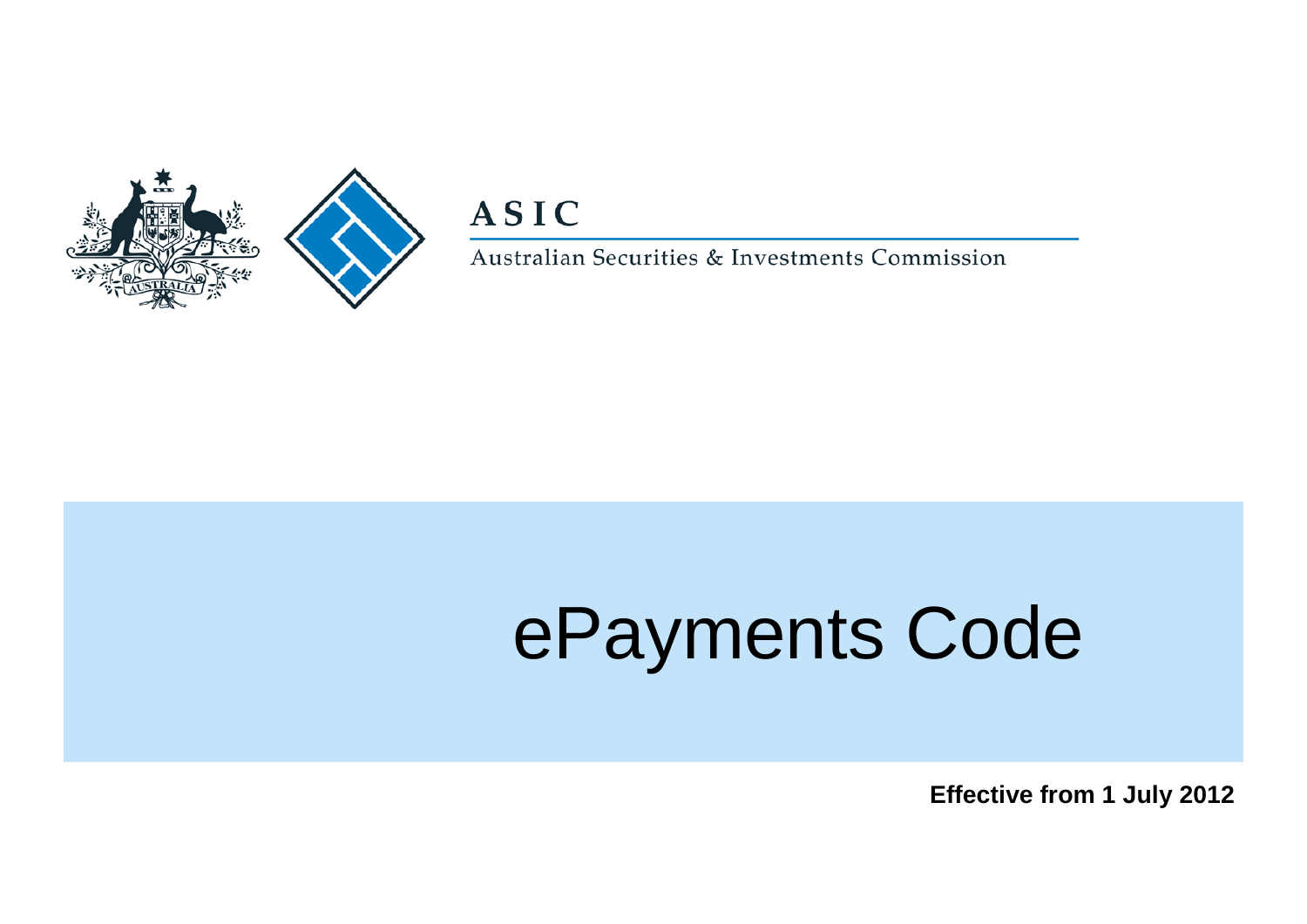# **About this Code**

#### **What is the ePayments Code?**

The ePayments Code (this Code) regulates electronic payments, including ATM, EFTPOS and credit card transactions, online payments, internet and mobile banking, and BPAY.

This Code (formerly known as the Electronic Funds Transfer Code of Conduct) has existed since 1986. ASIC is responsible for the administration of this Code, including reviewing it regularly. The most recent review was completed in December 2010.

#### **Who is bound by this Code?**

This Code is a voluntary code of practice.

Banks, credit unions, building societies and other providers of electronic payment facilities to consumers subscribe to this Code. A list of subscribers is available at: [www.asic.gov.au/asic/asic.nsf/byheadline/List](http://www.asic.gov.au/asic/asic.nsf/byheadline/List-of-EFT-Code-members-A-H?openDocument)[of-EFT-Code-members-A-H?openDocument.](http://www.asic.gov.au/asic/asic.nsf/byheadline/List-of-EFT-Code-members-A-H?openDocument)

#### **What does this Code do?**

This Code plays an important role in the regulation of electronic payment facilities in Australia.

It complements other regulatory requirements, including financial services and consumer credit licensing, advice, training and disclosure obligations under the *Corporations Act 2001* and the *National Consumer Credit Protection Act 2009*.

This Code:

- requires subscribers to give consumers terms and conditions, information about changes to terms and conditions (such as fee increases), receipts and statements,
- sets out the rules for determining who pays for unauthorised transactions, and
- establishes a regime for recovering mistaken internet payments.

There are more limited requirements for low value facilities that can hold a balance of no more than \$500 at any one time. Clauses in this Code that are tailored to low value facilities are shaded in grey.

Subscribers must warrant that they will comply with this Code in the terms and conditions they give consumers. This means that compliance with this Code must be a term of the contract between the subscriber and each of its account or facility holders.

Consumers can complain about a breach of this Code to the subscriber. If a consumer is not happy with the outcome, they can complain to an external dispute resolution scheme, such as the Financial Ombudsman Service or the Credit Ombudsman Service Limited, if the subscriber belongs to a scheme.

ASIC also monitors compliance with this Code.

The transition period starts 20 September 2011 and subscribers must comply with the new Code by 20 March 2013.

For more information about this Code, see [www.asic.gov.au/asic/asic.nsf/byheadline/Electronic+Funds+Transfer:+C](http://www.asic.gov.au/asic/asic.nsf/byheadline/Electronic+Funds+Transfer:+Code+of+Conduct?opendocument) [ode+of+Conduct?opendocument.](http://www.asic.gov.au/asic/asic.nsf/byheadline/Electronic+Funds+Transfer:+Code+of+Conduct?opendocument)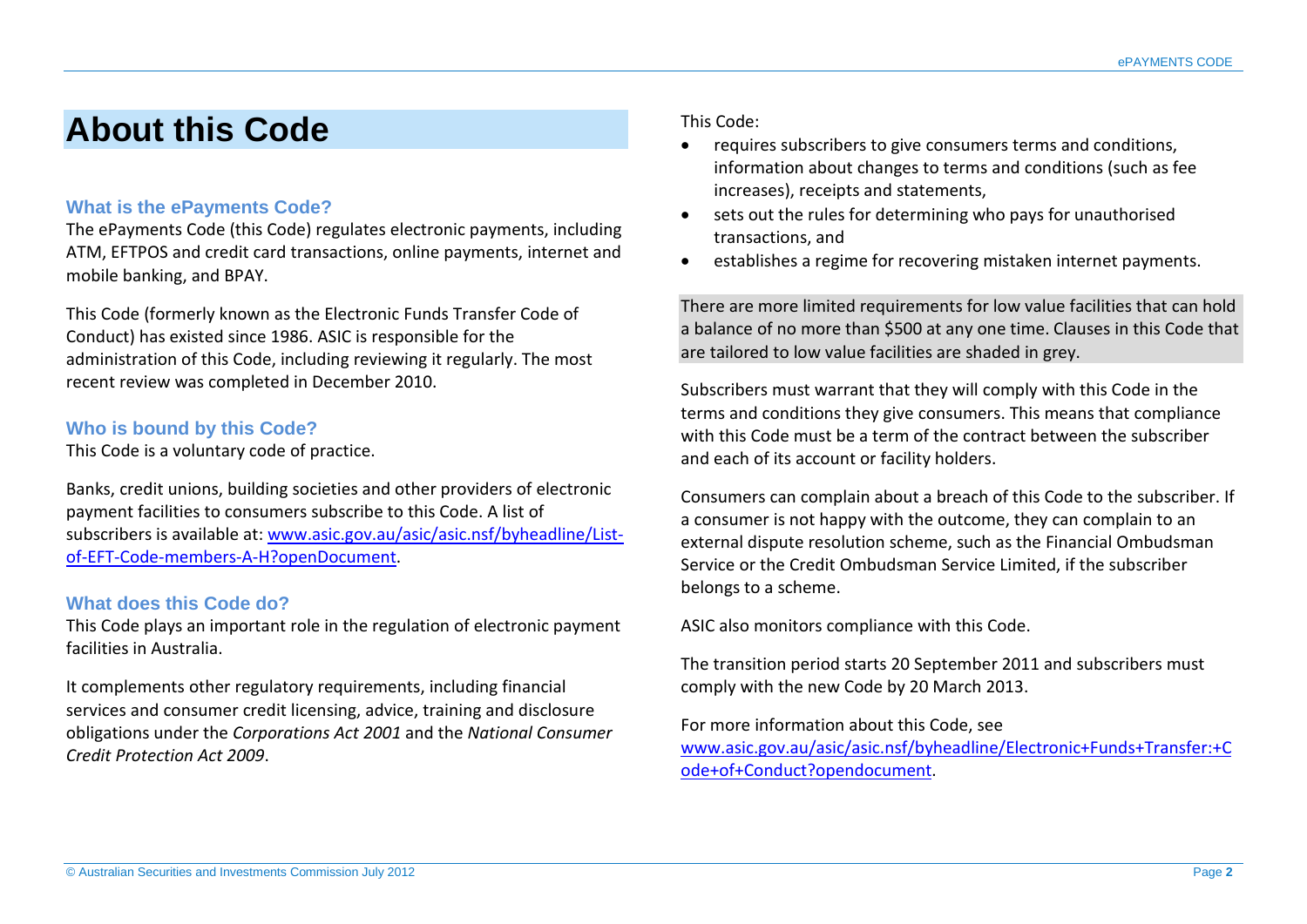# **Contents**

# *Page no.*

| 1               |                                                                  |  |
|-----------------|------------------------------------------------------------------|--|
| $\overline{2}$  |                                                                  |  |
| 3               |                                                                  |  |
|                 |                                                                  |  |
| 4               |                                                                  |  |
| 5               |                                                                  |  |
| 6               |                                                                  |  |
| 7               |                                                                  |  |
| 8               |                                                                  |  |
|                 |                                                                  |  |
| 9               |                                                                  |  |
| 10 <sup>1</sup> |                                                                  |  |
| 11              |                                                                  |  |
| 12              |                                                                  |  |
| 13              |                                                                  |  |
| 14              | Liability for loss caused by system or equipment malfunction  20 |  |
| 15              |                                                                  |  |
| 16              |                                                                  |  |
| 17              | Reporting unauthorised transactions, loss and theft 21           |  |
|                 |                                                                  |  |
| 18              |                                                                  |  |
| 19              |                                                                  |  |
| 20              |                                                                  |  |
| 21              |                                                                  |  |
| 22              |                                                                  |  |
|                 |                                                                  |  |

|    | Chapter E: Additional conduct requirements for ADIs 25                       |  |
|----|------------------------------------------------------------------------------|--|
|    |                                                                              |  |
|    |                                                                              |  |
|    |                                                                              |  |
|    |                                                                              |  |
|    |                                                                              |  |
|    |                                                                              |  |
|    | 28 Process where funds are available and report is made within               |  |
|    |                                                                              |  |
|    | 29 Process where funds are available and report is made between 10 business  |  |
|    | 30 Process where funds are available and report is made after 7 months28     |  |
|    | 31 Relationship with Code of Operation for Centrelink Direct Credit Payments |  |
|    |                                                                              |  |
|    |                                                                              |  |
|    |                                                                              |  |
|    |                                                                              |  |
| 35 |                                                                              |  |
|    |                                                                              |  |
| 36 |                                                                              |  |
| 37 |                                                                              |  |
| 38 |                                                                              |  |
| 39 | Tailored requirements for complaints covered by card scheme rules  36        |  |
|    |                                                                              |  |
| 40 |                                                                              |  |
| 41 |                                                                              |  |
| 42 |                                                                              |  |
| 43 |                                                                              |  |
| 44 |                                                                              |  |
|    |                                                                              |  |
|    | Appendix A: Complaints procedures for subscribers not covered by             |  |
|    |                                                                              |  |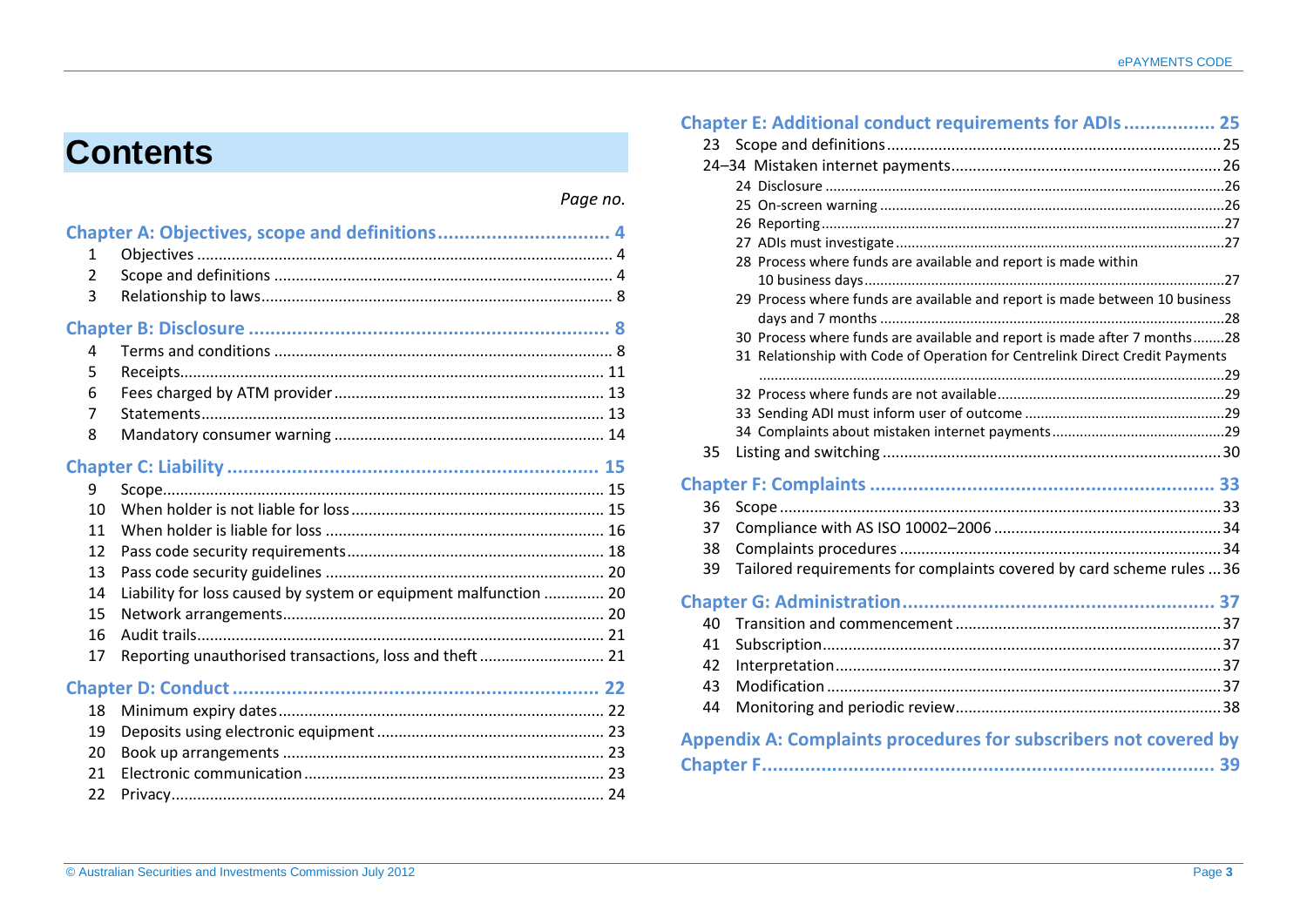# <span id="page-3-0"></span>**Chapter A: Objectives, scope and definitions**

# **Key points**

This Chapter sets out:

- the objectives of this Code.
- what transactions this Code covers, and
- how this Code relates to other laws.

# <span id="page-3-1"></span>**1 Objectives**

- 1.1 The objectives of this Code are to provide:
	- (a) a quality consumer protection regime for payment facilities,
	- (b) a framework to promote consumer confidence in electronic banking and payment systems,
	- (c) effective disclosure of information, to enable consumers to make informed decisions about facilities,
	- (d) clear and fair rules for allocating liability for unauthorised transactions,
	- (e) effective procedures for resolving complaints, and
	- (f) a regime that is flexible and accommodates providers of new payment facilities.

# <span id="page-3-2"></span>**2 Scope and definitions**

# **Scope of this Code**

- 2.1 This Code applies to transactions by a holder or user, other than transactions performed using:
	- (a) a facility that is designed primarily for use by a business, and established primarily for business purposes,
	- (b) a facility where the holder and the subscriber do not have a contractual relationship, or
	- (c) biller accounts.
- 2.2 Subject to clause 43, a subscriber must comply with this Code for all transactions that are covered by this Code.
- 2.3 A subscriber can choose to adopt this Code for transactions that are not covered by this Code.

# **Transactions this Code applies to**

- 2.4 This Code applies to payment, funds transfer and cash withdrawal transactions that are:
	- (a) initiated using electronic equipment, and
	- (b) not intended to be authenticated by comparing a manual signature with a specimen signature.
- 2.5 This Code applies to the following transactions provided by a subscriber:
	- (a) electronic card transactions, including ATM, EFTPOS, credit card and debit card transactions that are not intended to be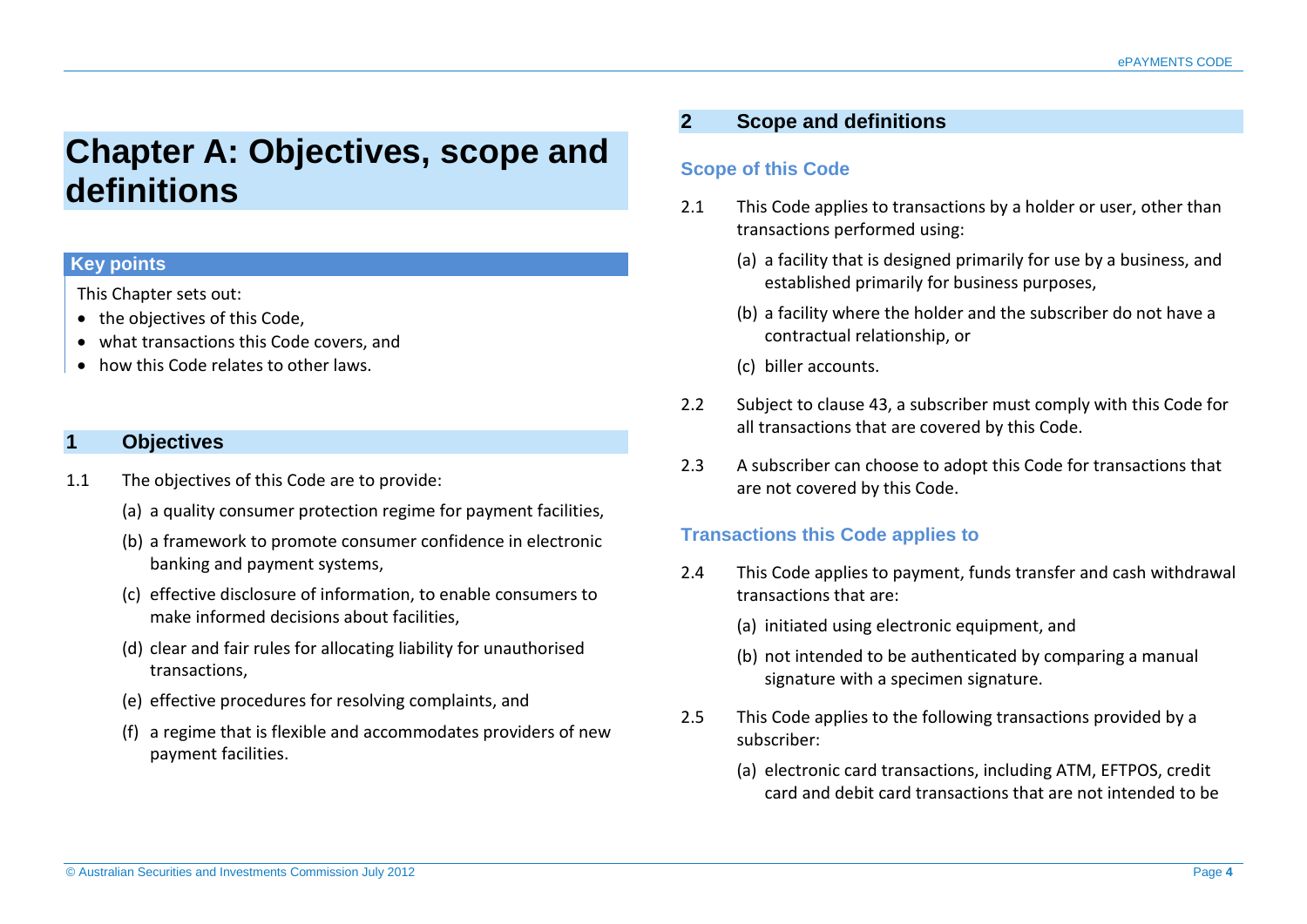authenticated by comparing a manual signature with a specimen signature,

- (b) telephone banking and bill payment transactions,
- (c) internet banking transactions, including 'Pay Anyone',
- (d) online transactions performed using a card number and expiry date,
- (e) online bill payments (including BPAY),
- (f) transactions using facilities with contactless features and prepaid cards, not intended to be authenticated by comparing a manual signature with a specimen signature,
- (g) direct debits,
- (h) transactions using electronic toll devices,
- (i) transactions using mobile devices,
- (j) transactions using electronic public transport ticketing facilities,
- (k) mail order transactions not intended to be authenticated by comparing a manual signature with a specimen signature, and
- (l) any other transaction specified by ASIC under clause 43 as a transaction to which this Code applies.

Note: ASIC has the power to declare that this Code applies or does not apply to a type of transaction: see clause 43.

#### **Defined terms**

2.6 Defined terms used in this Code include:

**account** means an account maintained by a subscriber that belongs to an identifiable holder who is a customer of the subscriber

**ADI** has the same meaning as authorised deposit-taking institution in the *Banking Act 1959* (Cth) or any successor term adopted by the Australian Prudential Regulation Authority

**ASIC** means Australian Securities and Investments Commission

**ATM** means automatic teller machine

**BECS Procedures** means the Bulk Electronic Clearing System Procedures as existing from time to time

**BECS Return Request Procedures** means the Bulk Electronic Clearing System Return Request Procedures

Note: A summary of the BECS Return Request Procedures is available at the Australian Payments Clearing Association website at: [www.apca.com.au/docs/payment-systems/becs\\_procedures.pdf](http://www.apca.com.au/docs/payment-systems/becs_procedures.pdf)

**biller account** means an internal account maintained by a business for the purpose of recording amounts owing and paid for goods or services provided by the business

**book up arrangement** means credit offered by merchants for the purchase of goods or services commonly used by Aboriginal people in remote and regional areas of Australia. It is common for merchants to hold a consumer's debit card and/or pass code as part of a book up arrangement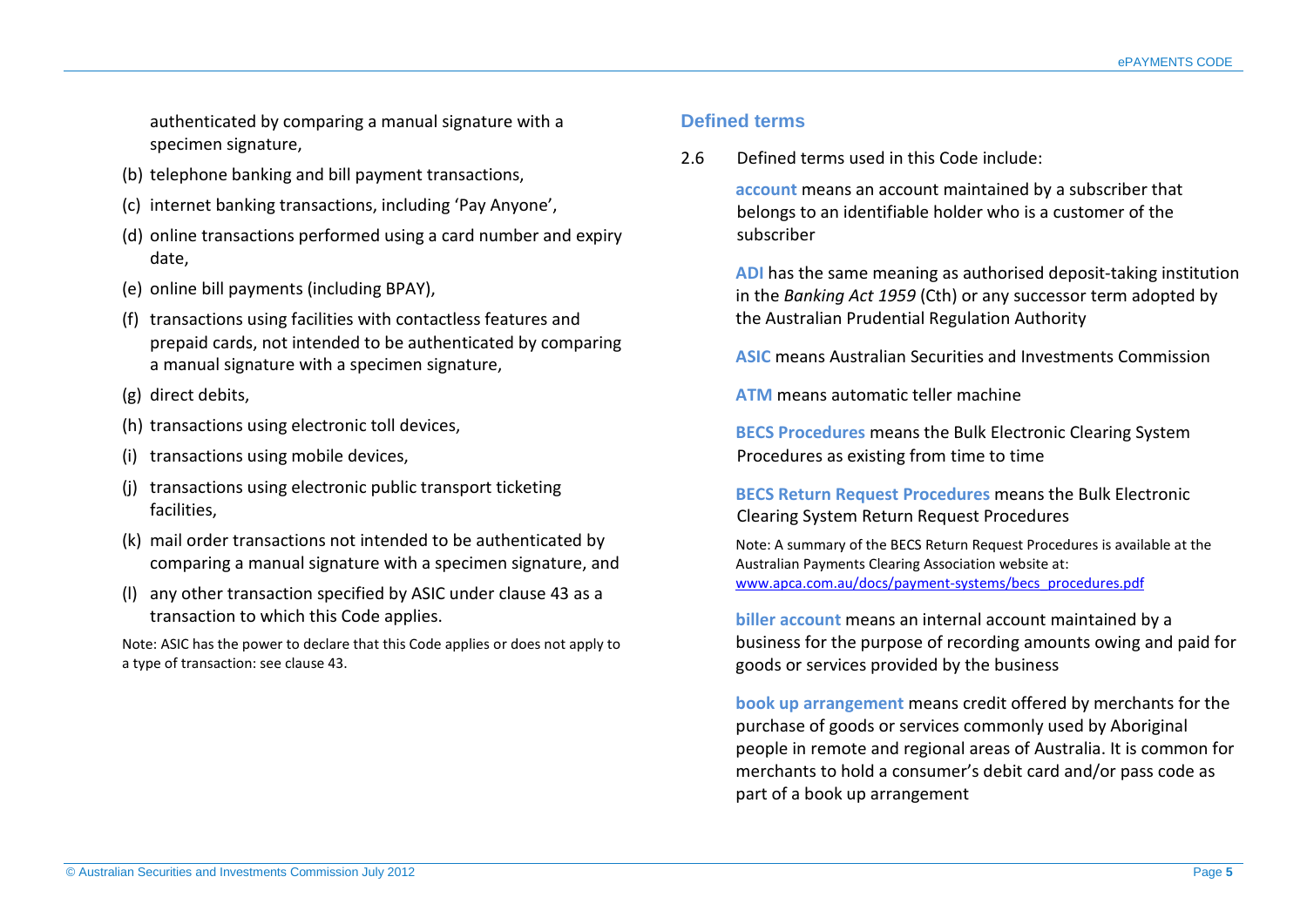**business day** means a day that is not a Saturday, a Sunday or a public holiday or bank holiday in the place concerned

**complaint** means an expression of dissatisfaction made to a subscriber about a matter regulated by this Code, where a response or resolution is explicitly or implicitly expected. This definition is based on AS ISO 10002–2006 *Customer satisfaction— Guidelines for complaints handling in organizations*

**consumer** means a holder in whose name a transaction is performed wholly or predominantly for personal, domestic or household purposes

**days** means calendar days, unless otherwise specified

**device** means a device given by a subscriber to a user that is used to perform a transaction. Examples include:

- ATM card,
- debit card or credit card,
- prepaid card (including gift card),
- electronic toll device,
- token issued by a subscriber that generates a pass code, and
- contactless device

**direct entry** means a direct debit or direct credit as defined in the BECS Procedures

**direct entry user** means a person who issues credit or debit payment instructions using the BECS Procedures

**EFTPOS** means electronic funds transfer at the point of sale—a network for facilitating transactions at point of sale

**expiry date** means a restriction on a facility that means the facility cannot be used after a certain date

**facility** means an arrangement through which a person can perform transactions

**give** includes giving electronically, where the subscriber complies with clause 21

**holder** means an individual in whose name a facility has been established, or to whom a facility has been issued

**identifier** means information that a user:

- knows but is not required to keep secret, and
- must provide to perform a transaction.

Examples include an account number or a serial number.

**low value facility** means a facility that is capable of having a balance of no more than \$500 at any one time

**manual signature** means a handwritten signature, including a signature written on paper and a signature written on an electronic tablet

**merchant acquirer** means a subscriber that provides a service to merchants that enables them to accept/receive electronic payments

**mistaken internet payment** means a payment by a user through a 'Pay Anyone' internet banking facility and processed by an ADI through direct entry where funds are paid into the account of an unintended recipient because the user enters or selects a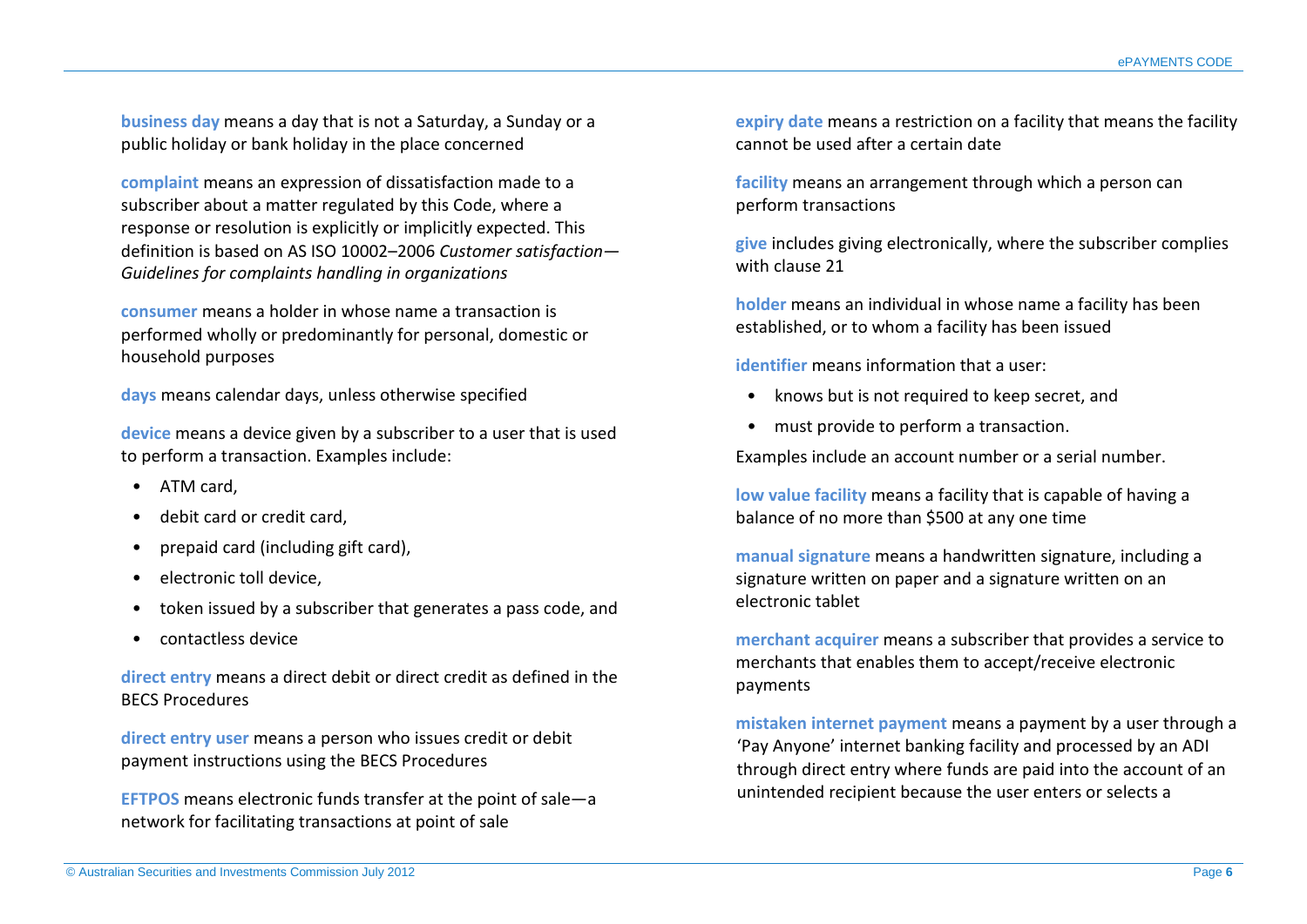Bank/State/Branch (BSB) number and/or identifier that does not belong to the named and/or intended recipient as a result of:

- the user's error, or
- the user being advised of the wrong BSB number and/or identifier.

This does not include payments made using BPAY.

**modification** includes addition, amendment, omission and substitution

**pass code** means a password or code that the user must keep secret, that may be required to authenticate a transaction or user. A pass code may consist of numbers, letters, a combination of both, or a phrase. Examples include:

- personal identification number (PIN),
- internet banking password,
- telephone banking password, and
- code generated by a security token.

A pass code does not include a number printed on a device (e.g. a security number printed on a credit or debit card).

**party to a shared electronic payments network** includes retailers, merchants, communications services providers and other organisations offering facilities, merchant acquirers and subscribers

**periodical payments** means recurring payments that are made daily, weekly, fortnightly, monthly, annually or at other regular intervals, but does not include direct debit arrangements or direct credit arrangements

**purchased payment facility** means a facility that satisfies all of the following conditions:

- the facility is purchased by a person from another person,
- the facility can be used to make payments up to the amount that from time to time is available for use under the conditions that apply to the facility,
- those payments are to be made by the provider of the facility or by a person acting under an arrangement with the provider (rather than by the user of the facility), and
- the facility is not covered by a declaration under section 9(3) of the *Payment Systems (Regulation) Act 1998*.

Note: See section 9 of the *Payment Systems (Regulation) Act 1998*.

**receiving ADI** means an ADI whose customer has received an internet payment

**regular payments** means direct debit arrangements, direct credit arrangements and periodical payments

**sending ADI** means an ADI whose customer has made an internet payment

**subscriber** means an entity that has subscribed to this Code

**this Code** means the ePayments Code:

- as existing from time to time.
- as it applies to a subscriber, and
- to the extent it requires or enables the subscriber to do or not do something.

Note: Under clause 43, ASIC may make a written instrument that affects how this Code applies to a subscriber.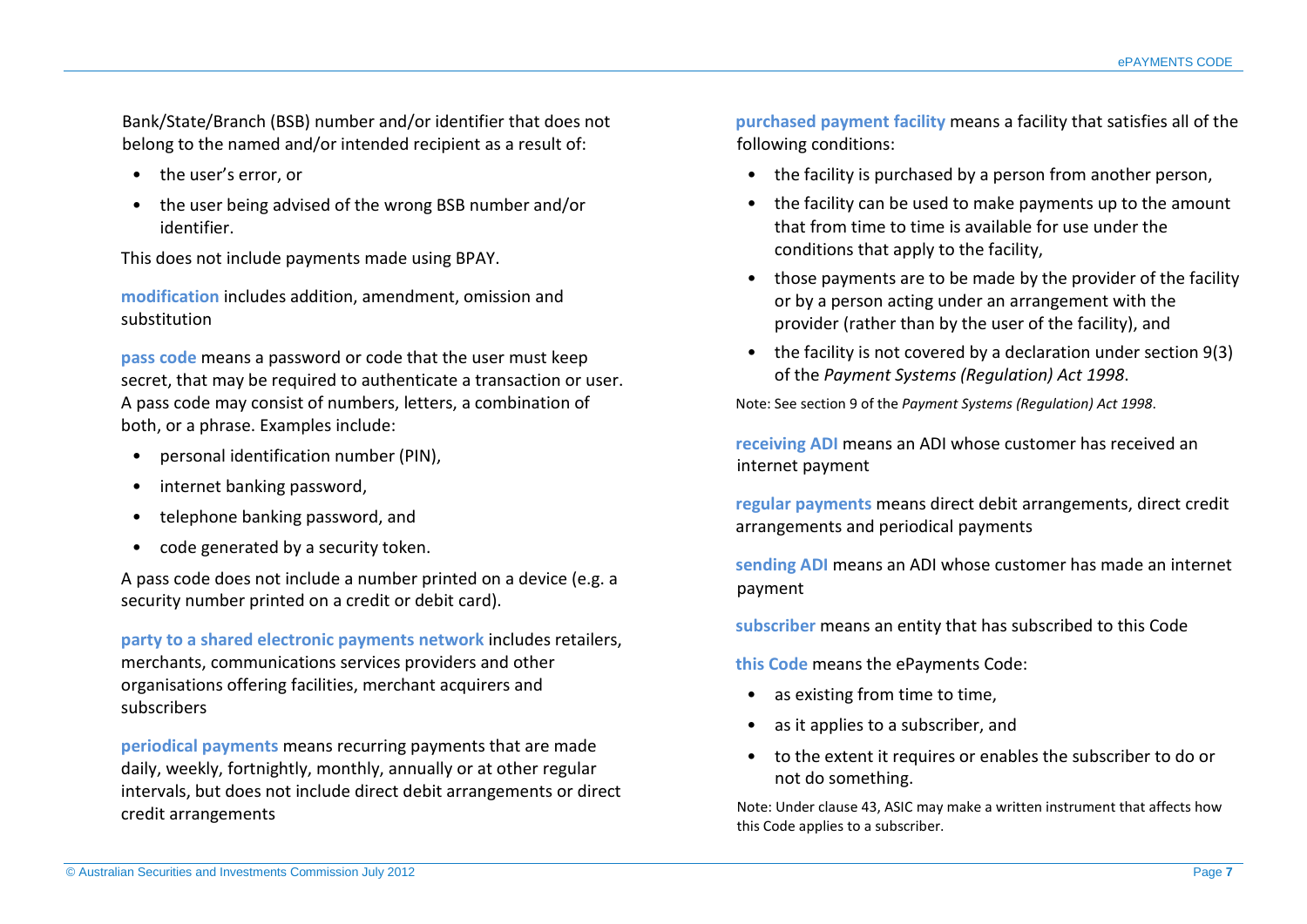**transaction** means a transaction to which this Code applies, as set out in clause 2, other than a transaction excluded by ASIC under clause 43

**unauthorised transaction** means a transaction that is not authorised by a user

**unintended recipient** means the recipient of funds as a result of a mistaken internet payment

**user** means a holder or an individual who is authorised by a subscriber and a holder to perform transactions using a facility held by the holder. In the case of transferable prepaid facilities (for example, gift cards), the person who receives the facility as a gift is a user

#### <span id="page-7-0"></span>**3 Relationship to laws**

3.1 Where legislation and this Code both impose an obligation on subscribers to give users information at different times, subscribers must give the notice at the earliest time it is required under the legislation or this Code.

# <span id="page-7-1"></span>**Chapter B: Disclosure**

#### **Key points**

This Chapter requires subscribers to give:

- terms and conditions,
- information about changes to terms and conditions such as fee increases,
- receipts/statements, and
- information about ATM fees.

# <span id="page-7-2"></span>**4 Terms and conditions**

#### **Terms and conditions requirements**

- 4.1 A subscriber must prepare clear and unambiguous terms and conditions for facilities.
- 4.2 The terms and conditions for a facility must:
	- (a) reflect the requirements of this Code,
	- (b) not impose liability or responsibilities on users that exceed their liability and responsibilities under this Code, and
	- (c) warrant that the subscriber will comply with this Code.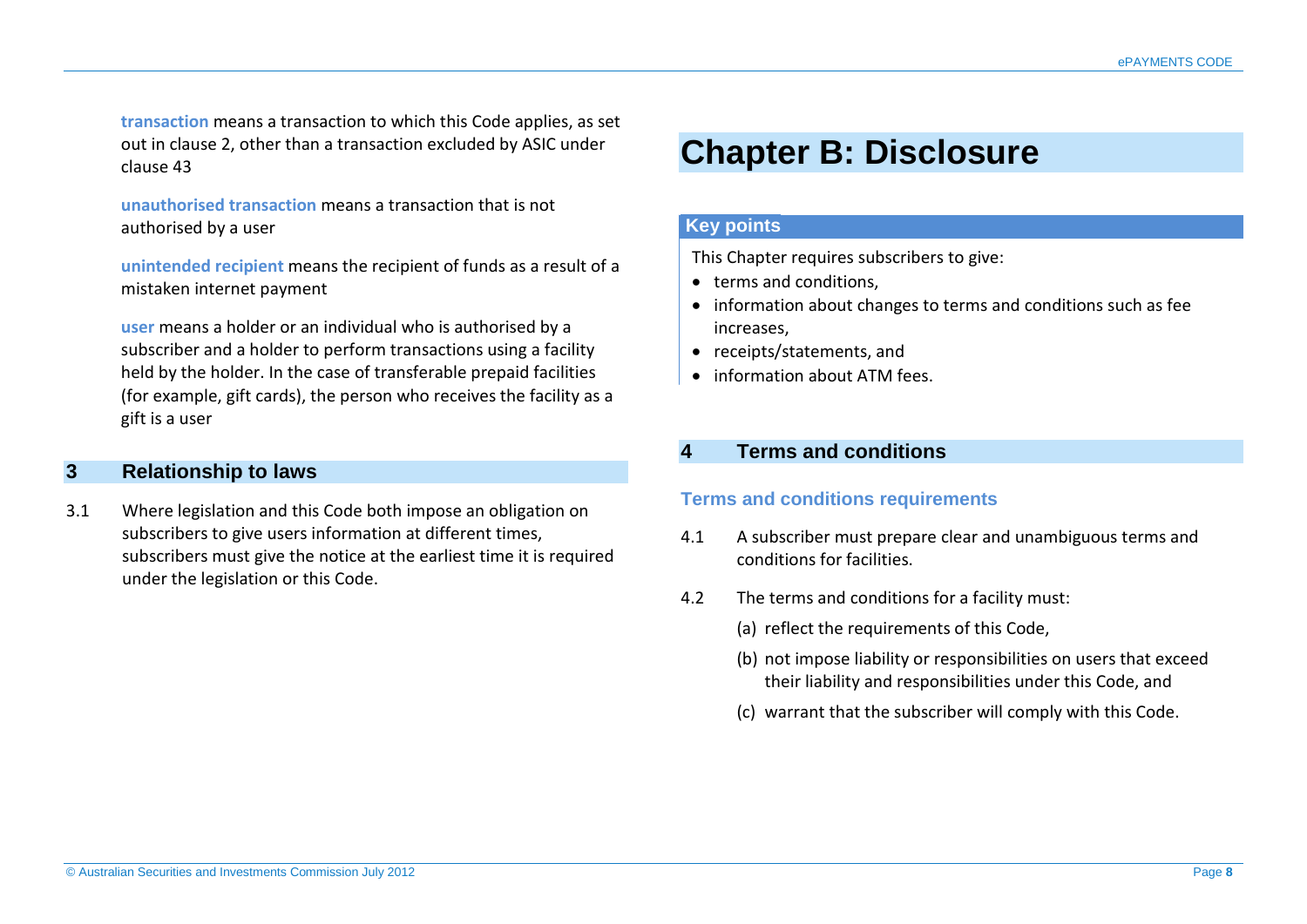4.3 A subscriber must give holders a copy of the terms and conditions: (a) before, or at the time, a user first performs a transaction, and (b) at any other time, on request.

#### **Tailored requirements for low value facilities**

- 4.4 Clause 4.3 does not apply to a low value facility. Instead, a subscriber must give holders the following information before, or at the time, a user first performs a transaction:
	- (a) if practical, a copy of the terms and conditions, or
	- (b) a notice that highlights any key terms (for example, any expiry date, or, where an expiry date cannot be ascertained, the period during which the facility will be able to be used, the fact that the user will forfeit the balance on the facility if they lose a device needed to perform transactions and fees) and explains how to obtain the full terms and conditions (for example, by referring the holder to a website).

# **Disclosure requirements**

- 4.5 A subscriber must publicise the availability of the terms and conditions.
- 4.6 A subscriber must give holders all of the following information, before a user first performs a transaction to the extent that the subscriber knows the information:
	- (a) fees or charges for issuing or replacing a device or pass code,
	- (b) fees or charges for performing transactions,
- (c) fees or charges for adding funds into a facility (for example, fees or charges for loading value onto a prepaid card),
- (d) any restrictions over which the subscriber has control, including any daily or other periodic transaction limit, on:
	- (i) the number or value of transactions,
	- (ii) the use of a facility, or
	- (iii) the use of any electronic equipment, such as withdrawals at an ATM or purchase at an EFTPOS terminal,

with an explanation that merchants or other providers of facilities may impose additional limits,

- (e) a description of:
	- (i) the types of transactions that users can perform, and
	- (ii) the facility and any other facilities users can access using it, including, if relevant, any credit facility,
- (f) a description of how to report the loss, theft or misuse of a device, or breach of pass code security, and

Note: Subscribers must have a process for users to report the loss, theft or misuse of a device or breach of pass code security: see clause 17.

(g) a description of how to make a complaint and, if the subscriber is required to give statements, how to query entries on a statement.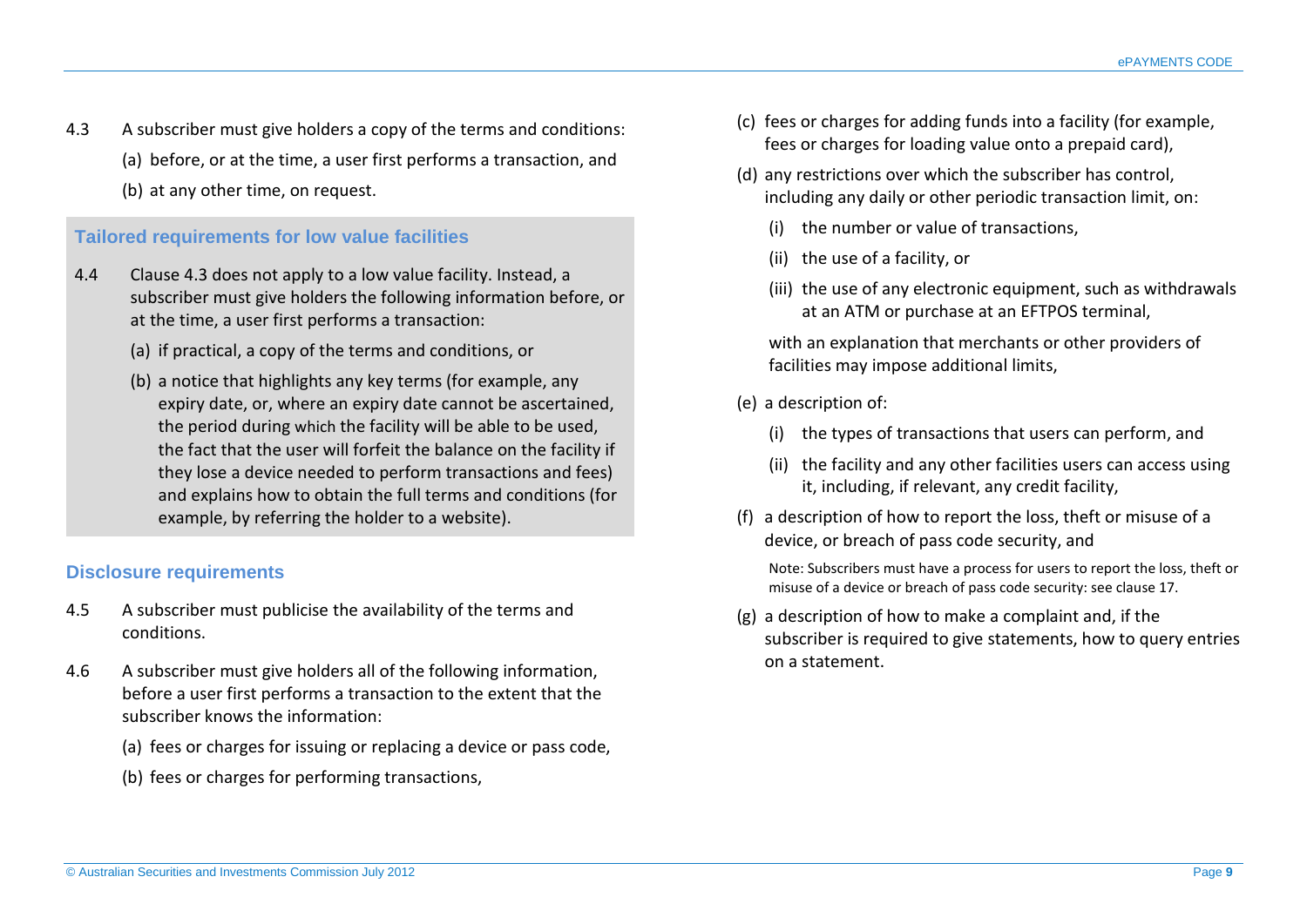4.7 The information in clauses 4.6(a)–4.6(c) must be disclosed separately from other charges.

> Note 1: Subscribers must give holders statements unless an exception applies: see clause 7.

> Note 2: Clause 4.7 can be satisfied by giving the information in clauses 4.6(a)– 4.6(c) in one document if it is clearly distinguished from other information.

# **Expiry dates**

- 4.8 If:
	- (a) a facility has an expiry date, a subscriber must disclose that date to the user before the user first uses the facility to perform a transaction, or
	- (b) a subscriber cannot ascertain the expiry date, because it depends on the date a user activates or reloads a facility, the subscriber must disclose to the user the period during which the facility will be able to be used to make transactions, before a user first uses the facility to perform a transaction.

Note: For example, if a facility expires 12 months from the date it is activated or last reloaded, the subscriber can comply with clause 4.8 by disclosing this.

# **Tailored requirements for low value facilities**

- 4.9 Clause 4.6(f) does not apply to a low value facility. Instead, a subscriber must tell holders whether or not the subscriber provides a process for reporting the loss, theft or misuse of a device or breach of pass code security.
- 4.10 A subscriber must give the information required under clause 4.9:
	- (a) at point of sale, or
	- (b) before users first use the facility to perform a transaction.

# **Notice of certain changes to terms and conditions**

- 4.11 A subscriber must give holders at least 20 days advance written notice of the following changes to terms and conditions:
	- (a) imposing or increasing fees or charges for issuing or replacing a device or pass code,
	- (b) imposing or increasing fees or charges for performing transactions,
	- (c) increasing a holder's liability for losses relating to transactions, or

Note: Any increases to a holder's liability for losses must also be consistent with the limits on a holder's liability for losses under Chapter C of this Code.

- (d) imposing, removing or changing a daily or other periodic limit on:
	- (i) transactions,
	- (ii) a facility, or
	- (iii) electronic equipment (for example, limits on the number or value of ATM withdrawals).
- 4.12 If a subscriber removes or increases a transaction limit, the subscriber must give the holder a clear and prominent notice that this may increase the holder's liability in the case of unauthorised transactions. The subscriber must give this notice when the subscriber notifies the holder of the change to the holder's transaction limit under clause 4.11(d).
- 4.13 A subscriber must give holders notice of other changes to terms and conditions:
	- (a) before the change takes effect, and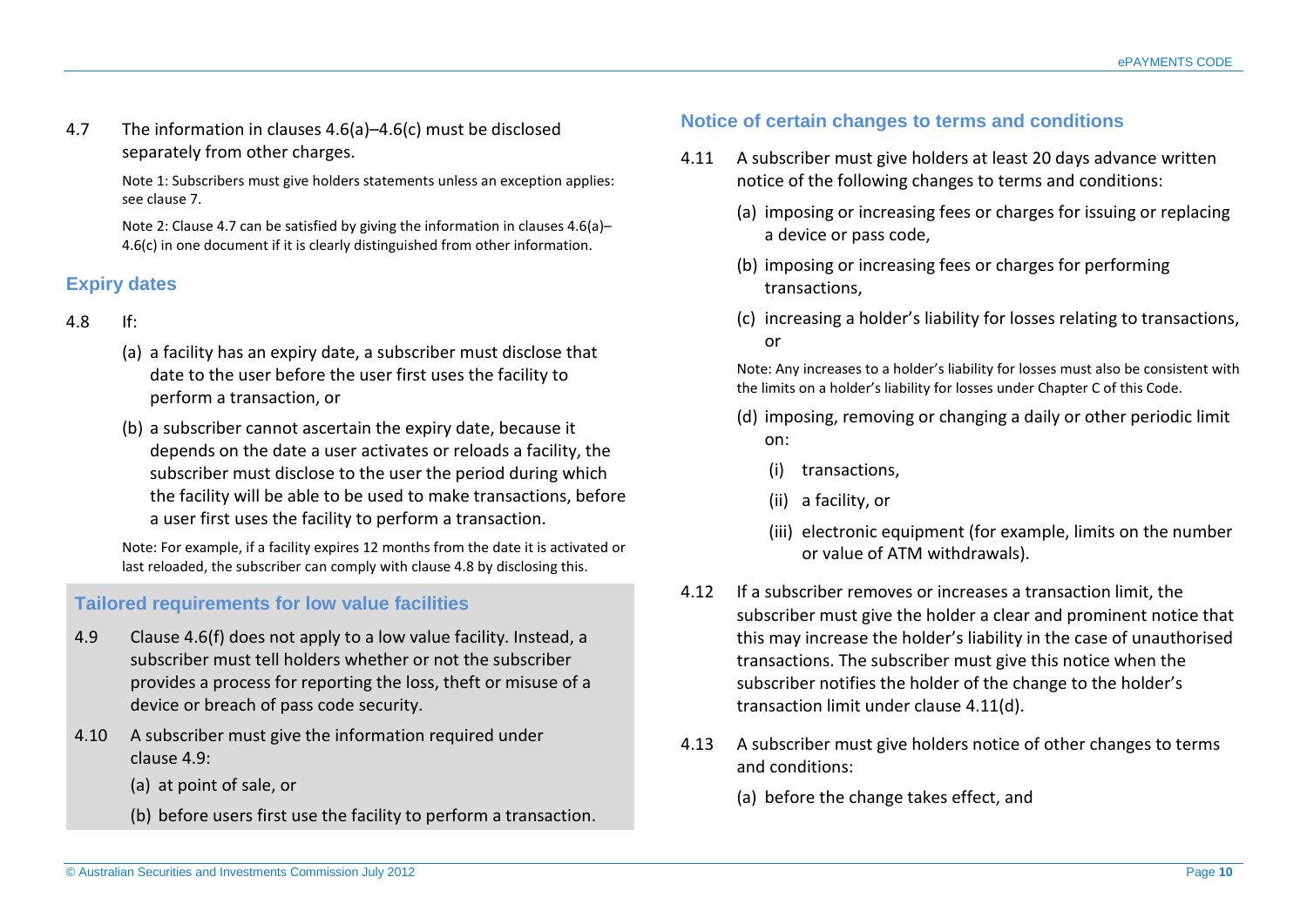- (b) in the manner required by applicable legislation, or if there are no such requirements, in a way that is likely to come to the attention of as many holders as practicable.
- 4.14 If changes to terms and conditions are sufficiently important or numerous, a subscriber must give holders a single document, which may be consolidated terms and conditions, explaining all the changes.

#### **Tailored requirements for low value facilities**

- 4.15 Clauses 4.11–4.14 do not apply to changes to terms and conditions for low value facilities. Instead, a subscriber must give holders advance notice of changes to terms and conditions for low value facilities:
	- (a) directly, if the subscriber knows the identity and contact details of the holder,
	- (b) by publicising the changes at places where the facility can be used, or
	- (c) by publicising the changes using the process for holders to check the balance on the facility.

Note 1: Subscribers must provide a process (such as a website) for users to check the balance on low value facilities: see clause 5.8.

Note 2: Clauses 4.15(b)–4.15(c) set out the specific obligation on a subscriber to give holders advance notice of changes to terms and conditions where the subscriber does not know the identity and contact details of the holder. This is different from clause 4.17, which sets out how a subscriber who does not know the identity or contact details of a holder can comply with the other obligations under clause 4.

#### **Exception**

- 4.16 A subscriber is not required to give advance notice of:
	- (a) the reduction or cancellation of daily card limits for cash withdrawals, purchases and transfers using electronic and telephone banking by holders or users, or
	- (b) other changes to terms and conditions,

required to immediately restore or maintain the security of a system or an individual facility, including the prevention of systemic or individual criminal activity, including fraud.

#### **Tailored requirements for low value facilities**

4.17 If a subscriber does not know the identity or contact details of a holder, it must instead make information it is required to give a holder under clause 4 available in a way that is reasonably likely to come to the attention of the holder.

# <span id="page-10-0"></span>**5 Receipts**

#### **Receipt requirements**

5.1 A subscriber must take reasonable steps to offer users a receipt for all transactions, at the time of the transaction.

Note: This clause does not apply to transactions performed using telephone banking or low value facilities: see clauses 5.7–5.8. In some instances, it may not be reasonable to offer receipts—for example, for direct debit arrangements, where it is clearly identifiable on a statement.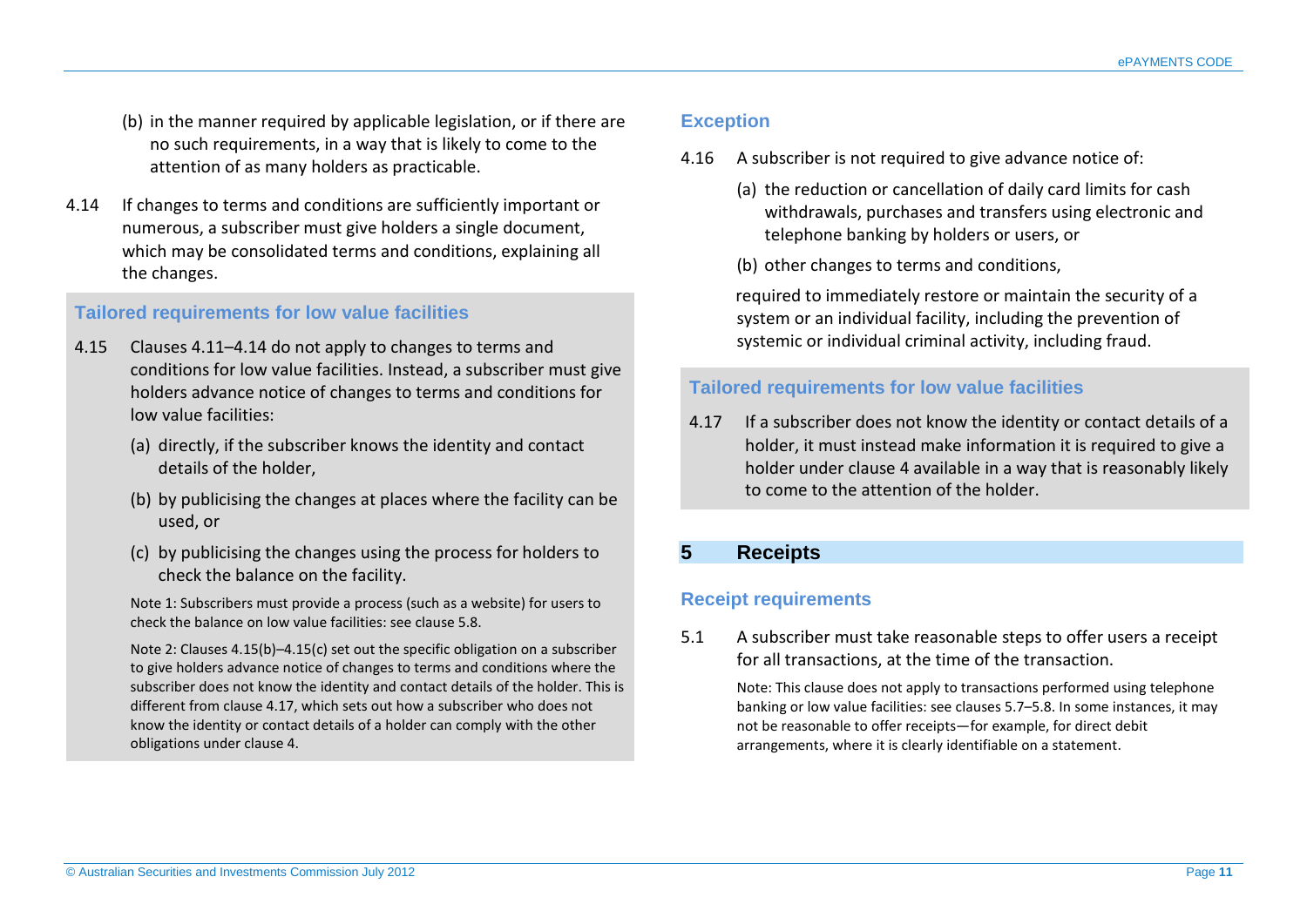- 5.2 A receipt must include the following information about the transaction:
	- (a) amount,
	- (b) date,
	- (c) transaction type,
	- (d) an indication of the facility or facilities being debited or credited, and
	- (e) information to enable the subscriber to identify the holder and the transaction (such as a reference code or number).
- 5.3 A paper receipt must not include information that would increase the risk of unauthorised transactions, such as:
	- (a) a complete identifier, or
	- (b) an expiry date for a device.
- 5.4 A receipt must also include the following information about the transaction, if practicable:
	- (a) time, and
	- (b) type, and general location, of equipment used to perform the transaction, or a number or symbol enabling the equipment to be identified.
- 5.5 Information on a receipt for a payment to a merchant for goods and services must also include either:
	- (a) the name of the merchant, or
	- (b) a reference number, where the merchant also gives the user an invoice that includes the merchant's name and the reference number.

Note: Giving the name of the merchant is best practice.

5.6 If practicable, and not likely to compromise the user's privacy or security, a subscriber should also include the balance remaining on the facility.

# **Telephone banking**

- 5.7 Clauses 5.1–5.6 do not apply to transactions performed using telephone banking. Instead, a subscriber must take reasonable steps to offer users the following information, at the time of a telephone banking transaction:
	- (a) receipt number,
	- (b) transaction amount,
	- (c) transaction type, and
	- (d) an indication of the facility or facilities being debited or credited.

# **Tailored requirements for low value facilities**

- 5.8 Clauses 5.1–5.7 do not apply to transactions performed using a low value facility. Instead, the subscriber must give users:
	- (a) a process for users to check the balance on the facility, and
	- (b) either:
		- (i) a receipt or reference for each transaction that enables users to identify the transaction, the amount, and any fees or charges relating to the transaction, or
		- (ii) a process for users to check their transaction history. Details of transactions must be available for a reasonable period, taking into account general industry practice for similar facilities.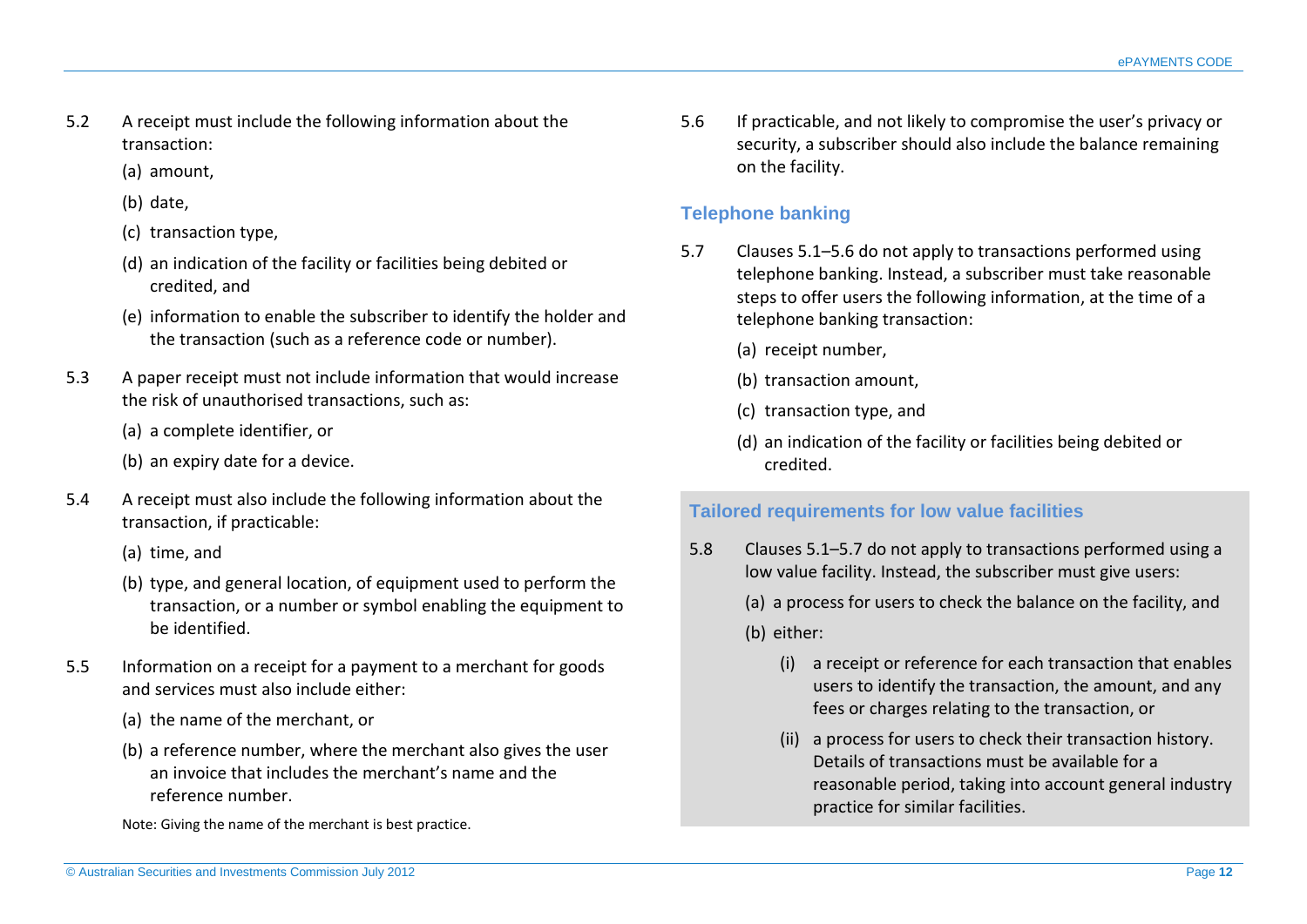#### **Subscribers must not charge for receipts**

- 5.9 A subscriber must not charge users for giving:
	- (a) a receipt under clause 5.1,
	- (b) information about transactions performed using telephone banking under clause 5.7, or
	- (c) information about transactions performed using a low value facility under clause 5.8.

# **Use of equipment or systems that do not belong to a subscriber**

5.10 Where a user does not use a subscriber's equipment or systems, and does not communicate with the subscriber or anyone acting on its behalf, the subscriber must use its best endeavours to comply with clauses 5.1–5.9.

# <span id="page-12-0"></span>**6 Fees charged by ATM provider**

#### **ATM fees**

- 6.1 A subscriber that is an ATM provider must disclose the amount of any fee or charge for using an ATM it provides which will be directly passed on to a user who:
	- (a) is a customer of the subscriber, or
	- (b) is not a customer of the subscriber.
- 6.2 This information must be disclosed before the user completes the transaction.
- 6.3 After receiving the information, the user must be able to cancel the transaction at no cost.
- 6.4 If a subscriber has an agreement with an ATM provider about providing ATMs, the agreement must provide that:
	- (a) the ATM provider must disclose the amount of any fee charged for using its ATM which will be directly passed on to a customer who is not otherwise a customer of the ATM provider,
	- (b) the information in clause 6.4(a) must be disclosed before the user completes the transaction, and
	- (c) after receiving the information in clause 6.4(a), the user must be able to cancel the transaction at no cost.

# <span id="page-12-1"></span>**7 Statements**

# **Subscribers must give statements**

- 7.1 A subscriber must give holders a statement of transactions performed through a facility at least every 6 months, unless the facility:
	- (a) is a passbook account, where there is no charge for either manually updating the passbook, or checking the account balances and activity electronically, or
	- (b) has a zero balance and there were no transactions during the statement period.
- 7.2 A subscriber must also give holders the option of receiving statements more frequently than every 6 months, and bring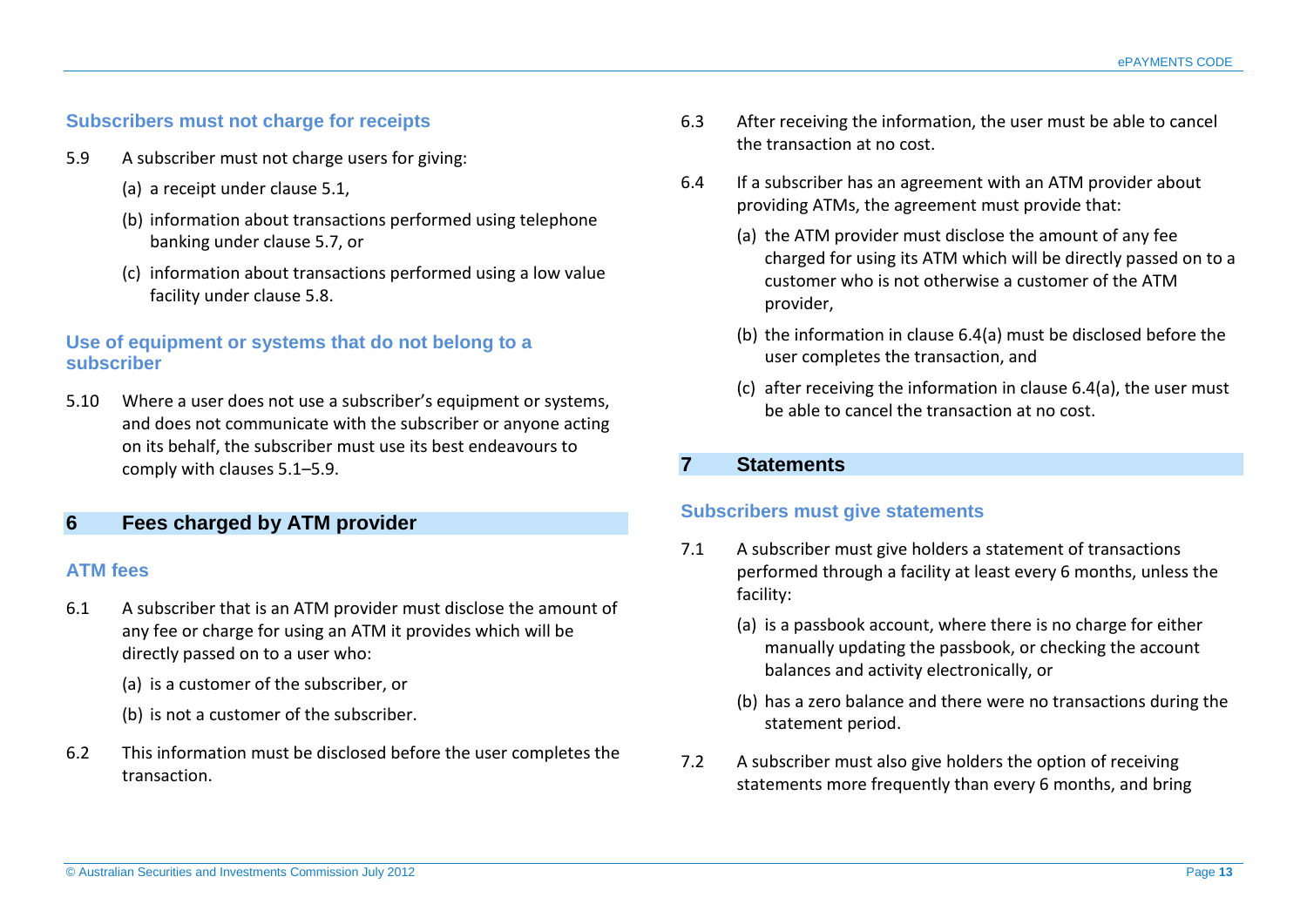this option to the holder's attention when the holder first uses the facility.

7.3 A subscriber must also give holders statements on request.

#### **Statement requirements**

- 7.4 A statement under a usual statement cycle must include the following information about each transaction since the last statement:
	- (a) amount,
	- (b) date each transaction was debited or credited to the facility,
	- (c) transaction type,
	- (d) receipt number, or other information that will enable the user to reconcile the statement entry with a receipt or transaction information,
	- (e) any charges imposed by the subscriber for performing transactions, listed separately from other charges,
	- (f) contact details for making inquiries about the facility or reporting errors in the statement, and
	- (g) a suggestion that the holder check each entry on the statement and promptly report any possible error or unauthorised transaction to the subscriber.
- 7.5 Where practicable, a subscriber should include in statements the amount of each fee or charge imposed for a transaction using an ATM provided by a different ATM provider.
- 7.6 A statement issued on request must include as much of the information in clause 7.4 as possible.

# **Tailored requirements for low value facilities**

7.7 Clauses 7.1–7.6 do not apply to a low value facility.

Note: When providing a low value facility, subscribers must give users a process to check the balance of the facility and either a receipt or a mechanism for users to check their transaction history: see clause 5.8.

#### **Tailored requirements for anonymous facilities**

7.8 If a subscriber does not know the identity or contact details of a holder, it must instead provide the holder with a means to access the information it is required to give a holder under clauses 7.1–7.6.

#### <span id="page-13-0"></span>**8 Mandatory consumer warning**

- $8.1$  If
	- (a) a pass code is required to perform transactions, and
	- (b) a subscriber is required to give holders a statement under clause 7.1,

the subscriber must include on or with statements, at least annually, a clear, prominent and self-contained notice summarising pass code security guidelines, which are consistent with clause 13 of this Code.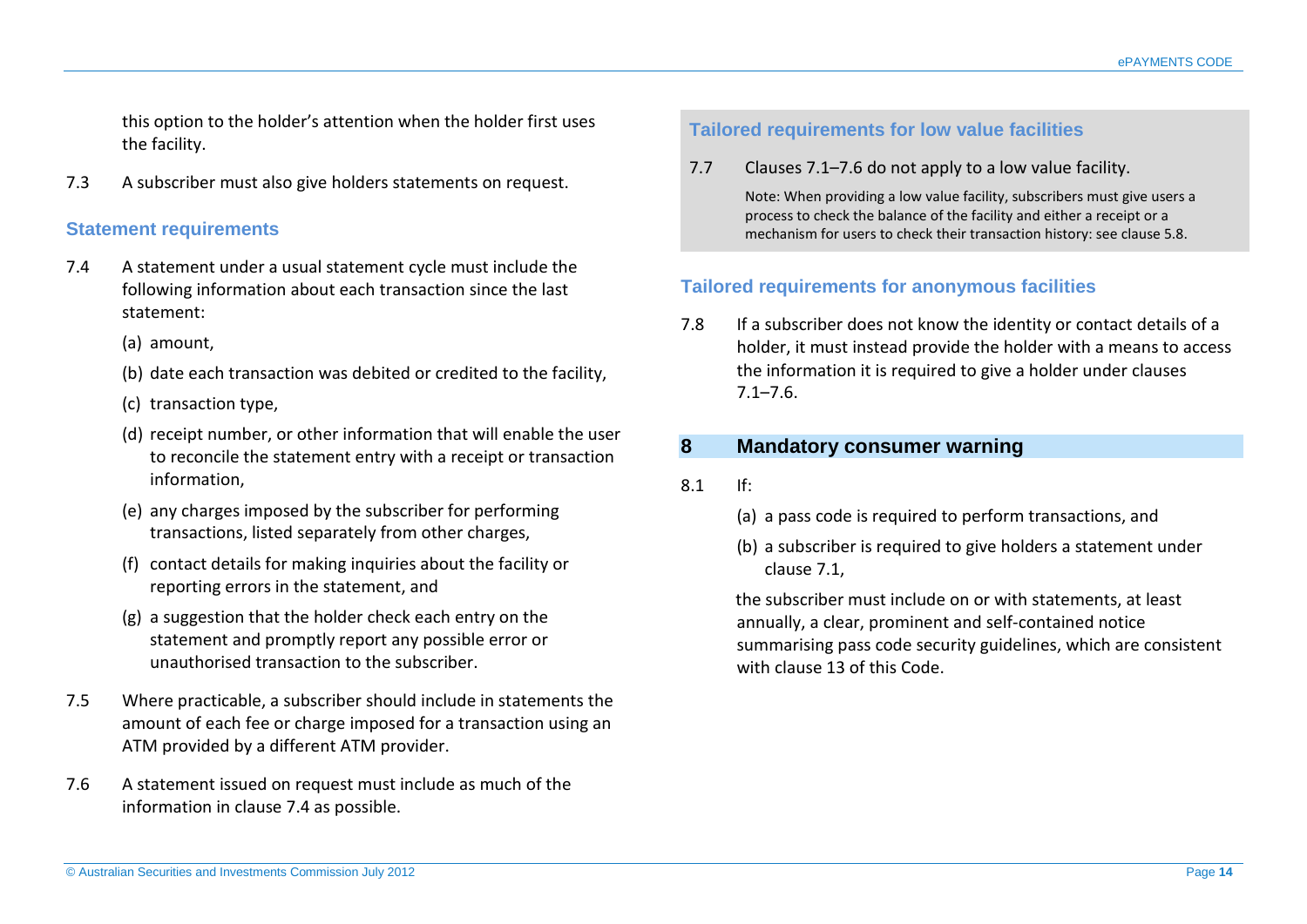# <span id="page-14-0"></span>**Chapter C: Liability**

# **Key points**

This Chapter explains the rules for allocating liability for losses arising from:

- unauthorised transactions, and
- system or equipment malfunction.

#### <span id="page-14-1"></span>**9 Scope**

#### **Transactions not authorised by a user**

9.1 This Chapter applies to unauthorised transactions. It does not apply to any transaction that is performed by a user or by anyone who performs a transaction with the knowledge and consent of a user.

#### **Tailored requirements for low value facilities**

9.2 This Chapter does not apply to a low value facility.

Note: A subscriber that provides a low value facility must tell users whether the subscriber provides a process to report the loss, theft or misuse of a device or breach of pass code security: see clause 4.9.

# <span id="page-14-2"></span>**10 When holder is not liable for loss**

10.1 A holder is not liable for loss arising from an unauthorised transaction if the cause of the loss is any of the following:

- (a) fraud or negligence by a subscriber's employee or agent, a third party involved in networking arrangements, or a merchant or their employee or agent,
- (b) a device, identifier or pass code which is forged, faulty, expired or cancelled,
- (c) a transaction requiring the use of a device and/or pass code that occurred before the user received the device and/or pass code (including a reissued device and/or pass code),
- (d) a transaction being incorrectly debited more than once to the same facility, and
- (e) an unauthorised transaction performed after the subscriber has been informed that a device has been misused, lost or stolen, or the security of a pass code has been breached.
- 10.2 A holder is not liable for loss arising from an unauthorised transaction that can be made using an identifier without a pass code or device. Where a transaction can be made using a device, or a device and an identifier, but does not require a pass code, the holder is liable only if the user unreasonably delays reporting the loss or theft of the device.
- 10.3 A holder is not liable for loss arising from an unauthorised transaction where it is clear that a user has not contributed to the loss.
- 10.4 In a dispute about whether a user received a device or pass code:
	- (a) there is a presumption that the user did not receive it, unless the subscriber can prove that the user did receive it,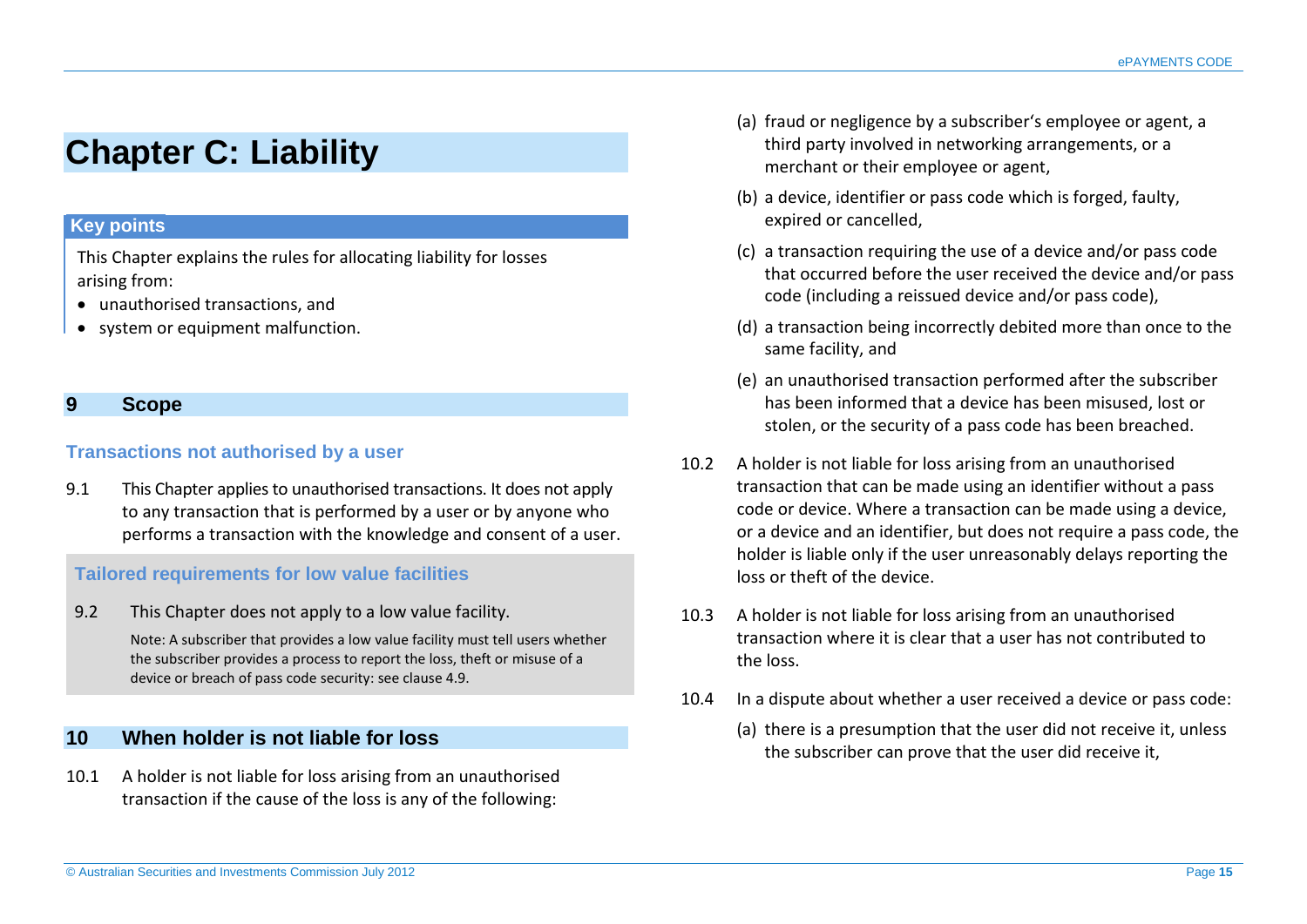- (b) a subscriber can prove that a user received a device or pass code by obtaining an acknowledgement of receipt from the user, and
- (c) a subscriber may not rely on proof of delivery to a user's correct mailing or electronic address as proof that the user received the device or pass code.
- 10.5 A subscriber must not have any term in its terms and conditions that deems a device or pass code sent to a user by mail or electronic communication at the user's correct mailing or electronic address to be received by the user.

# <span id="page-15-0"></span>**11 When holder is liable for loss**

- 11.1 If clause 10 does not apply, a holder may only be made liable for losses arising from an unauthorised transaction regulated by this Code in the circumstances specified in clause 11.
- 11.2 Where a subscriber can prove on the balance of probability that a user contributed to a loss through fraud, or breaching the pass code security requirements in clause 12:
	- (a) the holder is liable in full for the actual losses that occur before the loss, theft or misuse of a device or breach of pass code security is reported to the subscriber, but
	- (b) the holder is not liable for the portion of losses:
		- (i) incurred on any one day that exceeds any applicable daily transaction limit,
		- (ii) incurred in any period that exceeds any applicable periodic transaction limit,
- (iii) that exceeds the balance on the facility, including any pre-arranged credit, or
- (iv) incurred on any facility that the subscriber and the holder had not agreed could be accessed using the device or identifier and/or pass code used to perform the transaction.
- 11.3 Where:
	- (a) more than one pass code is required to perform a transaction, and
	- (b) a subscriber proves that a user breached the pass code security requirements in clause 12 for one or more of the required pass codes, but not all of the required pass codes,

the holder is liable under clause 11.2 only if the subscriber also proves on the balance of probability that the breach of the pass code security requirements under clause 12 was more than 50% responsible for the losses, when assessed together with all the contributing causes.

11.4 The holder is liable for losses arising from unauthorised transactions that occur because a user contributed to losses by leaving a card in an ATM, as long as the ATM incorporates reasonable safety standards that mitigate the risk of a card being left in the ATM.

Note: Reasonable safety standards that mitigate the risk of a card being left in an ATM include ATMs that capture cards that are not removed after a reasonable time and ATMs that require a user to swipe and then remove a card in order to commence a transaction.

11.5 Where a subscriber can prove, on the balance of probability, that a user contributed to losses resulting from an unauthorised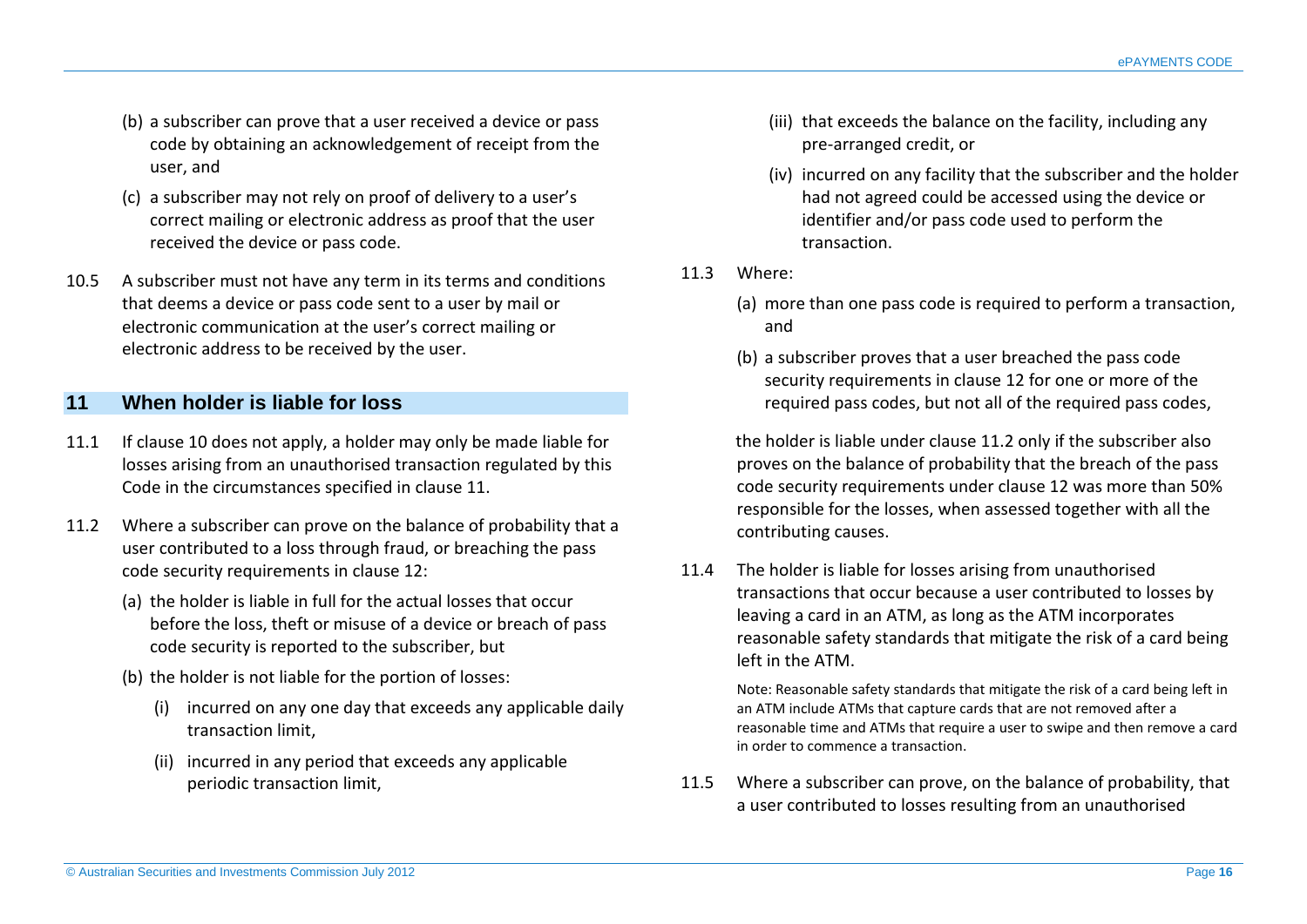transaction by unreasonably delaying reporting the misuse, loss or theft of a device, or that the security of all pass codes has been breached, the holder:

- (a) is liable for the actual losses that occur between:
	- (i) when the user became aware of the security compromise, or should reasonably have become aware in the case of a lost or stolen device, and
	- (ii) when the security compromise was reported to the subscriber, but
- (b) is not liable for any portion of the losses:
	- (i) incurred on any one day that exceeds any applicable daily transaction limit,
	- (ii) incurred in any period that exceeds any applicable periodic transaction limit,
	- (iii) that exceeds the balance on the facility, including any pre-arranged credit, or
	- (iv) incurred on any facility that the subscriber and the holder had not agreed could be accessed using the device and/or pass code used to perform the transaction.

Note: A holder may be liable under clause 11.5 if they were the user who contributed to the loss, or if a different user contributed to the loss.

# **Effect of charges**

11.6 In deciding whether a user has unreasonably delayed reporting the misuse, loss or theft of a device, or a breach of pass code security, the effect of any charges imposed by the subscriber for making the report or replacing a device or pass code must be taken into account.

Note: For example, the reasonableness of a fee a subscriber charges for replacing a device must be taken into account.

#### **Other situations—Limited liability**

- 11.7 Where a pass code was required to perform an unauthorised transaction, and clauses 11.2–11.6 do not apply, the holder is liable for the least of:
	- (a) \$150, or a lower figure determined by the subscriber,
	- (b) the balance of the facility or facilities which the subscriber and the holder have agreed can be accessed using the device and/or pass code, including any prearranged credit, or
	- (c) the actual loss at the time that the misuse, loss or theft of a device or breach of pass code security is reported to the subscriber, excluding that portion of the losses incurred on any one day which exceeds any relevant daily transaction or other periodic transaction limit.

# **Proof that a user contributed to losses**

- 11.8 In deciding whether a subscriber has proved on the balance of probability that a user has contributed to losses under clauses 11.2 and 11.5:
	- (a) all reasonable evidence must be considered, including all reasonable explanations for the transaction occurring,
	- (b) the fact that a facility has been accessed with the correct device and/or pass code, while significant, does not, of itself, constitute proof on the balance of probability that a user contributed to losses through fraud or a breach of the pass code security requirements in clause 12, and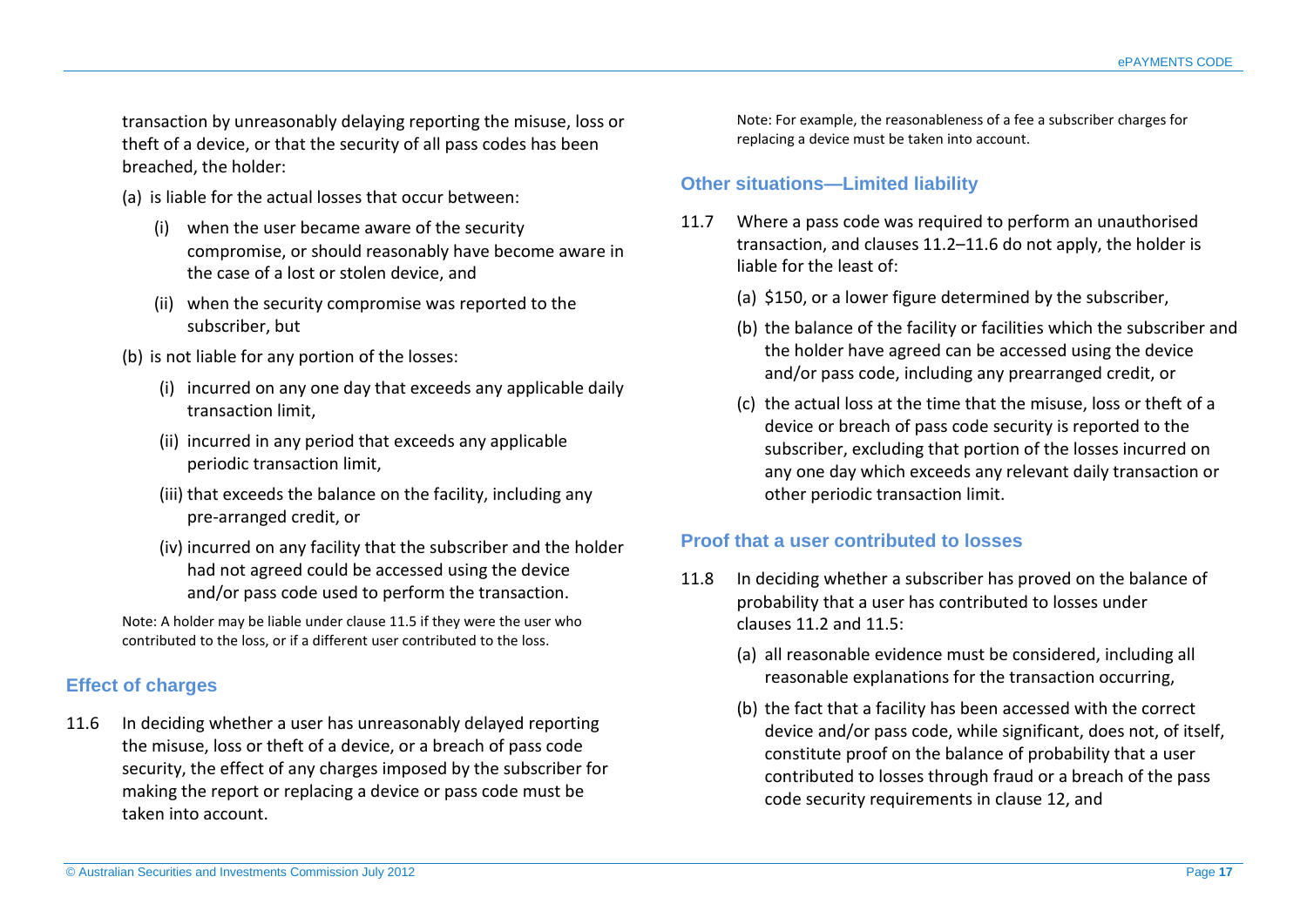(c) the use or security of any information required to perform a transaction that is not required to be kept secret by users (for example, the number and expiry date of a device) is not relevant to a user's liability.

#### **Discretion to reduce liability**

- 11.9 Where a subscriber has not applied a reasonable daily or other periodic transaction limit, the subscriber, or an external dispute resolution body, may reduce the liability of the holder for an unauthorised transaction under clauses 11.2–11.7 by such amount as it considers fair and reasonable, taking into account:
	- (a) prevailing industry practice regarding reasonable transaction limits,
	- (b) whether the security and reliability of the means used by the subscriber to verify that the transaction was authorised adequately protected the holder from losses, in the absence of the protection that would have been provided by reasonable daily or other periodic transaction limits, and
	- (c) if the unauthorised transaction involves accessing a credit facility, including drawing on loan repayments made to a loan facility that is accessible using a device and/or pass code, whether, at the time of making the credit facility available using the device and/or pass code, the subscriber had taken reasonable steps to warn the holder of the risk of the device and/or pass code being used to make unauthorised transactions on the credit facility.

# **Relationship to credit card, scheme debit card and charge card schemes**

- 11.10 If a user reports an unauthorised transaction on a credit card account, debit card account or charge card account:
	- (a) the subscriber must not hold the holder liable for losses under clause 11 for an amount greater than the liability of the holder if the subscriber exercised any rights it had under the rules of the card scheme at the time the report was made, against other parties to the scheme (for example, charge-back rights), and
	- (b) this clause does not require subscribers to exercise any rights they may have under the rules of the card scheme. However, a subscriber cannot hold a holder liable under this clause for a greater amount than would apply if the subscriber had exercised those rights.

# <span id="page-17-0"></span>**12 Pass code security requirements**

#### **Pass code security**

- 12.1 Clause 12 applies where one or more pass codes are needed to perform a transaction.
- 12.2 A user must not:
	- (a) voluntarily disclose one or more pass codes to anyone, including a family member or friend,
	- (b) where a device is also needed to perform a transaction, write or record pass code(s) on a device, or keep a record of the pass code(s) on anything: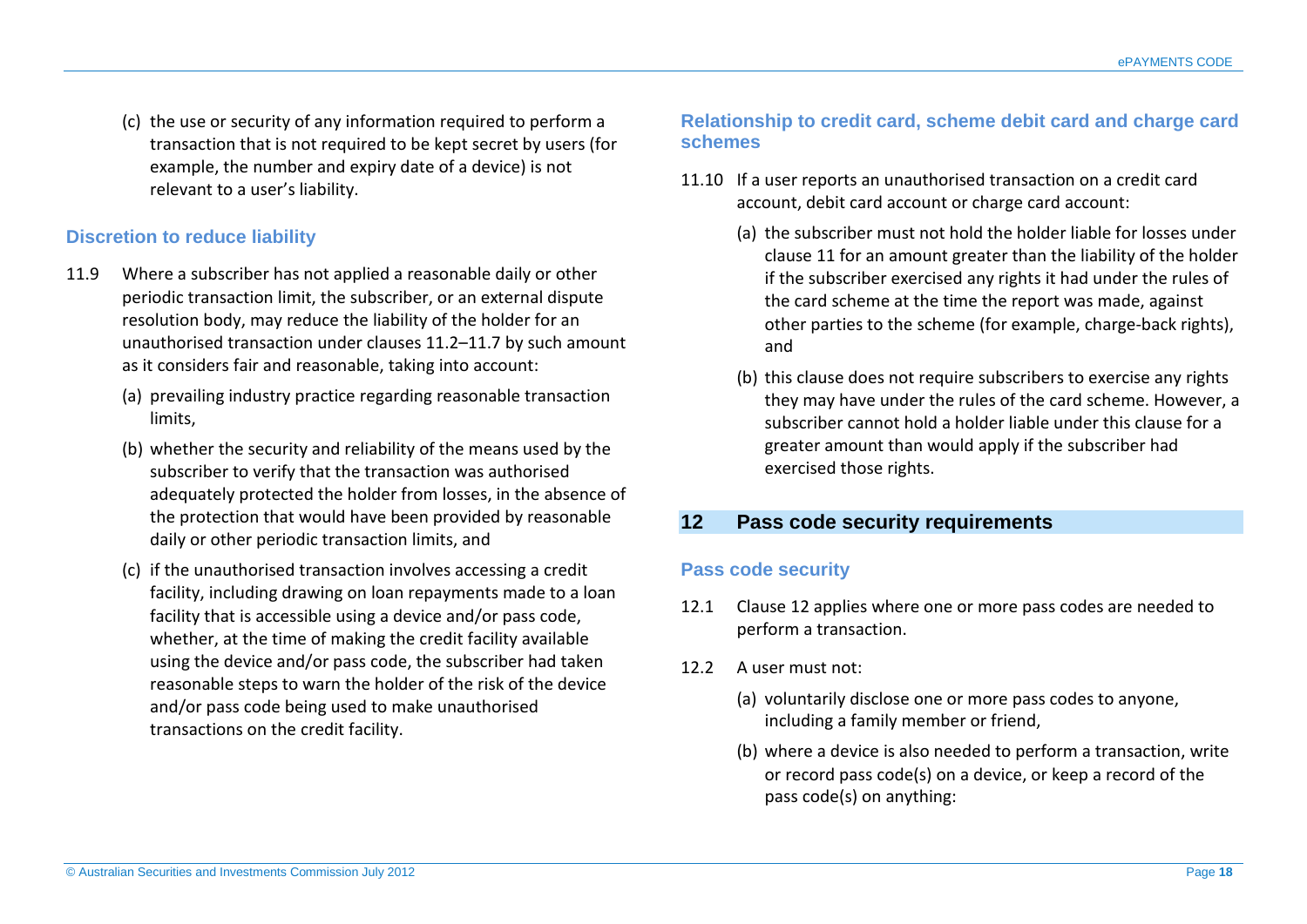- (i) carried with a device, or
- (ii) liable to loss or theft simultaneously with a device,

unless the user makes a reasonable attempt to protect the security of the pass code, or

- (c) where a device is not needed to perform a transaction, keep a written record of all pass codes required to perform transactions on one or more articles liable to be lost or stolen simultaneously, without making a reasonable attempt to protect the security of the pass code(s).
- 12.3 For the purpose of clauses 12.2(b)–12.2(c), a reasonable attempt to protect the security of a pass code record includes making any reasonable attempt to disguise the pass code within the record, or prevent unauthorised access to the pass code record, including by:
	- (a) hiding or disguising the pass code record among other records,
	- (b) hiding or disguising the pass code record in a place where a pass code record would not be expected to be found,
	- (c) keeping a record of the pass code record in a securely locked container, or
	- (d) preventing unauthorised access to an electronically stored record of the pass code record.

This list is not exhaustive.

12.4 A user must not act with extreme carelessness in failing to protect the security of all pass codes where extreme carelessness means a degree of carelessness that greatly exceeds what would normally be considered careless behaviour.

Note 1: An example of extreme carelessness is storing a user name and pass code for internet banking in a diary, BlackBerry or computer that is not password protected under the heading 'Internet banking codes'.

Note 2: For the obligations applying to the selection of a pass code by a user, see clause 12.5.

12.5 On or after 1 April 2002, a user must not select a numeric pass code that represents their birth date, or an alphabetical pass code that is a recognisable part of their name, if a subscriber has:

(a) specifically instructed the user not to do so, and

- (b) warned the user of the consequences of doing so.
- 12.6 A subscriber must give the specific instruction and warning in clause 12.5:
	- (a) at the time of selecting a pass code,
	- (b) in a way that is designed to focus the actual user's attention specifically on the instruction and the consequences of breaching it, and
	- (c) taking account of the actual user's capacity to understand the instruction and warning.
- 12.7 The onus is on the subscriber to prove, on the balance of probability, that it has complied with clause 12.5.
- 12.8 Where a subscriber expressly authorises particular conduct by a user, either generally or subject to conditions, a user who engages in the conduct, complying with any conditions, does not breach the pass code security requirements in clause 12.
- 12.9 Where a subscriber expressly or implicitly promotes, endorses or authorises the use of a service for accessing a facility (for example, by hosting an access service on the subscriber's electronic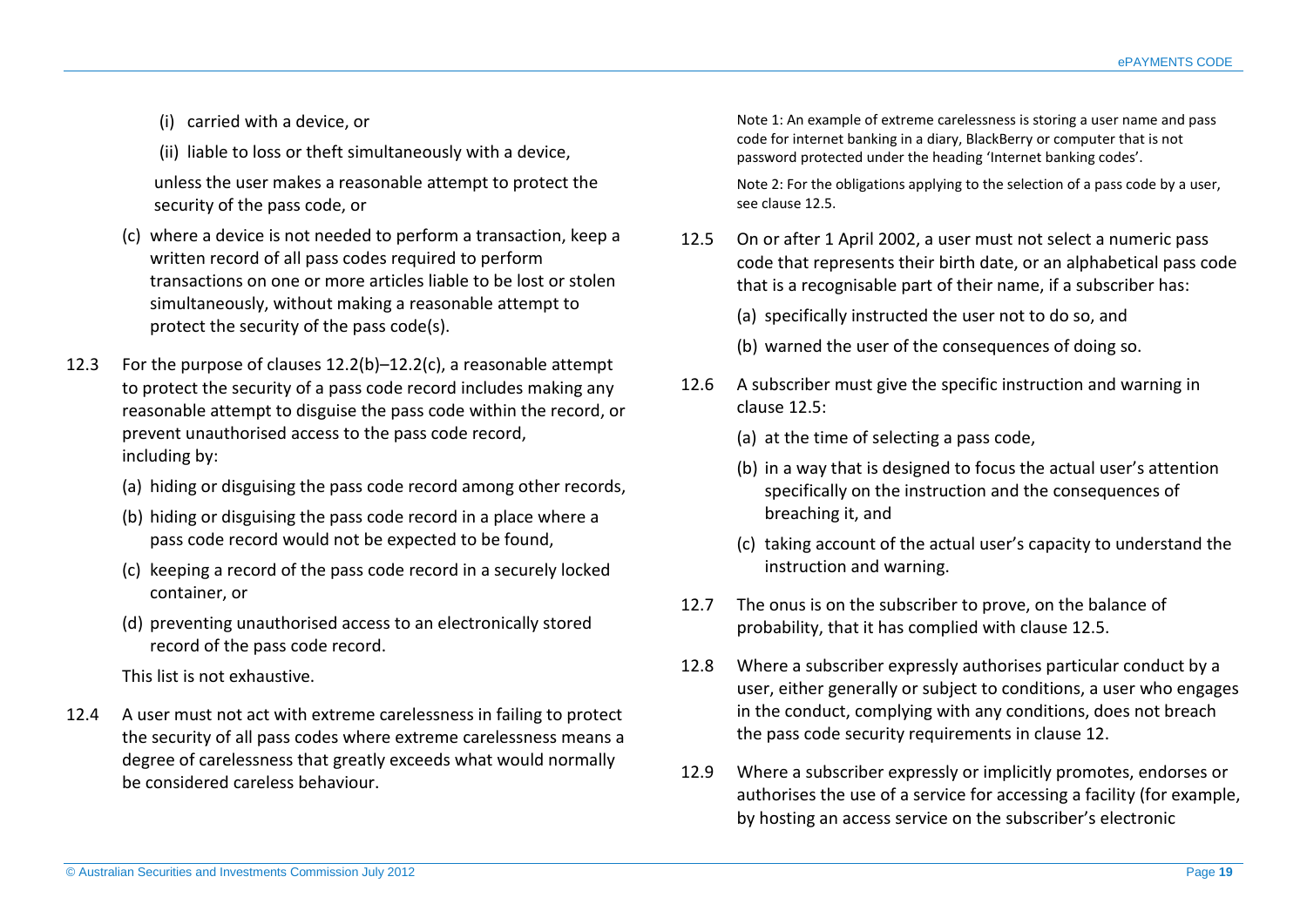address), a user who discloses, records or stores a pass code that is required or recommended for the purpose of using the service does not breach the pass code security requirements in clause 12.

Note 1: For example, if a subscriber permits users to give their pass code(s) to an account aggregator service offered by the subscriber or an associated company, a user who discloses their pass code(s) to the service does not breach the pass code security requirements in clause 12.

Note 2: For example, if a subscriber permits the storage of pass codes in an electronic folder in the user's computer, a user who stores their pass code(s) in this way does not breach the pass code security requirements in clause 12.

# <span id="page-19-0"></span>**13 Pass code security guidelines**

- 13.1 A subscriber may give users guidelines on ensuring the security of devices and pass codes in their terms and conditions or other communications.
- 13.2 Guidelines under this clause must:
	- (a) be consistent with clause 12,
	- (b) clearly distinguish the circumstances when holders are liable for unauthorised transactions under this Code, and
	- (c) include a statement that liability for losses resulting from unauthorised transactions will be determined by this Code, rather than the guidelines.

Note: Subscribers must provide a process for users to report the loss, theft or misuse of a device or pass code: see clause 17. Subscribers must include on or with statements, at least annually, a summary of the pass code security guidelines under clause 13: see clause 8.

#### <span id="page-19-1"></span>**14 Liability for loss caused by system or equipment malfunction**

- 14.1 A holder is not liable for loss caused by the failure of a system or equipment provided by any party to a shared electronic network to complete a transaction accepted by the system or equipment in accordance with a user's instructions.
- 14.2 Subject to clause 14.3, a subscriber must not deny, explicitly or implicitly, a user's right to claim consequential damages resulting from a malfunction of a system or equipment provided by any party to a shared electronic network, however caused.
- 14.3 Despite clause 14.2, where a user should reasonably have been aware that a system or equipment provided by any party to a shared electronic network was unavailable or malfunctioning, the subscriber's liability may be limited to:
	- (a) correcting any errors, and
	- (b) refunding any fees or charges imposed on the user.

# <span id="page-19-2"></span>**15 Network arrangements**

15.1 In clause 15:

**merchant acquirer** means a subscriber that provides a service to merchants that enables them to accept/receive electronic payments

**party to a shared electronic payments network** includes retailers, merchants, communications services providers and other organisations offering facilities, merchant acquirers and subscribers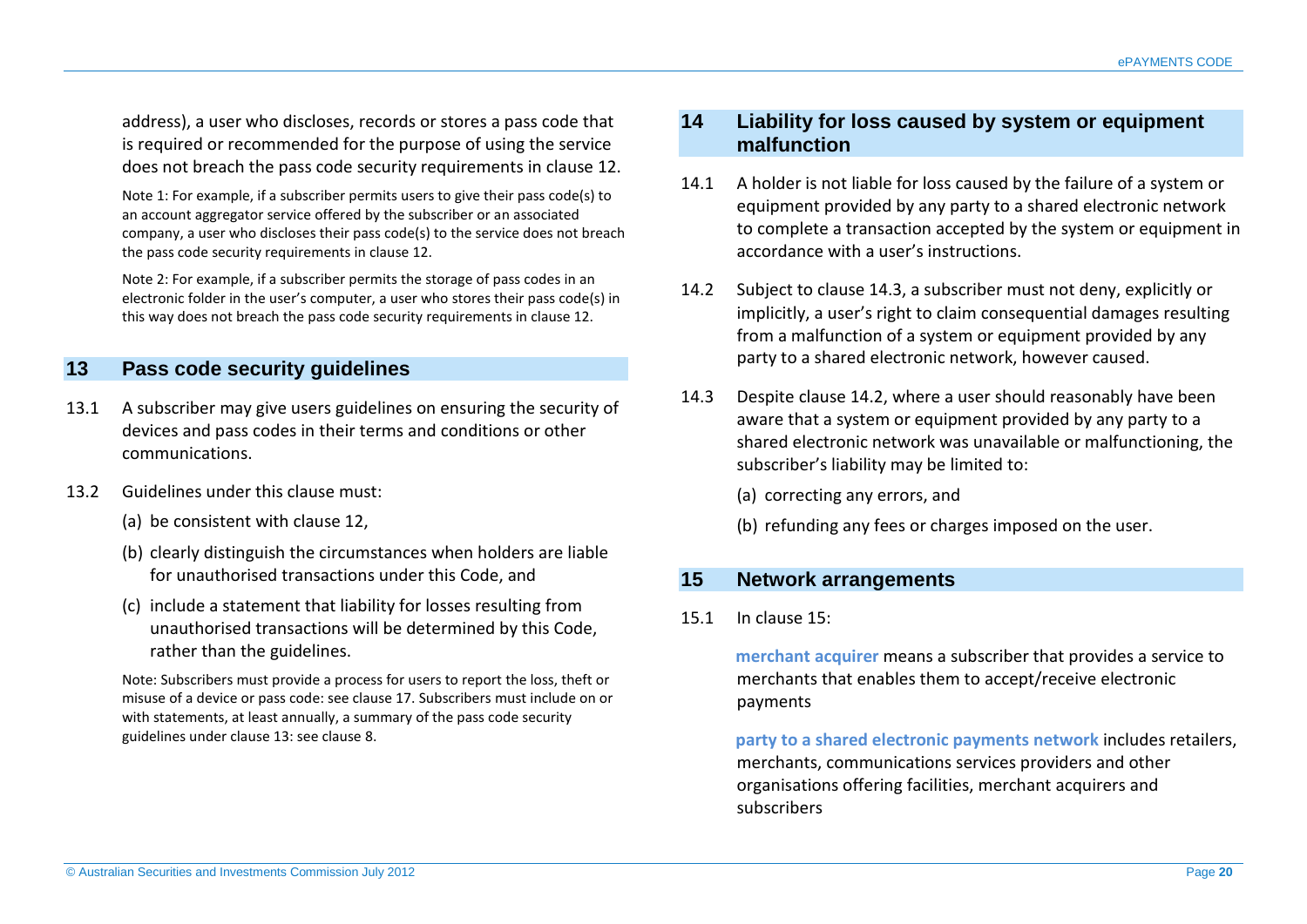- 15.2 A subscriber must not avoid any obligation owed to users under this Code on the basis that:
	- (a) it is a party to a shared electronic payments network, and
	- (b) another party to the network caused the failure to meet the obligation.
- 15.3 A subscriber must not require a user who is their customer to:
	- (a) raise a complaint or dispute about the processing of a transaction with any other party to a shared electronic payments network, or
	- (b) have a complaint or dispute investigated by any other party to a shared electronic payments network.
- 15.4 Where a merchant acquirer:
	- (a) is advised by another party to a shared electronic payments network, or
	- (b) forms the view,

that a transaction has been debited or credited incorrectly to a facility, the merchant acquirer must report this to the subscriber that provides the facility to the holder.

- 15.5 A subscriber that is informed of an incorrect transaction under clause 15.4 must investigate the report and make any correction to a facility it considers appropriate.
- 15.6 A subscriber that makes a correction under clause 15.5 must:
	- (a) notify the holder as soon as practicable, if the subscriber knows their identity and contact details,
- (b) include any correction in the next statement the subscriber gives the holder under a normal statement cycle, if the subscriber is required to give statements (see clause 7), and
- (c) on request, give the holder any further information the holder requests about the correction.

# <span id="page-20-0"></span>**16 Audit trails**

# **Subscribers must be capable of producing audit trails**

16.1 A subscriber must ensure that it can generate sufficient records to enable transactions to be traced and checked and to identify and correct errors.

# <span id="page-20-1"></span>**17 Reporting unauthorised transactions, loss and theft**

# **Process for reporting unauthorised transactions, loss, theft etc**

- 17.1 A subscriber must have an effective and convenient process for users to report:
	- (a) unauthorised transactions,
	- (b) loss, theft or misuse of a device, or
	- (c) breach of pass code security.
- 17.2 The process must be free, or for the cost of a local call only.

Note: For example, telephone access that is available 24 hours a day, 7 days a week, or includes a means for leaving messages after hours satisfies this requirement.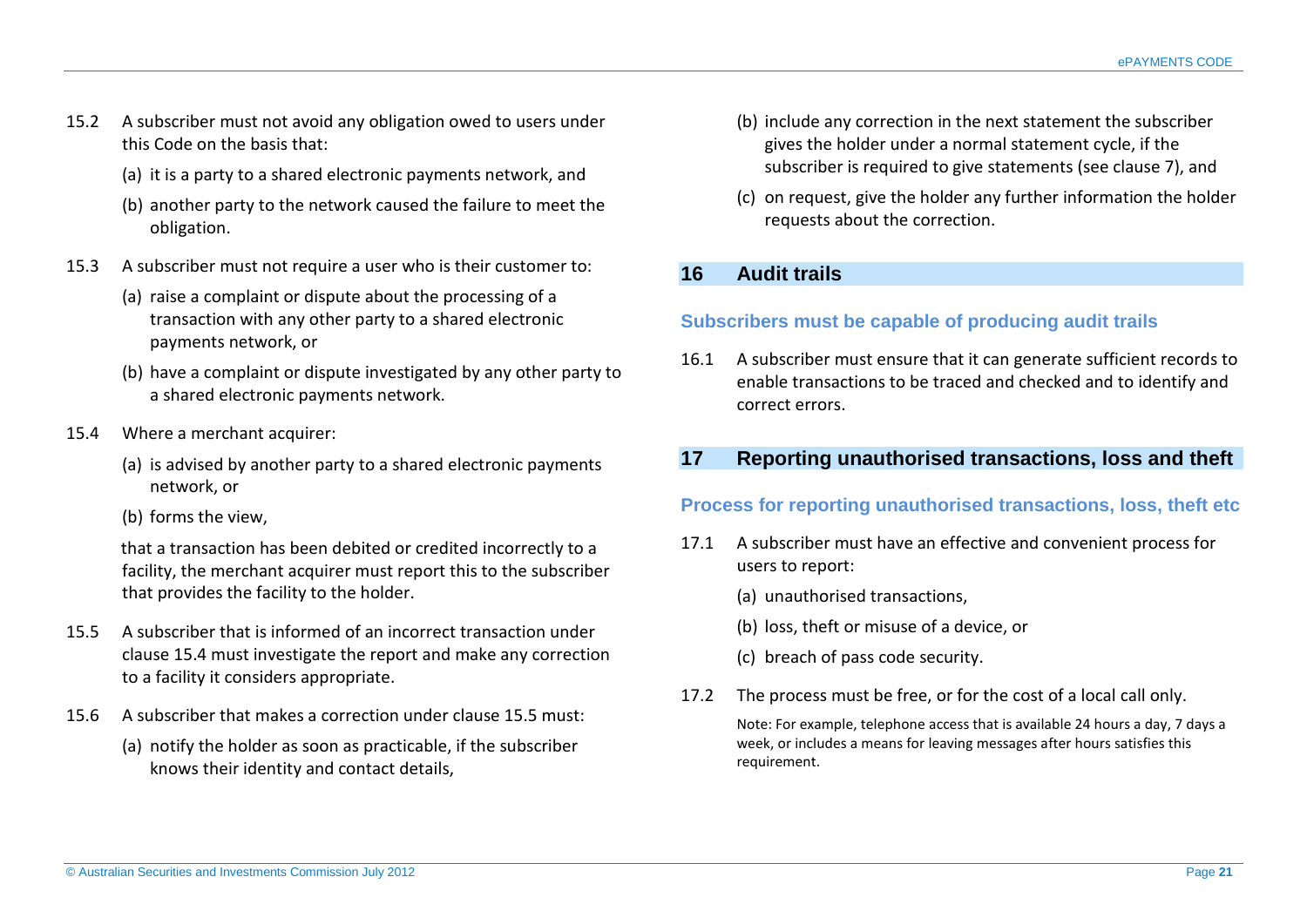- 17.3 If a user reports the loss, theft or misuse of a device or breach of pass code security, the liability of the holder for unauthorised transactions is limited by Chapter C of this Code.
- 17.4 A subscriber is liable for any loss that occurs while its process is unavailable, provided that a report is made within a reasonable time of the process again becoming generally available.

Note: If a user cannot access the process for reporting unauthorised transactions, loss or theft due to an issue within the user's control, this clause does not apply. For example, if a user cannot access the process because they run out of credit on their mobile phone, this clause does not apply.

- 17.5 A subscriber must acknowledge the receipt of every report of an unauthorised transaction, the loss, theft or misuse of a device, or breach of pass code security, including telephone reports. An acknowledgment:
	- (a) does not have to be in writing, but
	- (b) must enable users to verify that they have made a report and when it was made.

Note: For example, subscribers may give the user a reference number to verify that a report has been made by telephone.

# <span id="page-21-0"></span>**Chapter D: Conduct**

#### **Key points**

This Chapter requires subscribers to:

- comply with minimum expiry date requirements for products that have expiry dates,
- ensure the security of deposits, and
- prohibit the merchant from holding a user's pass code as part of a book up arrangement.

This Chapter also:

- sets out requirements for electronic communication, and
- provides guidelines to help subscribers comply with privacy laws.

# <span id="page-21-1"></span>**18 Minimum expiry dates**

# **Minimum expiry dates**

- 18.1 If a facility:
	- (a) is not reloadable, and
	- (b) the facility and/or a device used to perform transactions on the facility cannot be used after a certain date,

the expiry date must be at least 12 months from the date the user activates the facility, unless the holder is entitled to a refund of the funds or value remaining on the facility at the expiry date.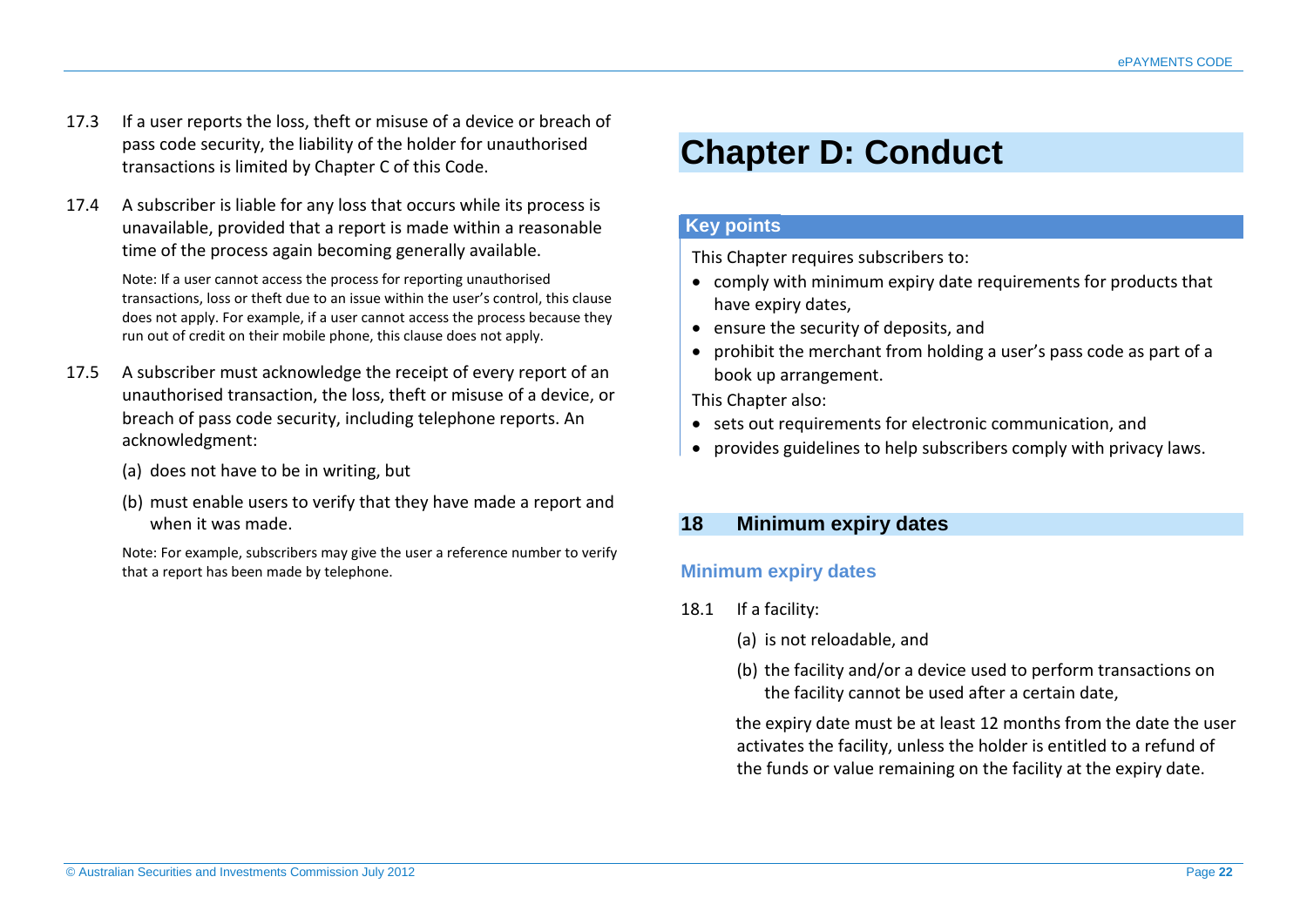#### 18.2 If a facility:

- (a) is reloadable, and
- (b) the facility and/or a device used to perform transactions on the facility cannot be used after a certain date,

the expiry date must be at least 12 months from the date the user last reloads the facility, unless the holder is entitled to a refund of the funds or value remaining on the facility at the expiry date.

Note: For example, a Christmas Club account does not have to comply with clause 18.1 if the subscriber refunds the balance of the account to the holder when the account is closed.

# **Conditions**

- 18.3 A subscriber that offers a facility that has an expiry date must:
	- (a) not unilaterally bring forward the expiry date, and
	- (b) give users a way to check the expiry date (for example, using the process provided for users to check their balance).
- 18.4 If a device is needed to perform transactions:
	- (a) a subscriber must disclose the expiry date on the device, or
	- (b) if a subscriber cannot ascertain the expiry date, because it depends on the date a user activates or reloads a facility or other circumstances, the subscriber must disclose on the device the period during which the facility will be able to be used to make transactions,

in a way that is clear and prominent before the user first uses the facility to perform a transaction.

Note: For example, if a facility expires 12 months from the date it is activated or last reloaded, the subscriber can comply with this clause by disclosing this information on the device.

# <span id="page-22-0"></span>**19 Deposits using electronic equipment**

- 19.1 A subscriber is responsible for a deposit or payment into a facility received by a subscriber's electronic equipment or a device, from the time the user completes the deposit, subject to verification of the amount or amounts deposited.
- 19.2 If a user deposits or loads funds onto a facility, and there is a discrepancy between the amount recorded as being deposited by the electronic equipment or a device, and the amount recorded by the subscriber as being received, the subscriber must contact the user as soon as practicable, and notify the user of the difference and the amount that will be adjusted to the facility.

# <span id="page-22-1"></span>**20 Book up arrangements**

20.1 If a subscriber and a merchant have a merchant agreement, the agreement must prohibit the merchant from holding a user's pass code as part of a book up arrangement.

# <span id="page-22-2"></span>**21 Electronic communication**

- 21.1 A subscriber can meet its obligations under this Code by either sending information by electronic communication, or using electronic communication to notify users that information is available from an electronic address, if the following conditions are met:
	- (a) users must positively agree to electronic communication,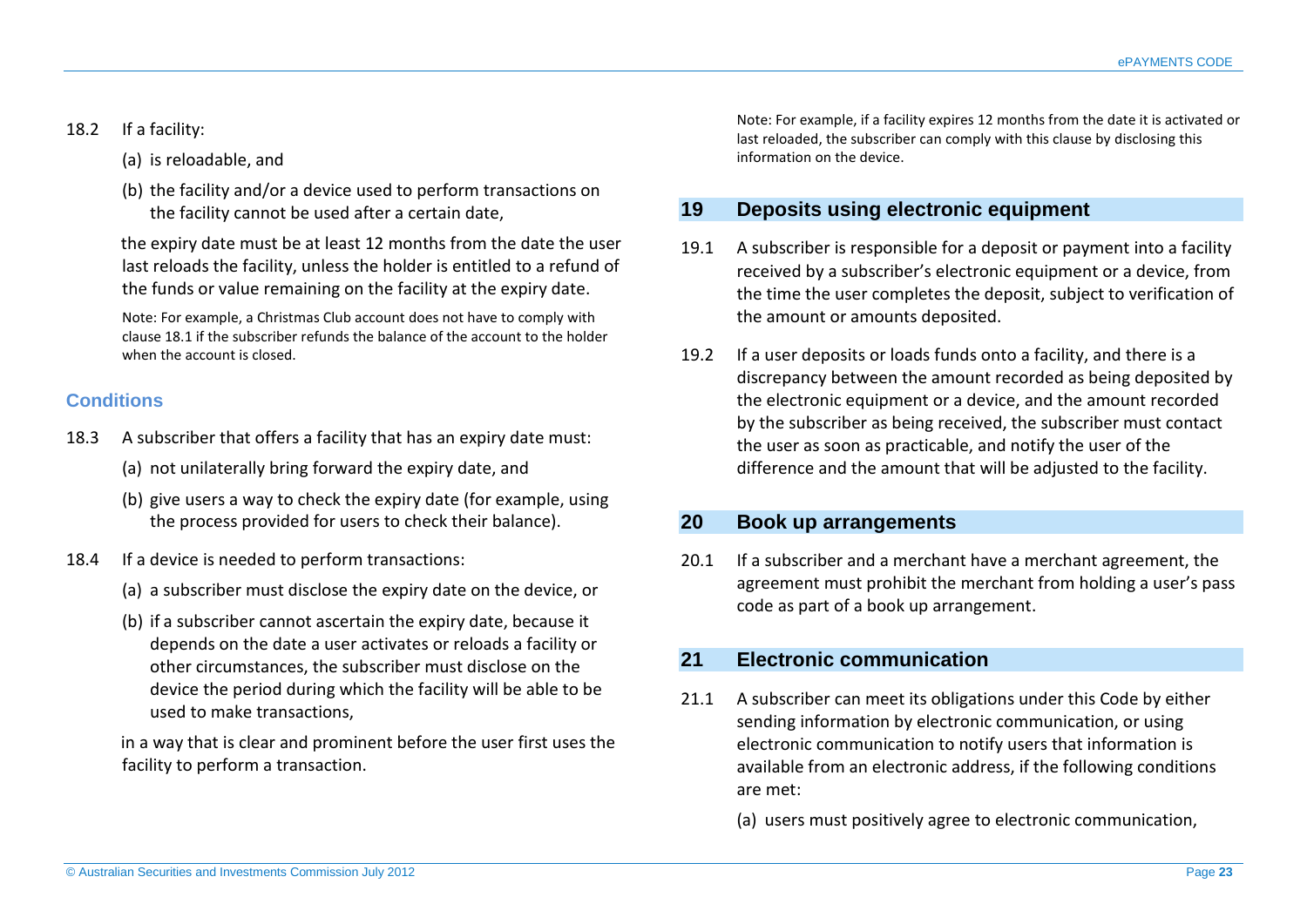- (b) it must be easy for users to retrieve, read, save electronically and print the information,
- (c) the information must be available at an electronic address provided by the subscriber for a reasonable period,
- (d) the user must be able to request a paper copy of the information, for up to seven years, and
- (e) the subscriber must provide an effective and convenient process for users to update their electronic contact details.
- 21.2 If a subscriber provides a facility designed exclusively for electronic use:
	- (a) the subscriber can meet its obligations under this Code by either:
		- (i) sending information using electronic communication, or
		- (ii) using electronic communication to notify users that information is available from an electronic address,

if the subscriber clearly discloses that it will use this method of communication before a user first performs a transaction using the facility, and

(b) clause 21.1(d) does not apply.

Note: While the use of hyperlinks to give disclosures or information under this Code is not prohibited, it is discouraged as a matter of best practice.

# <span id="page-23-0"></span>**22 Privacy**

22.1 The following guidelines are provided to help a subscriber interpret the National Privacy Principles, or any statutory privacy principles that replace the National Privacy Principles in the future, and apply them to transactions:

- (a) Where a subscriber may use a surveillance mechanism (for example, visual or sound recording) to monitor transactions, the subscriber must notify users before the commencement of each transaction or session of transactions that the transaction(s) may be recorded by a surveillance mechanism, and explain the nature of the surveillance.
- (b) A subscriber must take reasonable steps to ensure that no equipment or system the subscriber operates can give information about a facility to a person who is not authorised to access the information.
- (c) Transaction receipts must not disclose information that would reveal:
	- (i) a full identifier, or
	- (ii) a user's name or address.
- (d) If users can obtain information about, or perform, transactions through a subscriber's electronic address, the subscriber must:
	- (i) make a clear privacy policy available through that address, and
	- (ii) give the privacy policy to users on request.

Note: For example, a subscriber can comply with clause 22.1(d) by putting its privacy policy on its website.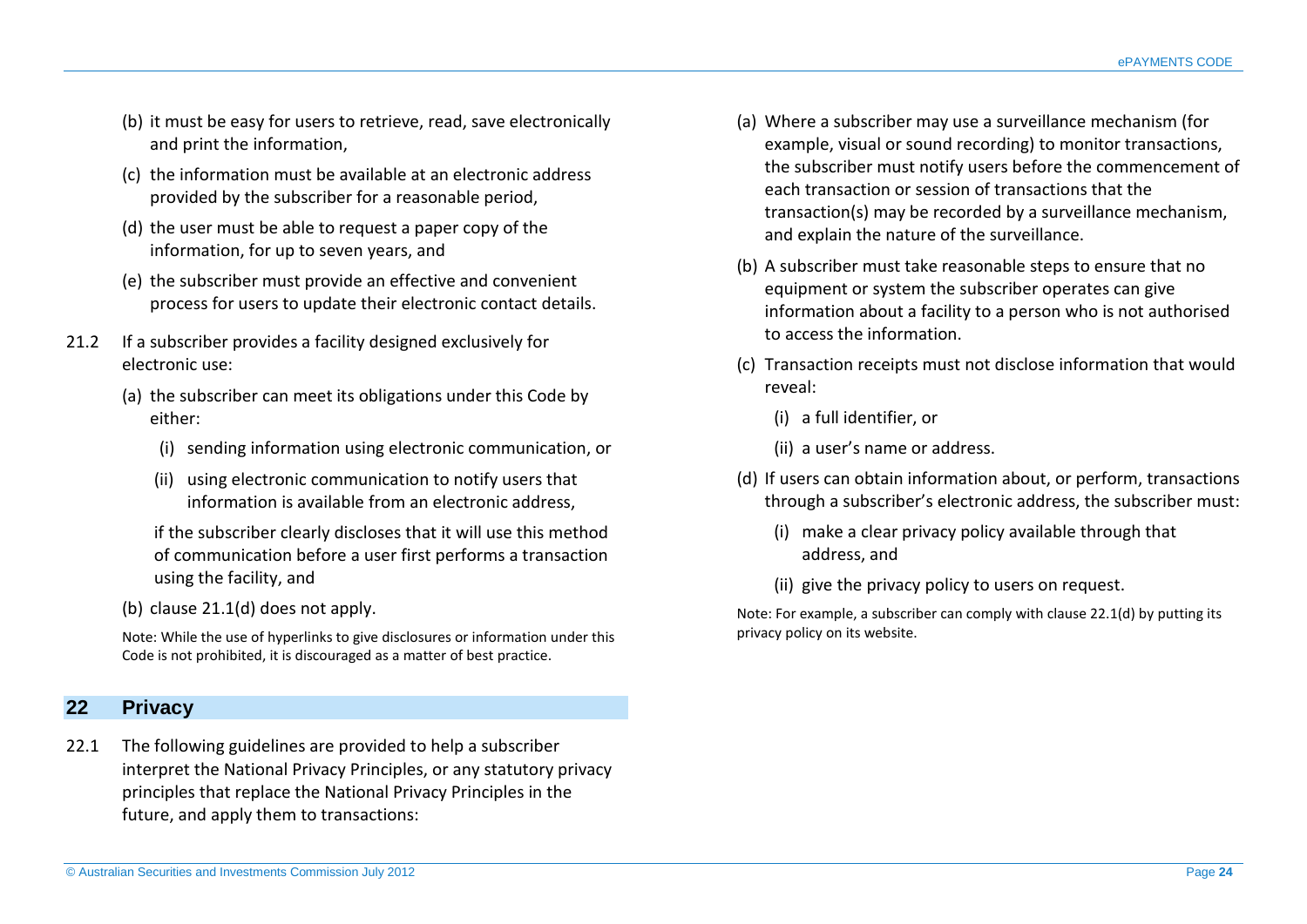# <span id="page-24-0"></span>**Chapter E: Additional conduct requirements for ADIs**

#### **Key points**

This Chapter explains the procedures for:

- dealing with mistaken internet payments, and
- providing listing and switching services.

# <span id="page-24-1"></span>**23 Scope and definitions**

#### **Scope**

23.1 This Chapter applies to subscribers that are authorised deposittaking institutions (ADIs) except ADIs that are providers of purchased payment facilities as designated by the Australian Prudential Regulation Authority.

# **Definitions**

23.2 In this Chapter:

**account** means an account maintained by a subscriber that belongs to an identifiable holder who is a customer of the subscriber

**BECS Procedures** means the Bulk Electronic Clearing System Procedures as existing from time to time

**BECS Return Request Procedures** means the Bulk Electronic Clearing System Return Request Procedures

Note: A summary of the BECS Return Request Procedures is available at the Australian Payments Clearing Association website at: [www.apca.com.au/docs/payment-systems/becs\\_procedures.pdf](http://www.apca.com.au/docs/payment-systems/becs_procedures.pdf)

**direct entry** means a direct debit or direct credit as defined in the BECS Procedures

**direct entry user** means a person who issues credit or debit payment instructions using the BECS Procedures

**mistaken internet payment** means a payment by a user through a 'Pay Anyone' internet banking facility and processed by an ADI through direct entry where funds are paid into the account of an unintended recipient because the user enters or selects a Bank/State/Branch (BSB) number and/or identifier that does not belong to the named and/or intended recipient as a result of:

- the user's error, or
- the user being advised of the wrong BSB number and/or identifier.

This does not include payments made using BPAY.

**periodical payments** means recurring payments that are made daily, weekly, fortnightly, monthly, annually or at other regular intervals, but does not include direct debit arrangements or direct credit arrangements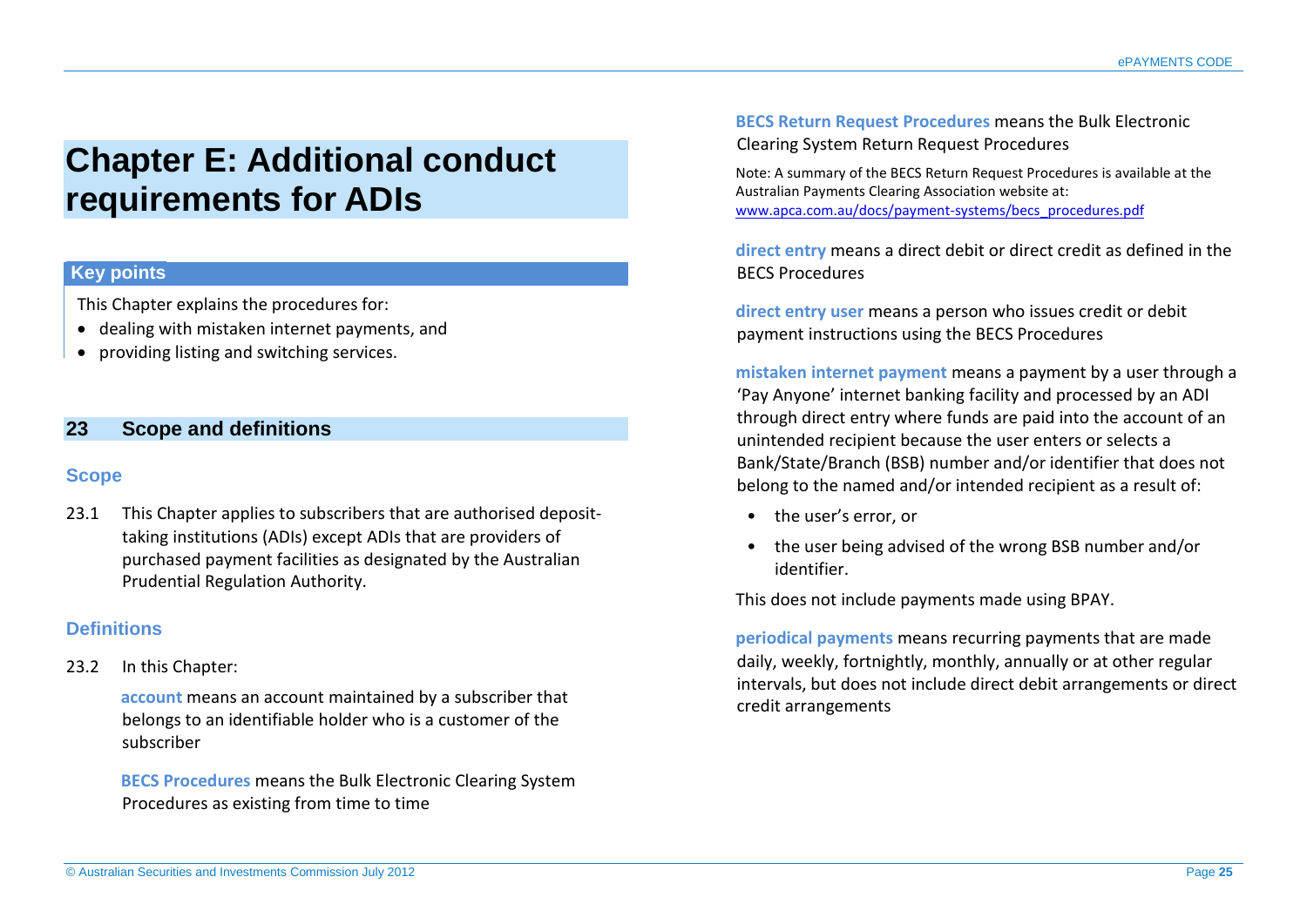**purchased payment facility** means a facility that satisfies all of the following conditions:

- the facility is purchased by a person from another person,
- the facility can be used to make payments up to the amount that from time to time is available for use under the conditions that apply to the facility,
- those payments are to be made by the provider of the facility or by a person acting under an arrangement with the provider (rather than by the user of the facility), and
- the facility is not covered by a declaration under section 9(3) of the *Payment Systems (Regulation) Act 1998*.

Note: See section 9 of the *Payment Systems (Regulation) Act 1998*.

**receiving ADI** means an ADI whose customer has received an internet payment

**regular payments** means direct debit arrangements, direct credit arrangements and periodical payments

**sending ADI** means an ADI whose customer has made an internet payment

**unintended recipient** means the recipient of funds as a result of a mistaken internet payment

# <span id="page-25-0"></span>**24–34 Mistaken internet payments**

#### <span id="page-25-1"></span>**24 Disclosure**

- 24.1 The terms and conditions for accounts that enable users to make a payment through a 'Pay Anyone' internet banking facility must set out the processes prescribed in this clause, including:
	- (a) the circumstances in which a subscriber will recover funds from an unintended recipient without their consent, and
	- (b) the circumstances in which a holder will be liable for losses arising from a mistaken internet payment.

#### <span id="page-25-2"></span>**25 On-screen warning**

- 25.1 A subscriber must clearly warn users about the importance of entering the correct identifier and the risks of mistaken internet payments, including that:
	- (a) the funds may be credited to the account of an unintended recipient if the BSB number and/or identifier do not belong to the named recipient, and
	- (b) it may not be possible to recover funds from an unintended recipient.
- 25.2 The warning required under clause 25.1 must, where practicable, be delivered:
	- (a) on-screen,
	- (b) when a user is performing a transaction using a 'Pay Anyone' internet banking facility, and
	- (c) before the transaction is finally confirmed, at a time when the user can cancel the transaction or correct the error.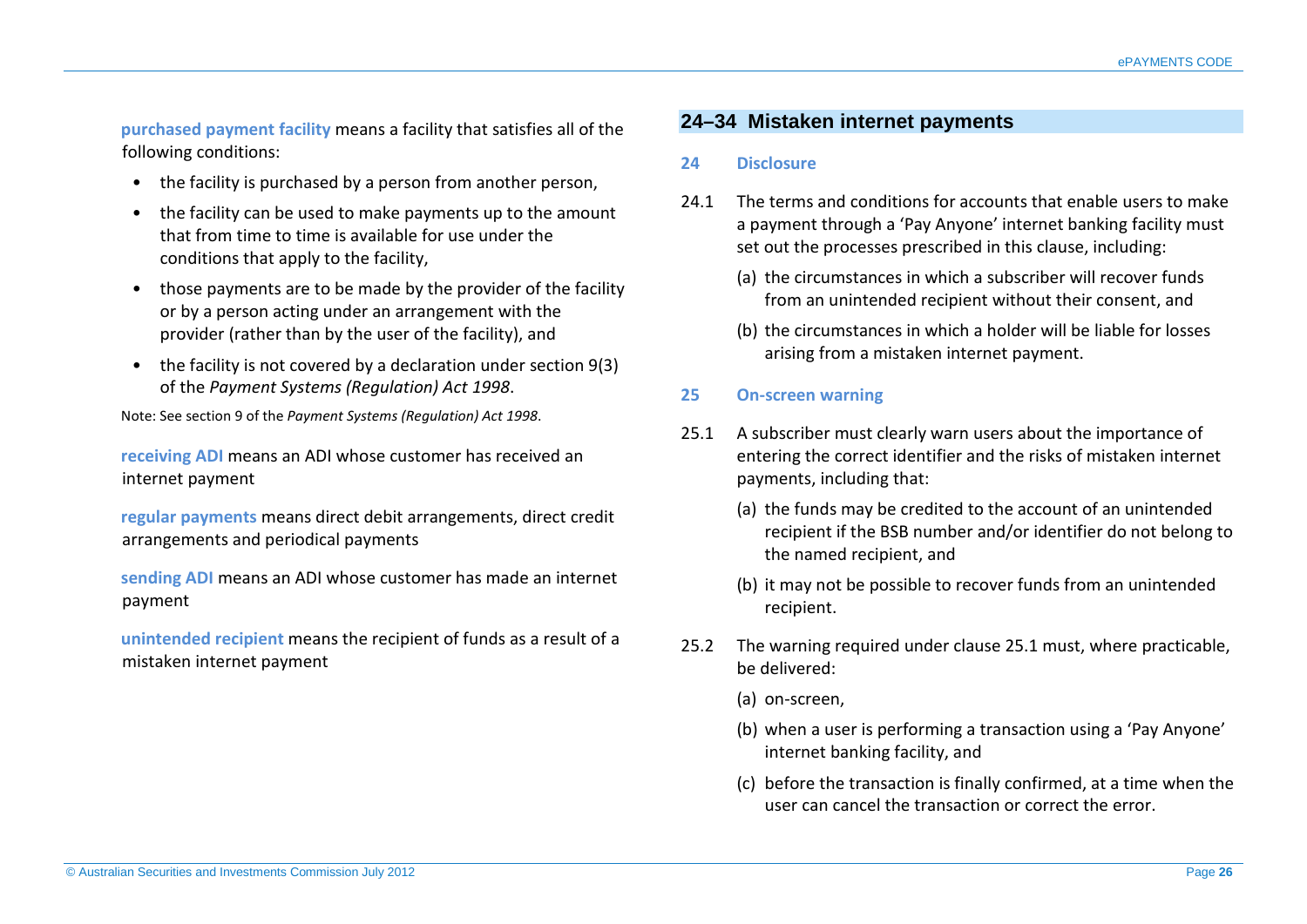#### <span id="page-26-0"></span>**26 Reporting**

- 26.1 A subscriber must have an effective and convenient process for users to report mistaken internet payments.
- 26.2 The process must be free, or for the cost of a local call only. Note: For example, a telephone hotline that is available 24 hours a day, 7 days a week, or includes a means for leaving messages after hours satisfies this requirement.
- 26.3 A subscriber must acknowledge the receipt of every report of a mistaken internet payment, including telephone reports. An acknowledgment does not have to be in writing, but must enable users to verify that they have made a report and when it was made.

#### <span id="page-26-1"></span>**27 ADIs must investigate**

- 27.1 Where a user reports a mistaken internet payment, the sending ADI must investigate whether a mistaken internet payment has occurred.
- 27.2 If the sending ADI is satisfied that a mistaken internet payment has occurred:
	- (a) the sending ADI must send the receiving ADI a request for the return of the funds, and
	- (b) the receiving ADI must within 5 business days:
		- (i) acknowledge the request by the sending ADI for the return of funds, and
		- (ii) advise the sending ADI whether there are sufficient funds in the account of the unintended recipient to cover the mistaken internet payment.
- 27.3 If not satisfied that a mistaken internet payment has occurred, the sending ADI is not required to take any further action.
- <span id="page-26-2"></span>**28 Process where funds are available and report is made within 10 business days**
- 28.1 The process in clauses 28.2–28.4 applies where a user reports a mistaken internet payment within 10 business days of making the payment, and the sending ADI is satisfied that:
	- (a) a mistaken internet payment has occurred, and
	- (b) there are sufficient credit funds available in the account of the unintended recipient to the value of the mistaken internet payment.
- 28.2 If satisfied that a mistaken internet payment has occurred, the receiving ADI must return the funds to the sending ADI, within 5 business days of receiving the request from the sending ADI, if practicable, or such longer period as is reasonably necessary, up to a maximum of 10 business days.
- 28.3 If not satisfied that a mistaken internet payment has occurred, the receiving ADI may seek the consent of the unintended recipient to return the funds to the holder.
- 28.4 The sending ADI must return the funds to the holder as soon as practicable.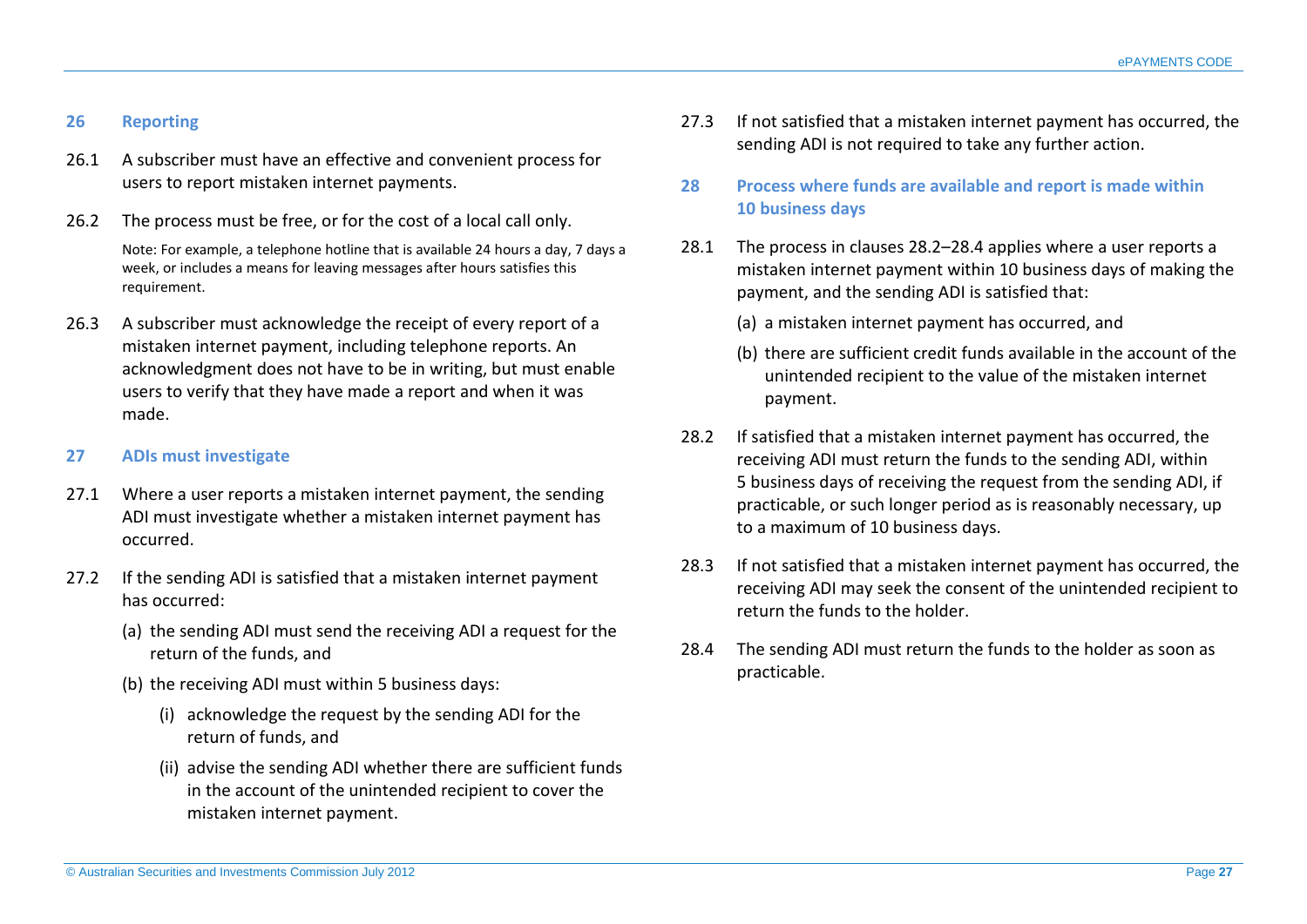## <span id="page-27-0"></span>**29 Process where funds are available and report is made between 10 business days and 7 months**

- 29.1 The process in clauses 29.2–29.6 applies where a user reports a mistaken internet payment between 10 business days and 7 months after making the payment, and:
	- (a) the sending ADI is satisfied that a mistaken internet payment has occurred, and
	- (b) there are sufficient credit funds available in the account of the unintended recipient to the value of the mistaken internet payment.
- 29.2 The receiving ADI must complete its investigation into the reported mistaken payment within 10 business days of receiving the request.
- 29.3 If satisfied that a mistaken internet payment has occurred, the receiving ADI must:
	- (a) prevent the unintended recipient from withdrawing the funds for 10 further business days, and
	- (b) notify the unintended recipient that it will withdraw the funds from their account, if the unintended recipient does not establish that they are entitled to the funds within 10 business days commencing on the day the unintended recipient was prevented from withdrawing the funds.
- 29.4 If the unintended recipient does not, within 10 business days, establish that they are entitled to the funds, the receiving ADI must return the funds to the sending ADI within 2 business days after the expiry of the 10 business day period, during which the unintended recipient is prevented from withdrawing the funds from their account.
- 29.5 If the receiving ADI is not satisfied that a mistaken internet payment has occurred, it may seek the consent of the unintended recipient to return the funds to the holder.
- 29.6 The sending ADI must return the funds to the holder as soon as practicable.
- <span id="page-27-1"></span>**30 Process where funds are available and report is made after 7 months**
- 30.1 The process in clauses 30.2–30.4 applies where a user reports a mistaken internet payment more than 7 months after making the payment, and:
	- (a) the sending ADI is satisfied that a mistaken internet payment has occurred, and
	- (b) there are sufficient credit funds available in the account of the unintended recipient to the value of the mistaken internet payment.
- 30.2 If the receiving ADI is satisfied that a mistaken internet payment has occurred, it must seek the consent of the unintended recipient to return the funds to the user.
- 30.3 If not satisfied that a mistaken internet payment has occurred, the receiving ADI may seek the consent of the unintended recipient to return the funds to the holder.
- 30.4 If the unintended recipient consents to the return of the funds:
	- (a) the receiving ADI must return the funds to the sending ADI, and
	- (b) the sending ADI must return the funds to the holder as soon as practicable.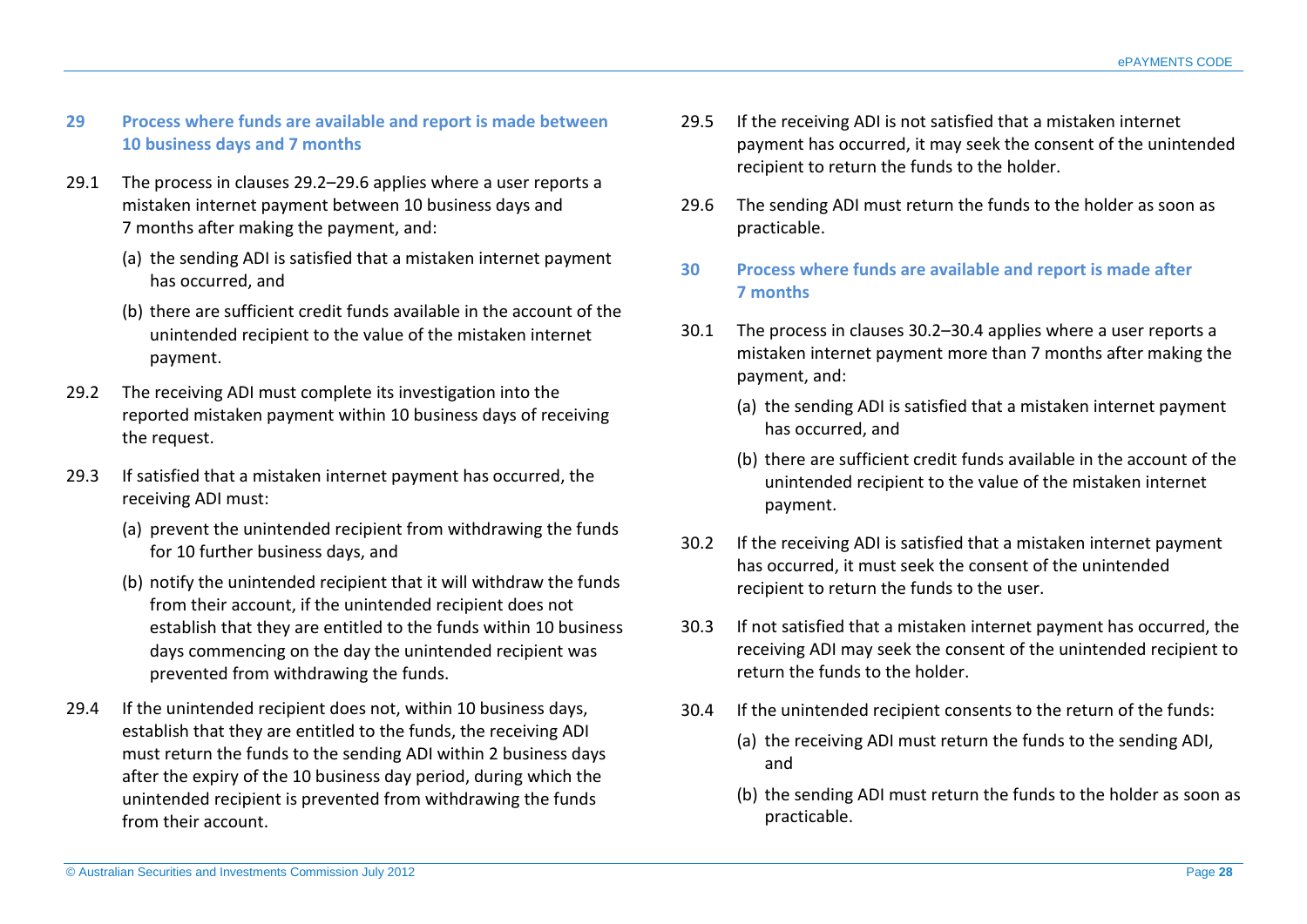#### <span id="page-28-0"></span>**31 Relationship with Code of Operation for Centrelink Direct Credit Payments**

31.1 Where the unintended recipient of a mistaken internet payment is receiving income support payments from Centrelink, the receiving ADI must recover the funds from the unintended recipient in accordance with the Code of Operation for Centrelink Direct Credit Payments.

#### <span id="page-28-1"></span>**32 Process where funds are not available**

32.1 Where the sending ADI and the receiving ADI are satisfied that a mistaken internet payment has occurred, but there are not sufficient credit funds available in the account of the unintended recipient to the full value of the mistaken internet payment*,* the receiving ADI must use reasonable endeavours to retrieve the funds from the unintended recipient for return to the holder (for example, by facilitating repayment of the funds by the unintended recipient by instalments).

#### <span id="page-28-2"></span>**33 Sending ADI must inform user of outcome**

- 33.1 The sending ADI must inform the user of the outcome of the reported mistaken internet payment:
	- (a) in writing, and
	- (b) within 30 business days of the day on which the report is made.

#### <span id="page-28-3"></span>**34 Complaints about mistaken internet payments**

34.1 A user who reports a mistaken internet payment can complain to the sending ADI about how the report is dealt with, including that the sending ADI and/or the receiving ADI:

- (a) is not satisfied that a mistaken internet payment has occurred, or
- (b) has not complied with the processes and timeframes set out in clauses 24–33.
- 34.2 A sending ADI that receives a complaint under clause 34.1:
	- (a) must deal with the complaint under its internal dispute resolution procedures, and
	- (b) must not require the user to complain to the receiving ADI.

Note: Subscribers cannot require a user who is their customer to raise a complaint with another party to a shared electronic payments network: see clause 17.1.

- 34.3 If the user is not satisfied with the outcome of a complaint under clause 34.1, the user must be able to complain to the external dispute resolution scheme to which the sending ADI belongs.
- 34.4 Both the sending ADI and the receiving ADI must cooperate with the sending ADI's external dispute resolution scheme, including complying with any decision of that scheme (for example, about whether a mistaken internet payment did in fact occur).

Note 1: The procedures for dealing with mistaken internet payments under this clause are different from the procedures for dealing with complaints under Chapter F of this Code and do not diminish the obligations of subscribers to comply with Chapter F of this Code.

Note 2: If a subscriber is unable to comply with the obligations in clauses 24–34 to return funds to a user because the unintended recipient of a mistaken internet payment does not cooperate, the user can complain to the external dispute resolution scheme to which the sending ADI belongs.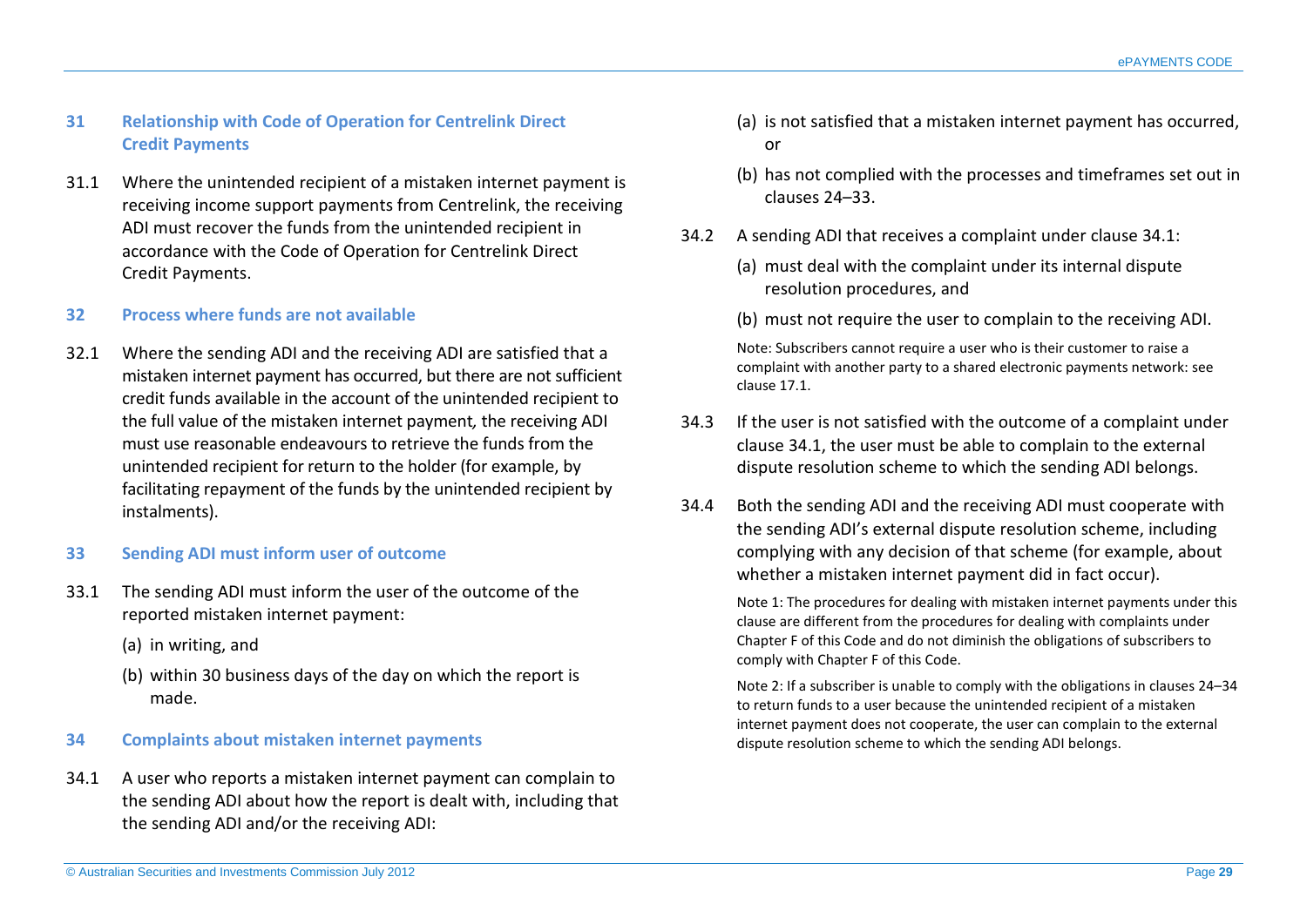# <span id="page-29-0"></span>**35 Listing and switching**

#### **Listing service—Current ADI**

- 35.1 A holder seeking to switch to a different ADI can ask their current ADI to provide a listing service.
- 35.2 If a holder requests a listing service under clause 35.1, their current ADI must give the holder lists of their:
	- (a) direct debit arrangements,
	- (b) direct credit arrangements, and
	- (c) periodical payments
	- for the previous 13 months.
- 35.3 The lists of direct debit arrangements and direct credit arrangements under clauses 35.2(a)–35.2(b) must include all of the following information:
	- (a) the direct entry user identity,
	- (b) the name of the direct entry user,
	- (c) the name of the remitter,
	- (d) the unique lodgement reference,
	- (e) the last payment date,
	- (f) the type of arrangement (whether debit or credit), and
	- (g) the amount of the transaction.
- 35.4 The list of periodical payments under clause 35.2(c) must include all of the following information:
- (a) the BSB and identifier of the payee,
- (b) the name of the payee,
- (c) a narrative,
- (d) the payment date, and
- (e) the amount of the transaction.
- 35.5 Where, for a periodical payment, a duplicate lodgement reference is used for the same direct entry user identity, the list of periodical payments under clause 35.2(c) must include the most recent payment date for the arrangement.
- 35.6 If a holder requests a listing service under clause 35.2, their current ADI must give the holder instructions to help the holder identify their own internet 'Pay Anyone' payments.
- 35.7 Subscribers must give the lists and information under clauses 35.2–35.6 as soon as practicable, and no later than 5 days after the request.
- 35.8 An ADI that provides a listing service under clause 35.2 must, if relevant, advise the holder that:
	- (a) the lists may not include one-off payments, and
	- (b) some cancelled arrangements may appear on the lists.

# **Switching service—New ADI**

35.9 When opening a personal transaction account for a holder who is seeking to switch from another ADI, an ADI must give the holder relevant information to help them make the switch, including informing the holder of their ability to assist in the switching process.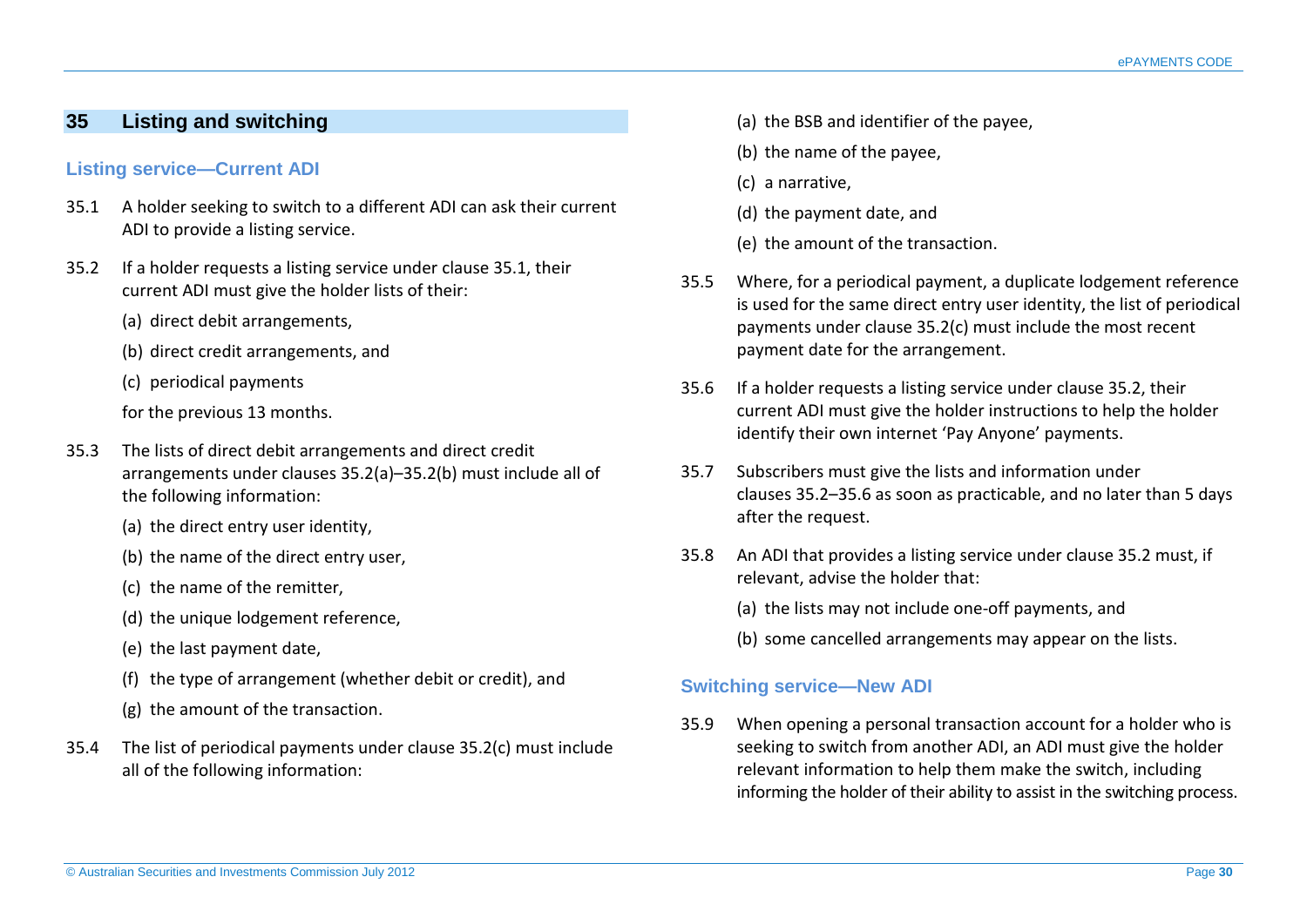- 35.10 An ADI must assist a holder who is switching from another ADI. This assistance must include, if requested by the holder, a customised switching service, which must incorporate an industry standardised 'change of account' letter template for the holder to give to organisations with which they have arrangements for direct debits, direct credits or periodical payments.
- 35.11 A holder who is switching from one ADI to another can request the new ADI to provide a switching service to help the holder notify organisations with which the holder has arrangements for direct debits, direct credits or periodical payments that the holder intends to switch to a new ADI.
- 35.12 If a holder requests a switching service under clause 35.11, their new ADI must:
	- (a) ask the holder to provide a list of their direct debit and direct credit arrangements,
	- (b) on receiving the holder's consent, notify the direct entry user's ADI of the changed account details within 2 business days of the holder's request, and
	- (c) advise the holder of the holder's responsibilities for direct debit and direct credit arrangements.
- 35.13 When a direct entry user's ADI receives information about a holder's changed account details, the ADI must forward the relevant information to the direct entry user within 3 business days.
- 35.14 A direct entry user that is an ADI making direct debits or direct credits on behalf of its customers is responsible for notifying the originator of the debit or credit of the changed account details.

# **Listing and switching services (new rules effective 1 July 2012)**

- 35.15 A holder seeking to switch to a new ADI may ask the new ADI to obtain from their current ADI a list of all the holder's:
	- (a) direct debit arrangements,
	- (b) direct credit arrangements, and
	- (c) periodical payments currently in effect
	- for the previous 13 months.

Note: This listing service does not apply to scheme credit arrangements, scheme debit arrangements, BPAY transactions and internet banking 'Pay Anyone' transactions.

- 35.16 If a holder requests a listing service under clause 35.15, the new ADI must give the holder information to help the holder identify their own BPAY payments, internet 'Pay Anyone' payments, and any scheme debit card or scheme credit card arrangements.
- 35.17 The list of direct debit arrangements and direct credit arrangements provided by a current ADI under clauses 35.15(a)– 35.15(b) must include all of the following information:
	- (a) the direct entry user identity,
	- (b) the name of the direct entry user,
	- (c) the name of the remitter,
	- (d) the unique lodgement reference.
	- (e) the last payment date,
	- (f) the type of arrangement (whether debit or credit),
	- (g) the amount of the transaction, and
	- (h) the frequency (if known).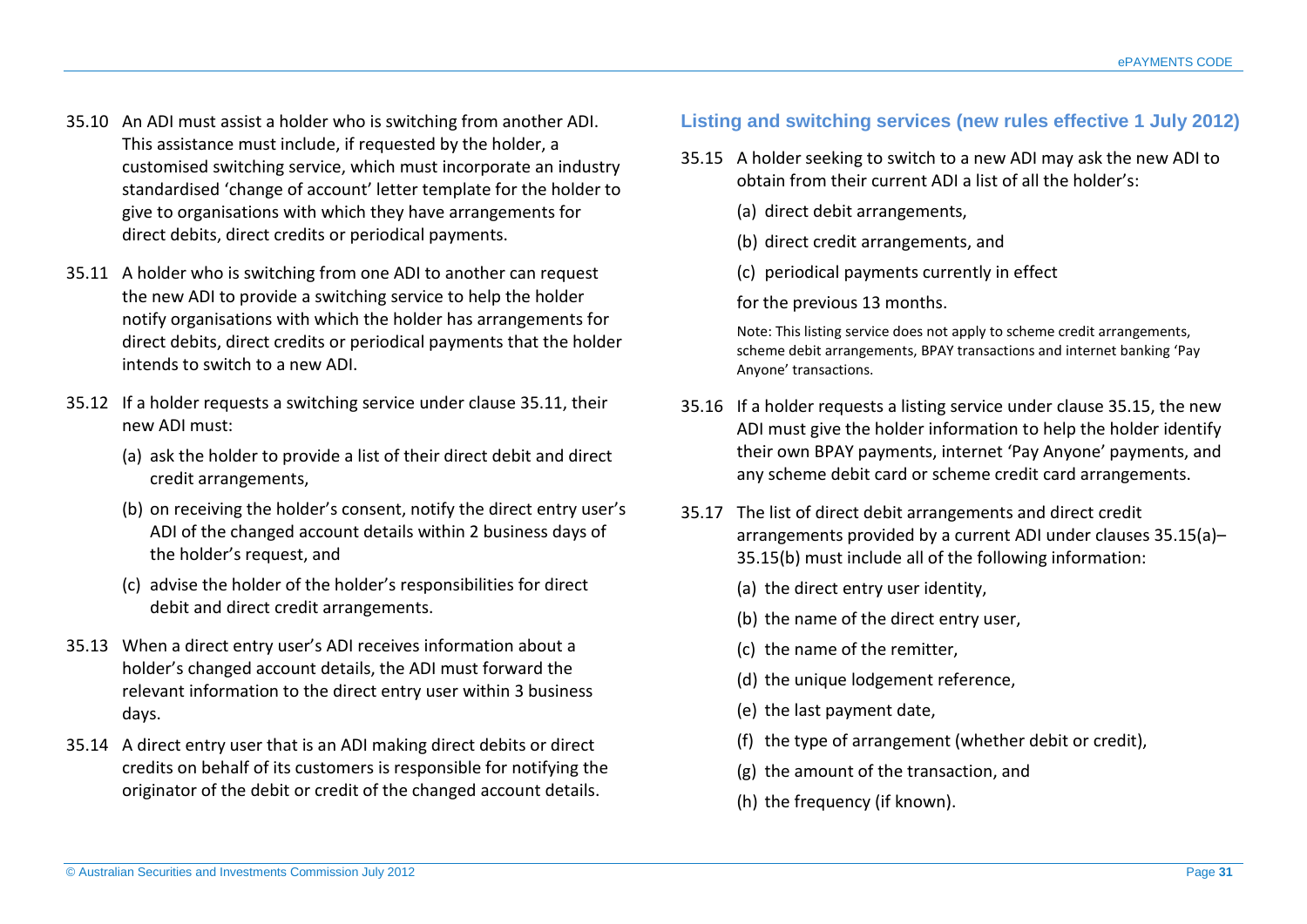- 35.18 The list of periodical payments under clause 35.15(c) must include all of the following information:
	- (a) the BSB and identifier of the payee,
	- (b) the name of the payee,
	- (c) a narrative,
	- (d) the payment date, and
	- (e) the amount of the transaction.
- 35.19 Where, for a periodical payment, a duplicate lodgement reference is used for the same direct entry user identity, the list of periodical payments under clause 35.15(c) must include the most recent payment date for the arrangement.
- 35.20 Within 3 business days of receiving a request under clause 35.15, the new ADI must request the list of regular payments from the current ADI. If it is satisfied as to the identity of the requesting holder, the current ADI must provide the list of regular payments to the new ADI within 5 business days of receiving the request from the new ADI. A current ADI, acting with due care and skill, is not liable to the holder in relation to the failure to provide a list of all regular payments.
- 35.21 Within 5 days of receiving the holder's list of regular payments from the current ADI, the new ADI must:
	- (a) provide the list to the holder,
	- (b) offer to assist the holder to identify which of the direct debit arrangements and direct credit arrangements on the list they wish to transfer to the new ADI,
- (c) after receiving the holder's consent, notify the relevant direct entry user's ADI of the changed account details within 2 business days of the holder's instruction in clause (b),
- (d) offer to assist the holder to identify whether they wish to cancel any of the regular payments on the list, and
- (e) after receiving the holder's consent, notify the relevant direct entry user's ADI of the cancellation within 2 business days of the holder's instructions in clause (d).

Note: The switching service in clause 35.21 does not apply to periodical payments.

- 35.22 When a direct entry user's ADI receives information about a holder's changed account details from a new ADI, the ADI must forward the relevant information to the direct entry user within 3 business days. The direct entry user's ADI must take reasonable steps, such as through its contractual arrangements with the direct entry user, to ensure the direct entry user:
	- (a) processes the changed details promptly, and
	- (b) notifies the customer that the notice of changed details has been processed.
- 35.23 An ADI that provides this listing and switching service must advise the holder that:
	- (a) while every effort is taken to ensure completeness, the list may not be complete (e.g. it may not include all regular or one-off payments),
	- (b) some cancelled arrangements may appear on the list,
	- (c) direct entry users may take some time to process notifications,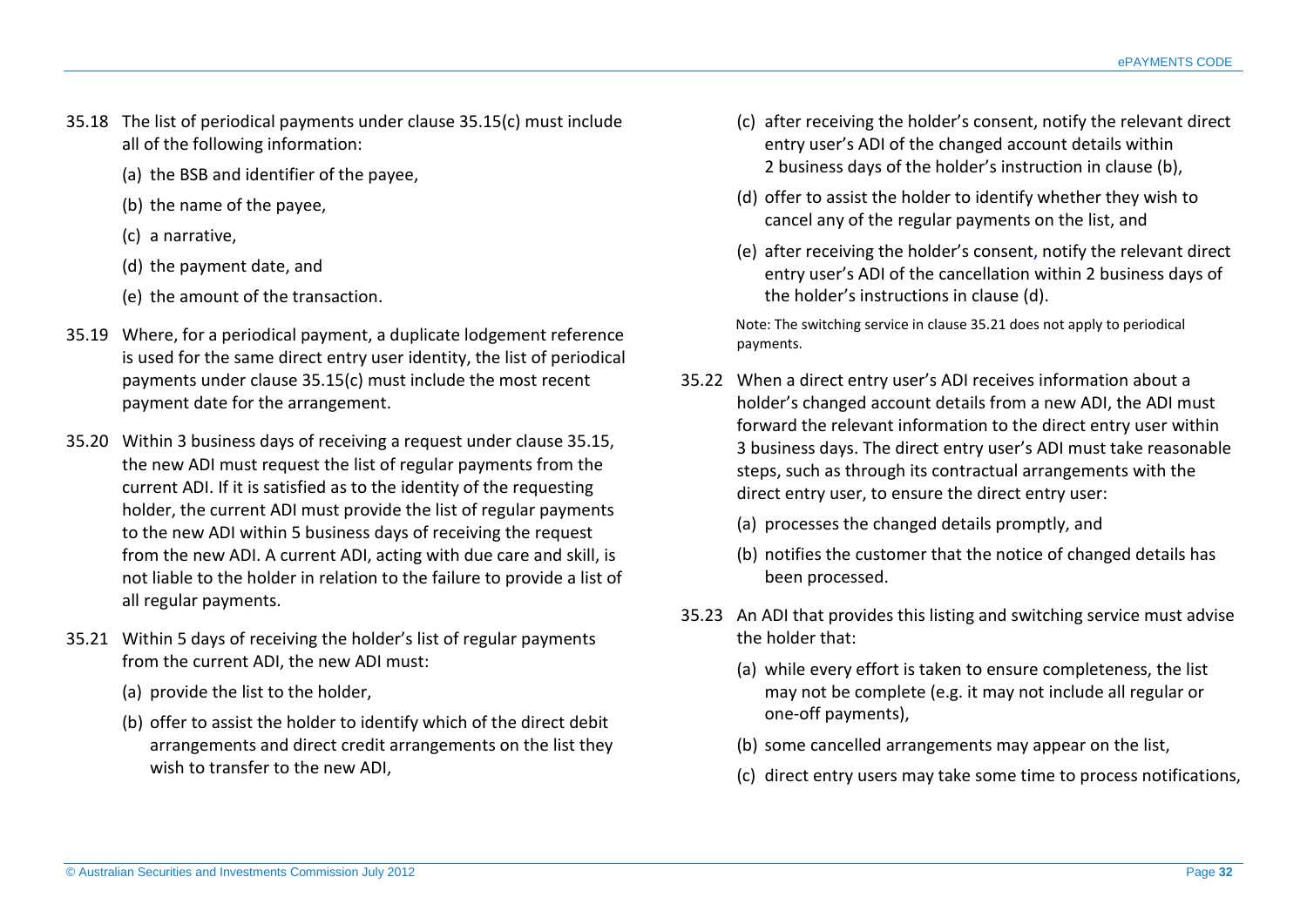- (d) some direct entry users require notice of a change of bank details well in advance of the billing date—if so, a switching notice given under this arrangement may not take effect until the next billing cycle,
- (e) the holder should retain an adequate balance in their existing account until they are confident that all requested regular payments have been transferred to the new account,
- (f) the switching service applies only to direct debit arrangements and direct credit arrangements and not to periodical payments, BPAY payments, 'Pay Anyone' payments, scheme debit card arrangements and scheme credit card arrangements,
- (g) the holder is responsible for switching their own internet banking 'Pay Anyone' payments by re-entering their 'Pay Anyone' payments into their new online banking account, and
- (h) the holder is responsible for switching their own scheme debit card or credit card arrangements by advising their provider or merchant of their new debit card or credit card number.

# <span id="page-32-0"></span>**Chapter F: Complaints**

#### **Key points**

This Chapter:

- requires subscribers to maintain internal dispute resolution procedures that comply with AS ISO 10002–2006 consistent with Regulatory Guide 165 *Licensing: Internal and external dispute resolution* (RG 165),
- imposes a limitations period for complaints and timeframes for resolving complaints,
- sets out procedures for dealing with complaints, and
- includes tailored requirements for complaints about a subscriber that is not required to comply with RG 165 and complaints about credit cards, scheme debit cards and charge cards.

# <span id="page-32-1"></span>**36 Scope**

- 36.1 A subscriber that is an Australian financial services licensee, unlicensed product issuer, unlicensed secondary seller, Australian credit licensee or credit representative must comply with this Chapter.
- 36.2 A subscriber that is not an Australian financial services licensee, unlicensed product issuer, unlicensed secondary seller, Australian credit licensee or credit representative:
	- (a) is not required to comply with this Chapter, and
	- (b) must comply with Appendix A.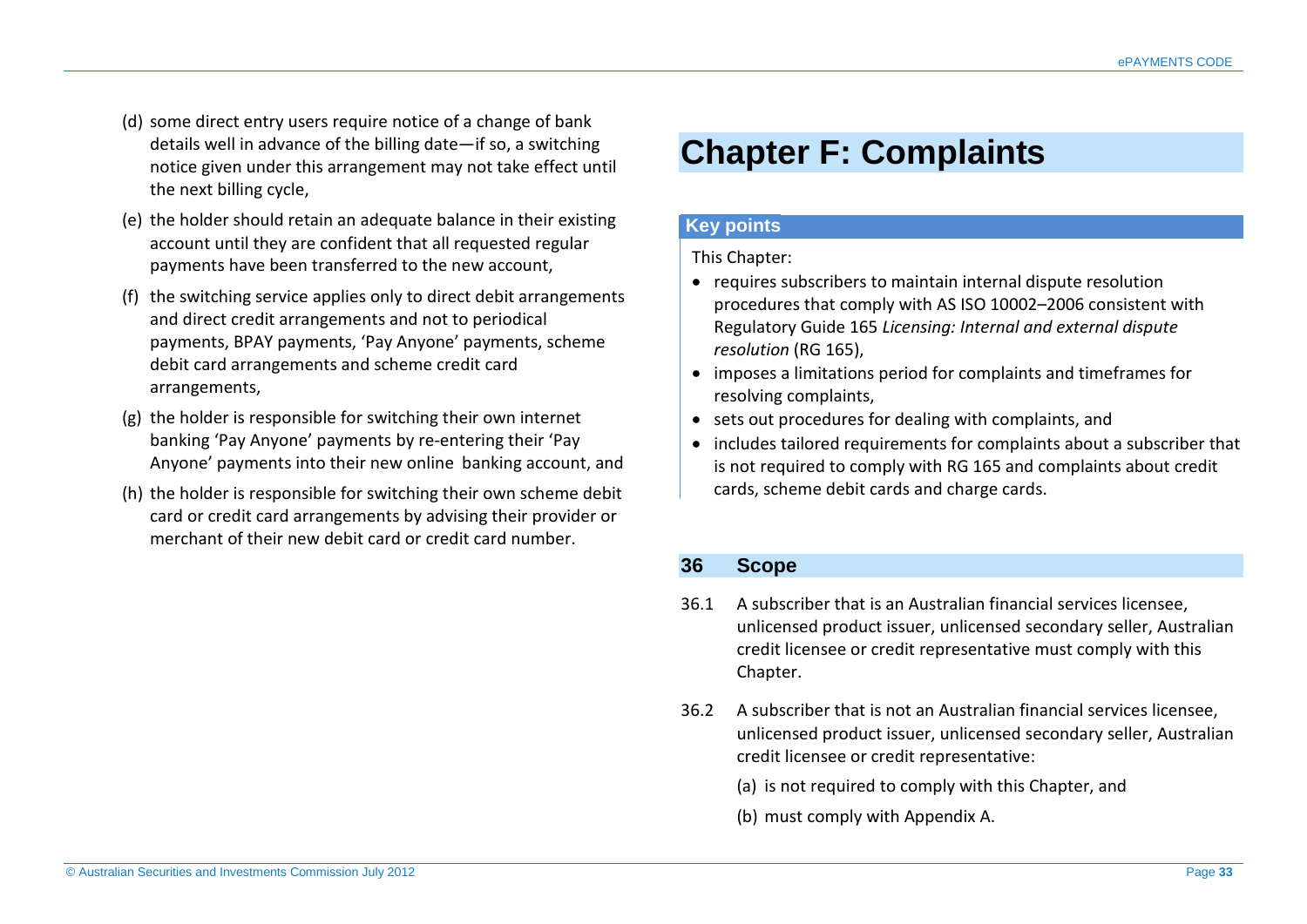# <span id="page-33-0"></span>**37 Compliance with AS ISO 10002–2006**

- 37.1 A subscriber that is an Australian financial services licensee, unlicensed product issuer, unlicensed secondary seller, Australian credit licensee or credit representative must have internal dispute resolution procedures that comply with:
	- (a) ASIC Regulatory Guide 165 *Licensing: Internal and external dispute resolution* (RG 165), and
	- (b) AS ISO 10002–2006 *Customer satisfaction—Guidelines for complaints handling in organizations* to the extent required by RG 165.

#### <span id="page-33-1"></span>**38 Complaints procedures**

#### **Limitations period**

38.1 A subscriber must accept a complaint if it receives the complaint within 6 years from the day that the user first became aware, or should reasonably have become aware, of the circumstances giving rise to the complaint.

# **Complaints procedures**

- 38.2 If a user complains about an unauthorised transaction, the subscriber must make reasonable efforts to obtain from the user the following information:
	- (a) the type of facility,
	- (b) where relevant, an identifier,
	- (c) the type of device and/or pass code used to perform the transaction,
- (d) the name and address of the holder,
- (e) the name of other user(s),
- (f) whether a device used to perform the transaction was signed by the user,
- (g) whether a device was lost, stolen or misused or the security of a pass code was breached and if so:
	- (i) the date and time of the loss, theft or misuse of the device, or breach of pass code security,
	- (ii) the date and time the loss, theft or misuse of the device, or breach of pass code security, was reported to the subscriber, and
	- (iii) the date, time and method of reporting the loss, theft or misuse of the device, or breach of pass code security, to the police,
- (h) where one or more pass codes were required to perform transactions, whether the user recorded the pass code(s), and if so:
	- (i) how the user recorded the pass code(s),
	- (ii) where the user kept the record, and
	- (iii) whether the record was lost or stolen, and if so, the date and time of the loss or theft,
- (i) where one or more pass codes were required to perform transactions, whether the user had disclosed the pass code(s) to anyone,
- (j) details of where and how the loss, theft or misuse of a device, or breach of pass code security, occurred (for example, housebreaking, stolen wallet),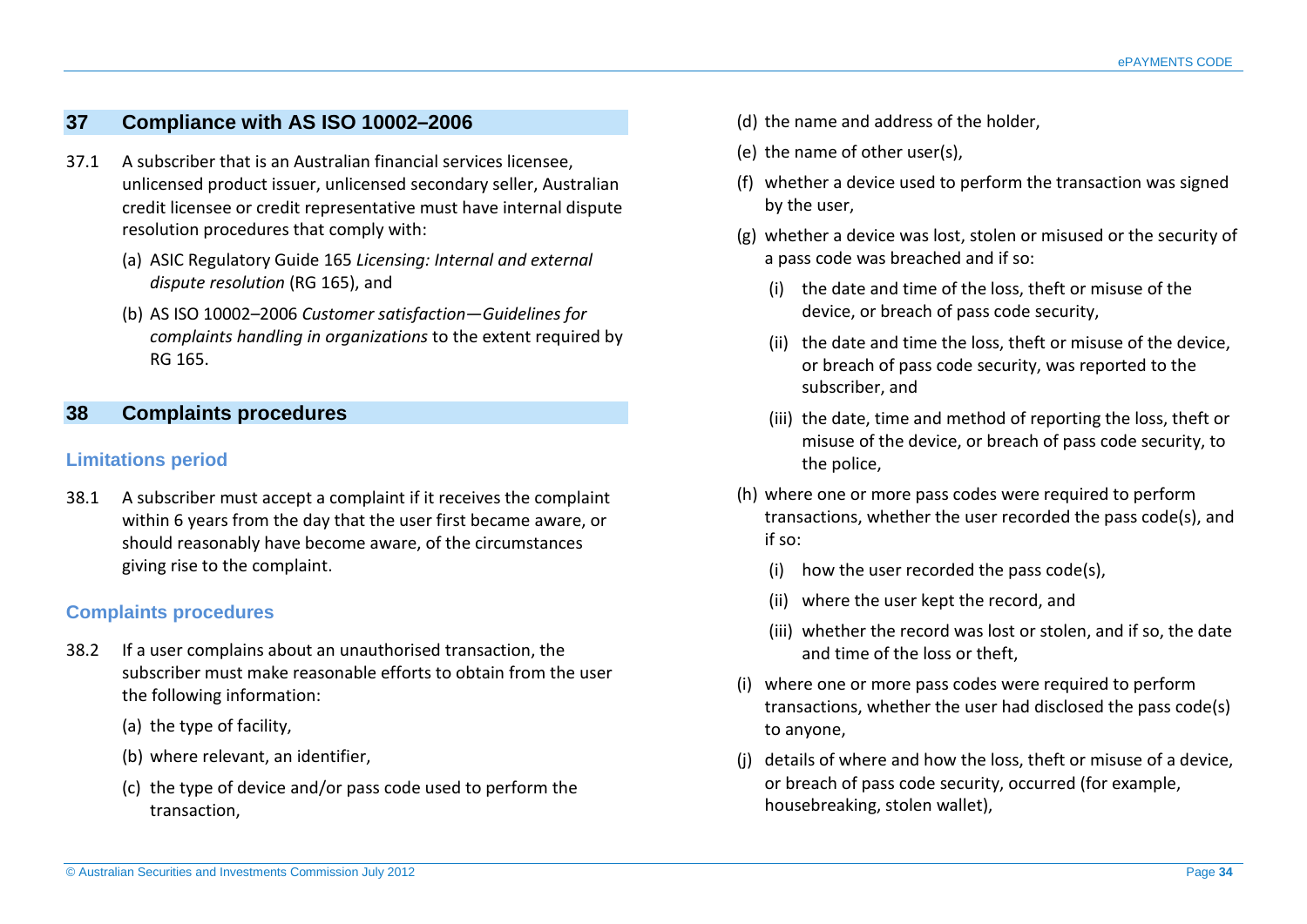- (k) details of the transaction to be investigated, including:
	- (i) a description,
	- (ii) the date and time,
	- (iii) the amount, and
	- (iv) the type and location of electronic equipment used.
- (l) details of any surrounding circumstances,
- (m)any steps taken by the user to ensure the security of any device or pass code(s) needed to perform transactions that the user considers relevant to the liability of the holder, and
- (n) details of the last authorised transaction performed using the facility.
- 38.3 A subscriber must resolve complaints in accordance with this Code.

# **Timeframes**

- 38.4 Within 21 days of receiving a complaint, a subscriber must:
	- (a) complete the investigation and advise the user, in writing, of the outcome, or
	- (b) advise the user in writing of the need for more time to complete its investigation.
- 38.5 Unless there are exceptional circumstances, a subscriber must complete its investigation within 45 days of receipt of the complaint.

Note: For example, exceptional circumstances may include delays caused by other subscribers or foreign merchants involved in resolving the complaint.

# **Cooperation between subscribers**

38.6 A subscriber must respond to requests for information from other subscribers within 15 days, unless there are exceptional circumstances.

# **Explaining the outcome of a complaint**

- 38.7 A subscriber must tell a user who makes a complaint:
	- (a) the outcome of the complaint, and
	- (b) the reasons for the outcome, including references to the relevant clauses of this Code.
- 38.8 If a complaint is settled to the complete satisfaction of a user and a subscriber within 5 business days, the subscriber is not required to advise the user in writing of the outcome of the complaint, unless the user requests a written response.
- 38.9 If a complaint is not settled to the complete satisfaction of a user and a subscriber within 5 business days, the information in clause 38.7 must be given in writing.

# **Compensation for non-compliance with this Code**

- 38.10 Where a subscriber, its employees or agents do not comply with this Code, and this contributes to:
	- (a) a decision about a complaint that is against the user (including an initial decision), or
	- (b) a delay in the resolution of a complaint (including by contributing to the user referring the complaint to external dispute resolution),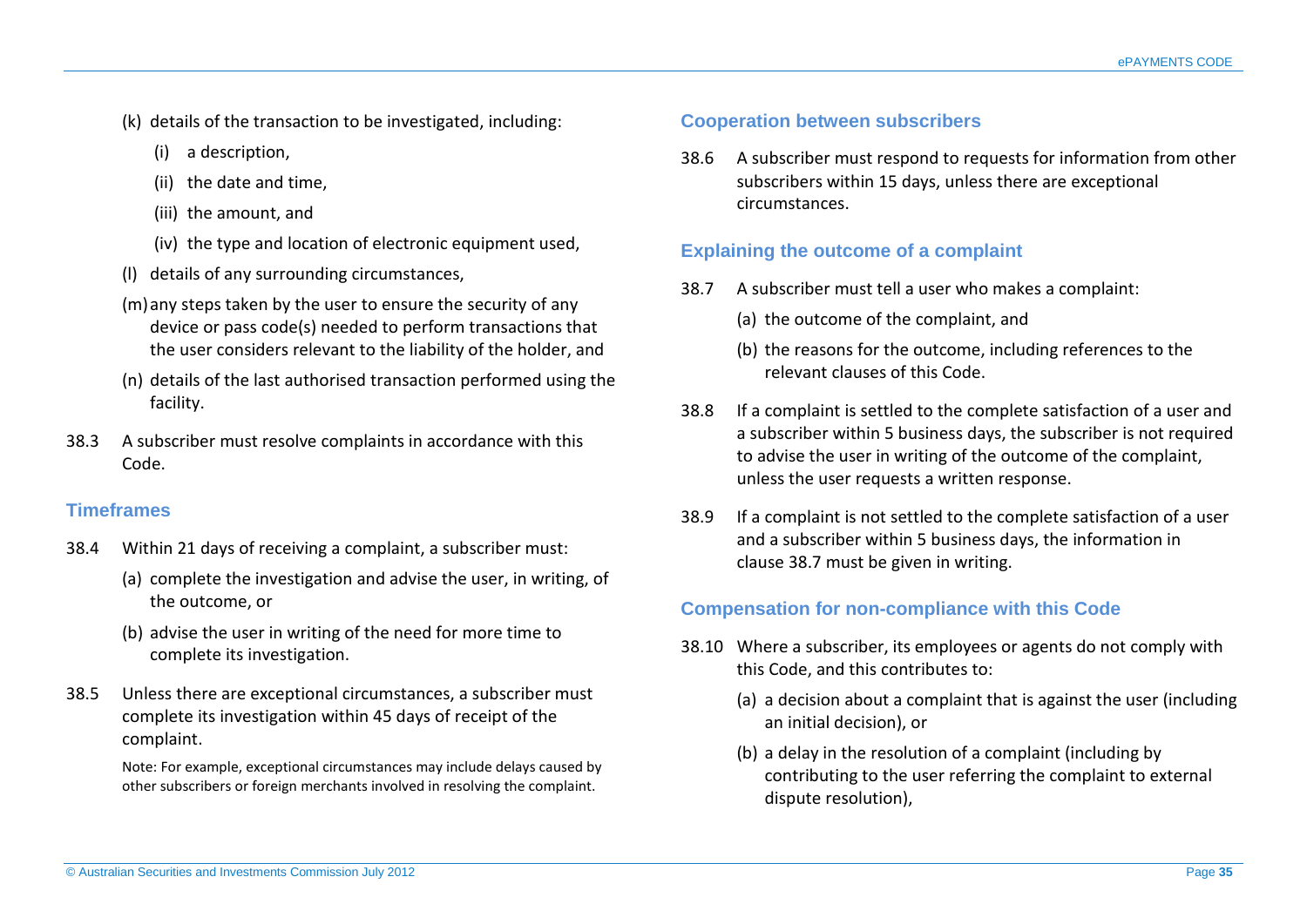the subscriber, or an external dispute resolution scheme, may decide the subscriber must pay part or all of the amount of a disputed transaction, as compensation, even if the subscriber or external dispute resolution scheme decide the subscriber is not liable under Chapter C.

Note: A decision about a complaint that is neither in favour of nor against the user is not a decision that falls under clause 38.10.

38.11 The amount of any award in favour of a user under clause 38.10 is a matter for the senior management of the subscriber or the external dispute resolution scheme, taking into account all the circumstances.

> Note: For example, where a subscriber does not obtain the information required under clause 38.2 or analyse it in accordance with Chapter C, an award of part or all of the disputed amount to the holder may be justified, to compensate the holder for the inconvenience and expense caused to them.

# **Providing information to external dispute resolution schemes**

- 38.12 Where an external dispute resolution scheme asks a subscriber for information to help it resolve a complaint and the subscriber does not provide the information:
	- (a) the scheme must give the subscriber an opportunity to explain why it cannot supply the information, and
	- (b) if the subscriber does not provide a satisfactory explanation, the scheme can resolve the factual issue the information relates to on the basis of information available to it.

# <span id="page-35-0"></span>**39 Tailored requirements for complaints covered by card scheme rules**

- 39.1 If a subscriber decides to resolve a complaint about a credit card, scheme debit card or charge card by exercising its rights under the rules of the card scheme:
	- (a) the timeframes under the rules of the scheme apply instead of the timeframes in clauses 38.4–38.5,
	- (b) clause 38.6 does not apply. Instead, if the subscriber is not able to resolve the complaint within 60 days, it must give the user:
		- (i) the reason for the delay,
		- (ii) updates on progress with the complaint once every 2 months, and
		- (iii) a date when the user can reasonably expect a decision, unless the subscriber is waiting for a response from the user and has advised the user that it requires their response,
	- (c) the subscriber must inform the user in writing of:
		- (i) the relevant timeframes, and
		- (ii) when the user can reasonably expect a decision, and
	- (d) the subscriber must:
		- (i) suspend the holder's obligation to pay any amount which is the subject of the complaint and any credit and other charges related to that amount, until the complaint is resolved, and
		- (ii) inform the holder of this.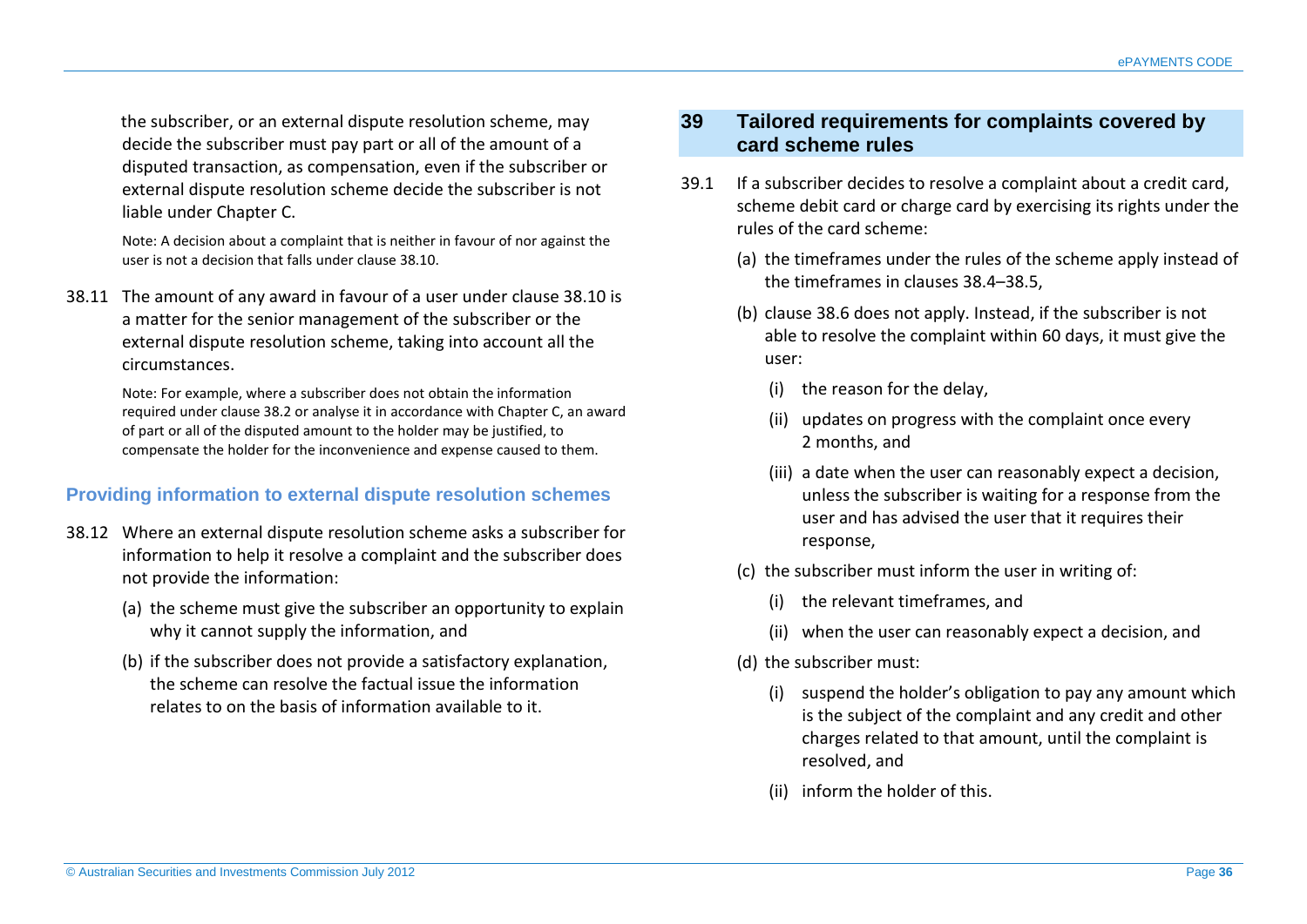# <span id="page-36-0"></span>**Chapter G: Administration**

# **Key points**

#### This Chapter:

- sets out when this Code commences,
- gives ASIC a general power to modify the application of this Code,
- requires subscribers to report information about unauthorised transactions, and
- requires ASIC to monitor compliance with this Code and review this Code every 5 years.

# <span id="page-36-1"></span>**40 Transition and commencement**

- 40.1 Subscribers must comply with this Code from 20 March 2013, or from the date they first subscribe, if that date is after 20 March 2013.
- 40.2 A subscriber can choose to comply with this Code at an earlier date than 20 March 2013 that they nominate in writing to ASIC.
- 40.3 An entity must not describe itself publicly as a subscriber to this Code until it is complying with this Code.

# <span id="page-36-2"></span>**41 Subscription**

- 41.1 An entity may subscribe to this Code by:
	- (a) completing the ePayments Code subscription form available at [www.asic.gov.au,](http://www.asic.gov.au/) and
	- (b) returning the completed form electronically or by mail to:

ASIC Consumers, Advisers and Retail Investors GPO Box 9827 Melbourne VIC 3001

41.2 A subscriber to the previous version of this Code will need to resubscribe to this Code by 20 March 2013 to remain a subscriber.

# <span id="page-36-3"></span>**42 Interpretation**

- 42.1 ASIC may issue guidelines interpreting this Code.
- 42.2 The headings and notes to clauses in this Code do not form part of the Code but may be used to interpret the Code.

# <span id="page-36-4"></span>**43 Modification**

# **Exemptions and declarations by ASIC**

- 43.1 ASIC may, by written instrument:
	- (a) exempt a subscriber or a class of subscribers from specified clauses of this Code, or
	- (b) declare that this Code applies to:
		- (i) a particular transaction or type of transaction,
		- (ii) a particular facility or class of facility, or
		- (iii) a subscriber or class of subscribers,

as if the specified clauses were modified as described in the declaration.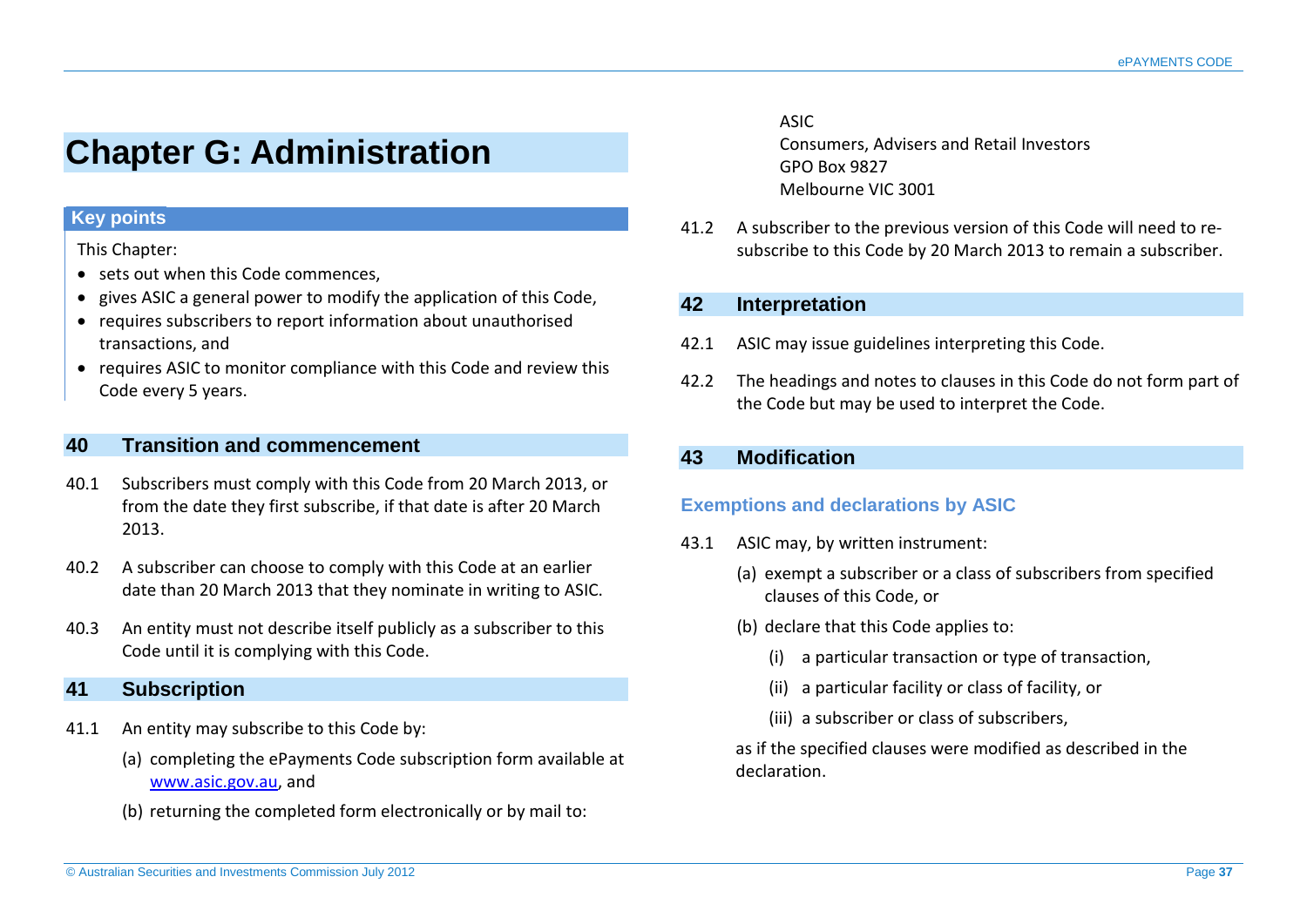- 43.2 An exemption or declaration may be unconditional, or may be subject to specified conditions. A subscriber to whom a condition specified in an exemption or declaration applies must comply with the condition.
- 43.3 Before making an exemption or declaration, ASIC must consult with stakeholders, taking into account practicality.
- 43.4 Before making an exemption or declaration, ASIC must consider the following:
	- (a) whether the exemption or declaration would be consistent with the objectives of this Code,
	- (b) whether the application of this Code would be inappropriate in the circumstances, and
	- (c) whether the application of this Code would impose unreasonable burdens.
- 43.5 ASIC must publish notice of the written instrument on its website as soon as reasonably practicable after making the instrument.

# <span id="page-37-0"></span>**44 Monitoring and periodic review**

# **Compliance monitoring**

- 44.1 A subscriber must report to ASIC or its agent annually information about unauthorised transactions as specified in a notice published on ASIC's website for the purposes of this clause. ASIC will consult with subscribers to determine the specific requirements.
- 44.2 ASIC or its agent may undertake targeted compliance monitoring of specific obligations under this Code. The focus of compliance monitoring may change from time to time. A subscriber may be

required to report information about compliance with specific clauses of this Code as part of targeted compliance monitoring activities.

44.3 ASIC must consult with subscribers before engaging an agent to perform compliance monitoring under this clause.

# **Review of this Code**

- 44.4 ASIC or its agent must commence a review of this Code within 5 years of the conclusion of each preceding review.
- 44.5 As part of each review, ASIC or its agent must consult with stakeholders, including:
	- (a) subscribers, industry associations and peak representative groups,
	- (b) federal, state and territory government agencies,
	- (c) consumer representatives, and
	- (d) external dispute resolution schemes.

Note: ASIC may appoint an agent to undertake compliance monitoring or review this Code. ASIC must consult with stakeholders before appointing an agent to perform either of these functions.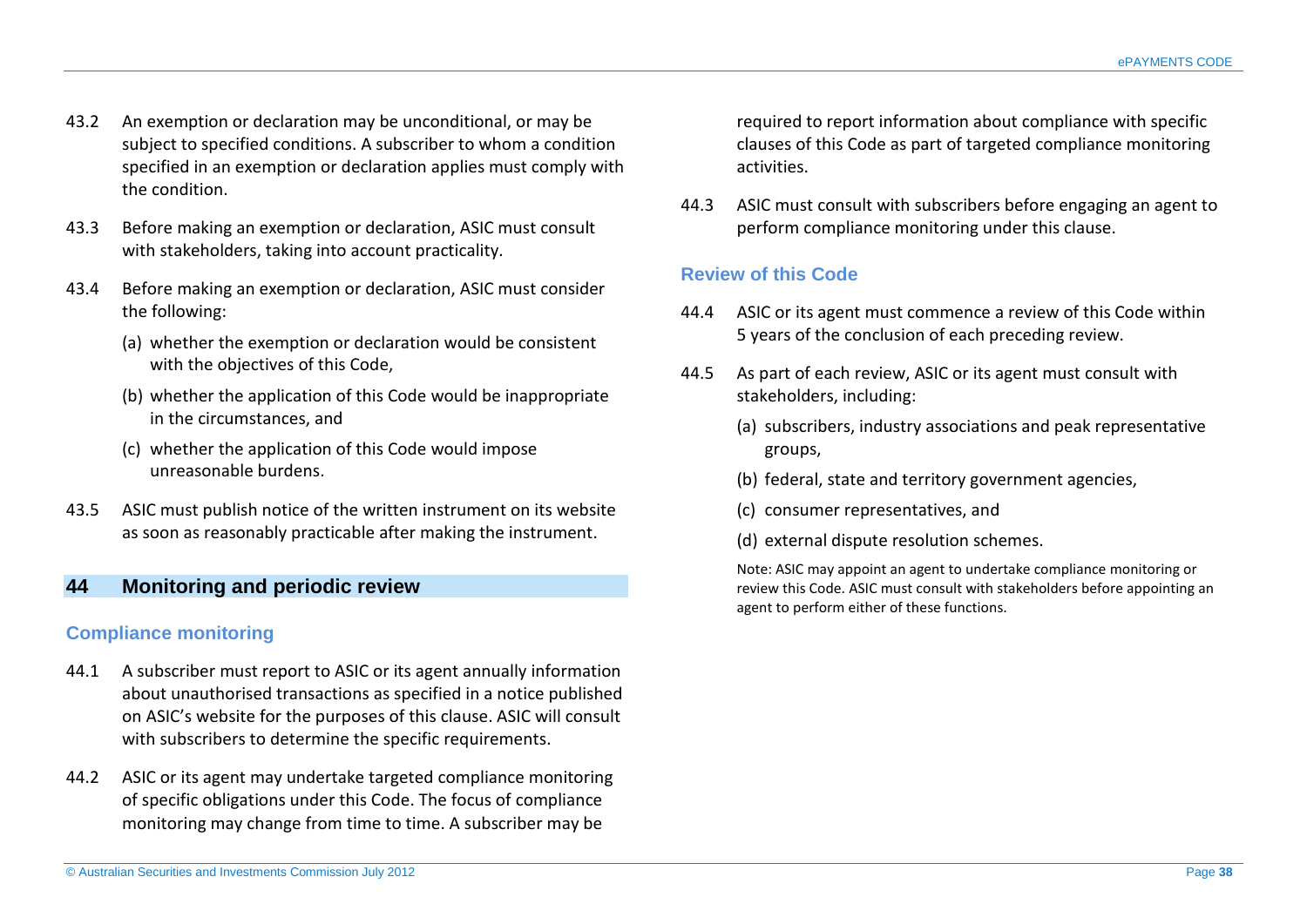# <span id="page-38-0"></span>**Appendix A: Complaints procedures for subscribers not covered by Chapter F**

# **A1 Scope**

- A1.1 A subscriber that is an Australian financial services licensee, unlicensed product issuer, unlicensed secondary seller, Australian credit licensee or credit representative must comply with RG 165 and Chapter F of this Code.
- A1.2 Other subscribers must instead comply with this Appendix.

# **A2 Limitations period**

A2.1 A subscriber must accept a complaint if it receives the complaint within 6 years from the day that the user first became aware, or should reasonably have become aware, of the circumstances giving rise to the complaint.

# **A3 Timeframes**

- A3.1 Within 21 days of receiving a complaint, a subscriber must:
	- (a) complete the investigation and advise the user, in writing, of the outcome, or
	- (b) advise the user in writing of the need for more time to complete its investigation.

A3.2 Unless there are exceptional circumstances, a subscriber must complete its investigation within 45 days of receipt of the complaint.

> Note: For example, exceptional circumstances may include delays caused by other subscribers or foreign merchants involved in resolving the complaint.

- A3.3 If a subscriber cannot resolve a complaint within 45 days, it must:
	- (a) explain the reason for the delay to the user,
	- (b) give the user monthly updates on progress with the complaint, and
	- (c) give the user a date when they can reasonably expect a decision,

unless the subscriber is waiting for a response from the user, and has advised the user that it requires this response.

A3.4 Where a subscriber is a member of an external dispute resolution scheme, and the rules of the scheme provide that it can accept a complaint if a subscriber has not made a decision within a specified time period, the subscriber must inform the user that they can complain to the scheme on this basis. The subscriber must provide this information no more than 5 business days after the user can complain to the scheme on this basis.

#### **A4 Australian standard on complaints handling**

A4.1 A subscriber must adopt the definition of complaint under AS ISO 10002–2006 *Customer satisfaction—Guidelines for complaints handling in organizations*, which is:

> An expression of dissatisfaction made to an organization, related to its products or services, or the complaints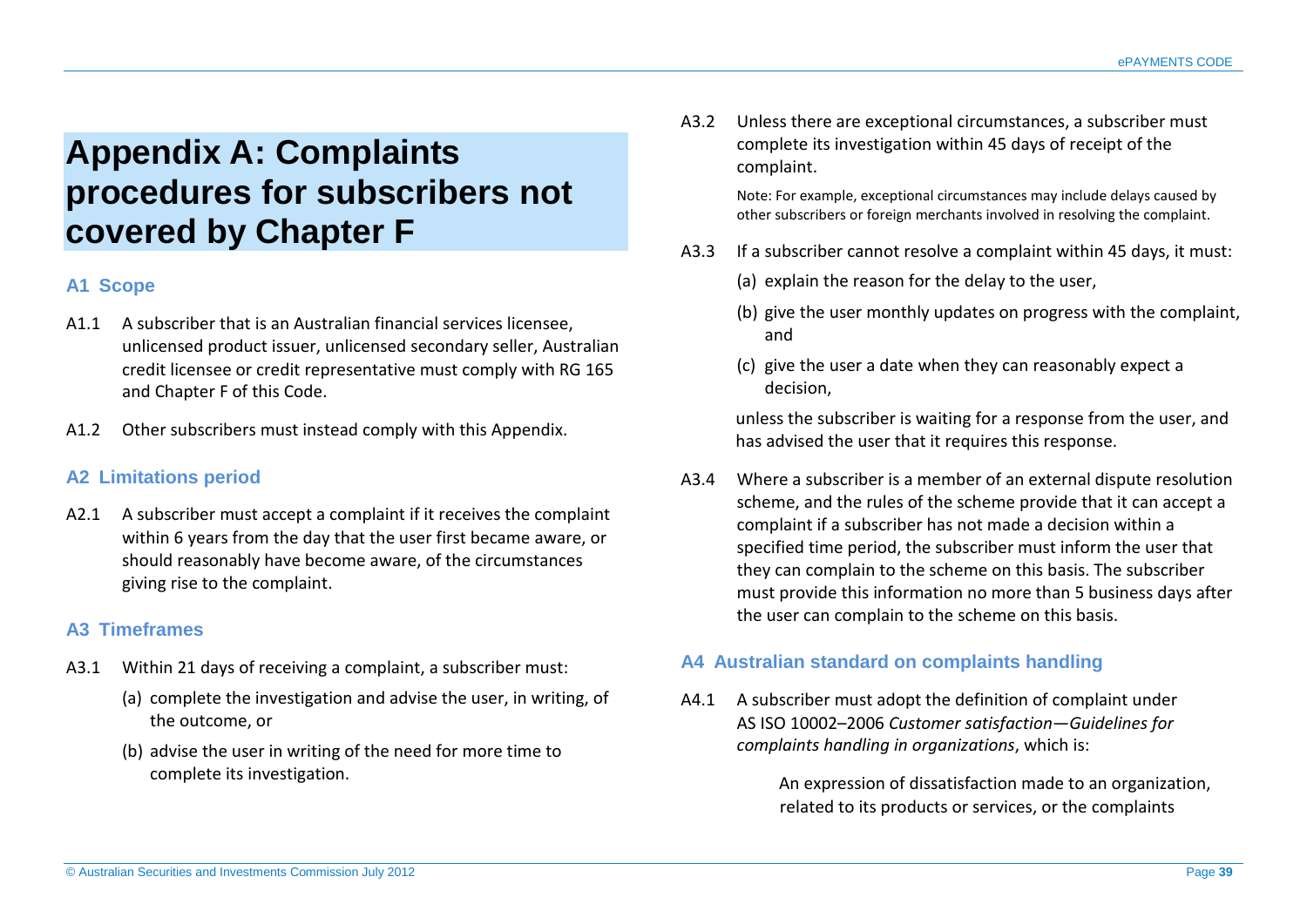handling process itself, where a response or resolution is explicitly or implicitly expected.

A4.2 A subscriber must have internal dispute resolution procedures that comply with AS ISO 10002–2006 *Customer satisfaction— Guidelines for complaints handling in organizations,* or its successor, to the extent required by RG 165.

#### **A5 Disclosure**

- A5.1 A subscriber must explain the procedure for making complaints:
	- (a) in the terms and conditions for facilities,
	- (b) in its general documentation, and
	- (c) on request.
- A5.2 If a complaint is not settled to the complete satisfaction of a user and a subscriber within 5 business days, a subscriber must advise the user in writing of its complaints handling procedures.

# **A6 Complaints procedures**

- A6.1 If a user complains about an unauthorised transaction, the subscriber must make reasonable efforts to obtain from the user at least the information set out in clause 38.2 where it is relevant and available.
- A6.2 A decision about a complaint must be made on the basis of all relevant established facts and not on the basis of inferences unsupported by evidence.
- A6.3 Where a subscriber has made reasonable efforts to obtain from a user the information set out in clause 38.2, and the user has not

cooperated, a subscriber is entitled to use the fact that the user has not cooperated as a relevant fact in any decision.

#### **A7 Cooperation between subscribers**

A7.1 A subscriber must respond to requests for information from other subscribers within 15 days, unless there are exceptional circumstances.

# **A8 Explaining the outcome of a complaint**

- A8.1 A subscriber must tell a user who makes a complaint:
	- (a) the outcome of the complaint, and
	- (b) the reasons for the outcome, including references to the relevant clauses of this Code.
- A8.2 If a complaint is settled to the complete satisfaction of a user and a subscriber within 5 business days, the subscriber does not have to advise the user in writing of the outcome of the complaint, unless the user requests a written response.
- A8.3 If a complaint is not settled to the complete satisfaction of a user and a subscriber within 5 business days, the information in clause A8.1 of this Appendix must be given in writing.
- A8.4 If a complaint is not resolved completely in favour of a user, the subscriber must also:
	- (a) give the user contact details for any external dispute resolution scheme the subscriber belongs to, or
	- (b) if the subscriber does not belong to any external dispute resolution scheme, give the user the contact details for the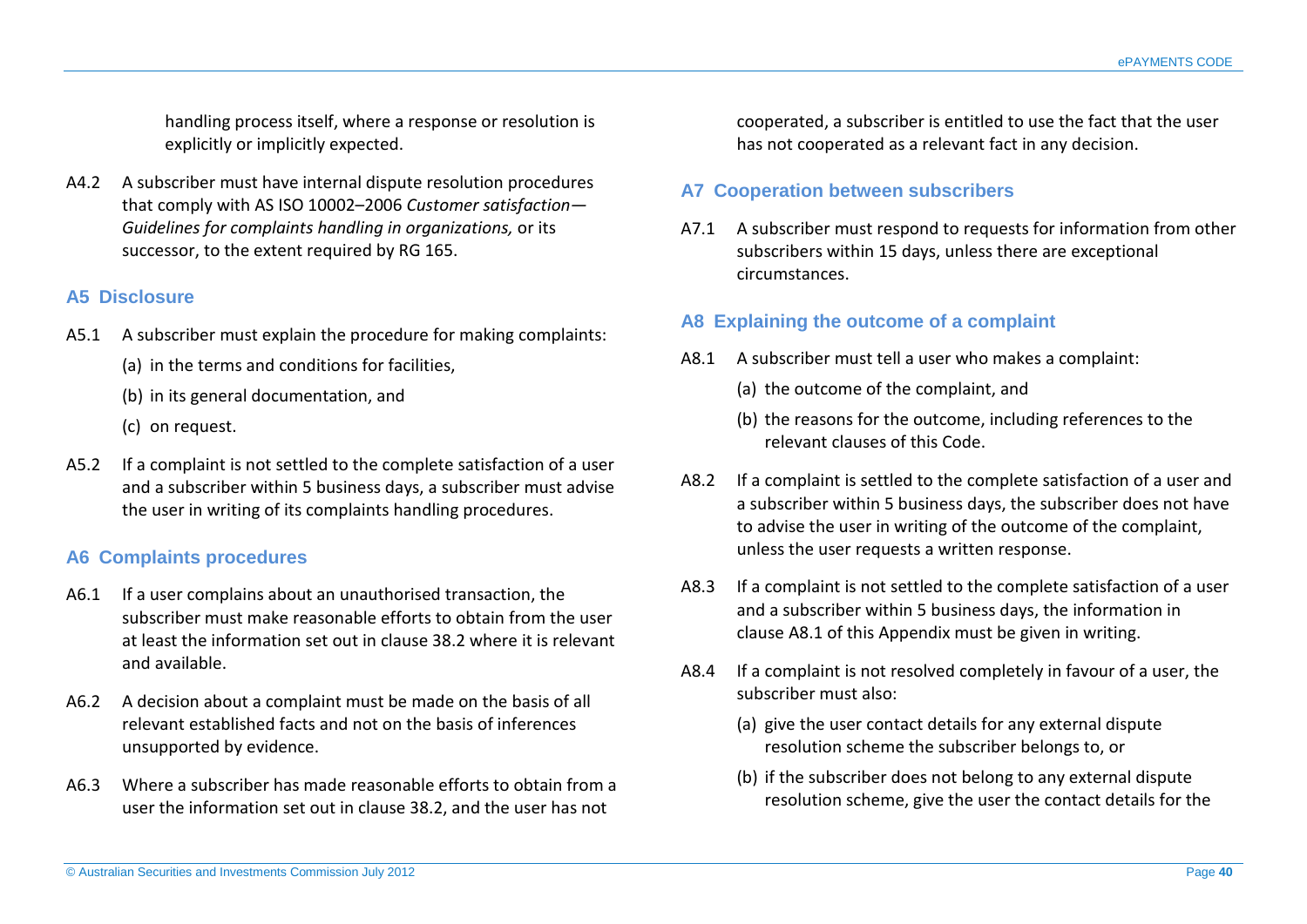consumer affairs agency, small claims tribunal or court in the user's jurisdiction.

This information must be in writing.

- A8.5 If a subscriber decides that a facility has been incorrectly debited or credited, it must:
	- (a) adjust the balance of the facility, including appropriate adjustments for interest and fees or charges, where relevant,
	- (b) notify the holder in writing as soon as practicable of the amount with which the facility has been debited or credited, if the subscriber knows their identity and contact details,
	- (c) include the correction in the next statement the subscriber gives the holder under a normal statement cycle, if the subscriber is required to give statements under clause 7 of this Code, and
	- (d) give the holder any further information the holder requests about the correction.
- A8.6 Where a subscriber decides that a holder is partly or wholly liable for a transaction under Chapter C of this Code, the subscriber must:
	- (a) give the user copies of any documents or other evidence, including information about the transaction from any logs or audit trails, and
	- (b) advise the holder, in writing, whether there was any system or equipment malfunction at the time of the transaction.

# **A9 Compensation for non-compliance with this Code**

- A9.1 Where a subscriber, its employees or agents do not comply with this Code, and this contributes to:
	- (a) a decision about a complaint that is against the user (including an initial decision), or
	- (b) a delay in the resolution of a complaint (including by contributing to the user referring the complaint to external dispute resolution),

the subscriber, or an external dispute resolution scheme, may decide the subscriber is liable for part or all of the amount of a disputed transaction, as compensation for the effect of the decision about the complaint or delay in resolving it, even if the subscriber or external dispute resolution scheme decide the subscriber is not liable under Chapter C.

A9.2 The amount of any award in favour of a user under clause A9.1 is a matter for the senior management of the subscriber or the external dispute resolution scheme, taking into account all the circumstances.

Note: For example, where a subscriber does not obtain the information required under clause 38.2, or analyse it in accordance with Chapter C, an award of part or all of the disputed amount to the holder may be justified, to compensate the holder for the inconvenience and expense caused to them.

#### **A10 Providing information to external dispute resolution schemes**

A10.1 Where an external dispute resolution scheme asks a subscriber for information to help it resolve a complaint and the subscriber does not provide the information: